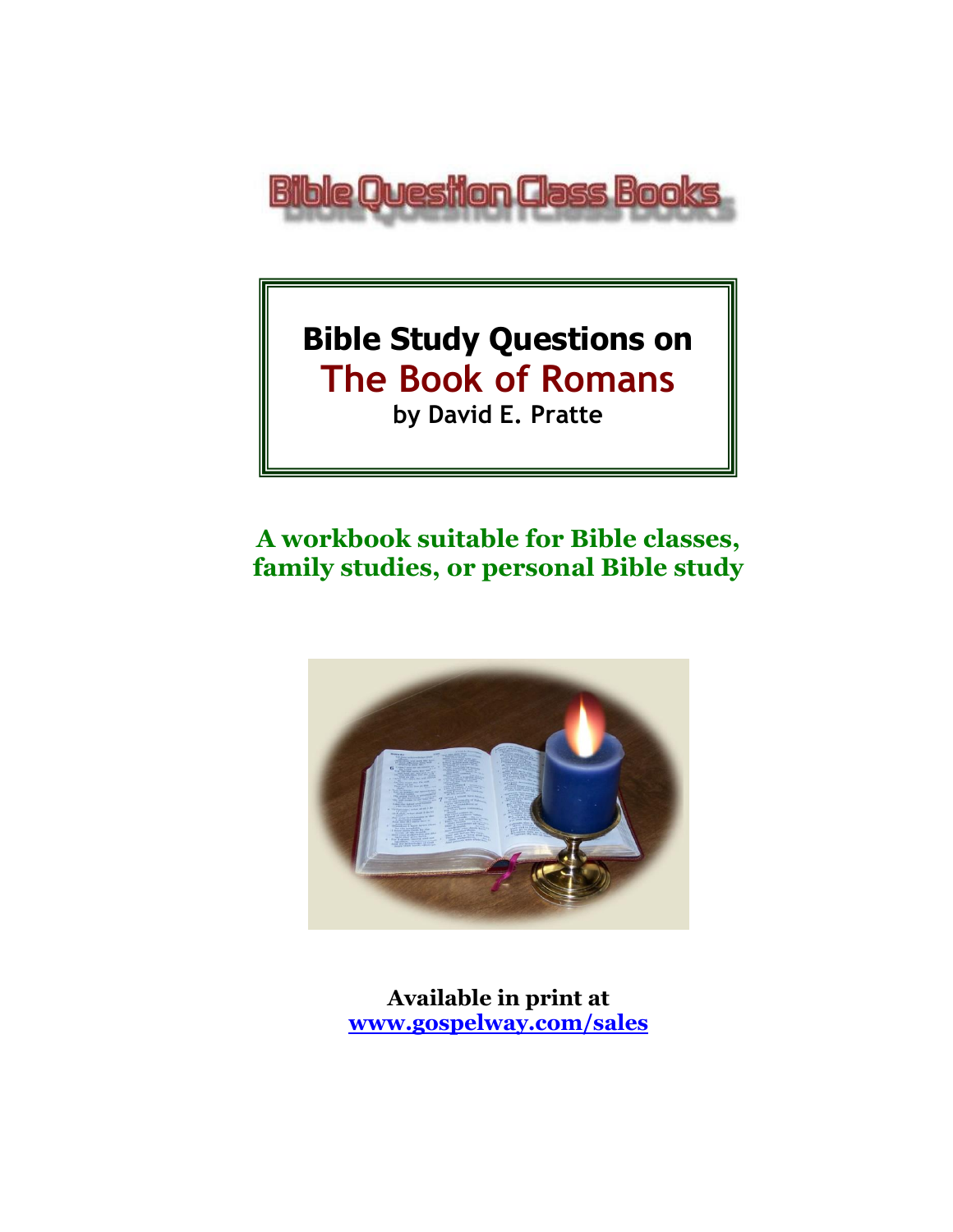### *Bible Study Questions on the Book of Romans: A workbook suitable for Bible classes, family studies, or personal Bible study*

© Copyright David E. Pratte, 2013, 2014 Minor revisions, 2016 All rights reserved

> ISBN-13: 978-1496057419 ISBN-10: 1496057414

**Printed books, booklets, and tracts available at [www.gospelway.com/sales](https://www.gospelway.com/sales) Free Bible study articles online at [www.gospelway.com](http://www.gospelway.com/) Free Bible courses online at [www.biblestudylessons.com](http://www.biblestudylessons.com/) Free class books at [www.biblestudylessons.com/classbooks](http://www.biblestudylessons.com/classbooks) Free commentaries on Bible books at [www.gospelway.com/commentary](http://www.gospelway.com/commentary) Contact the author at [www.gospelway.com/comments](http://www.gospelway.com/comments)**

**Note carefully: No teaching in any of our materials is intended or should ever be construed to justify or to in any way incite or encourage personal vengeance or physical violence against any person.**

### **"He who glories, let him glory in the Lord" – 1 Corinthians 1:31**

## **Front Page Photo**

The Colosseum in Rome (Photo in the public domain)

Scripture quotations are generally from the New King James Version (NKJV), copyright 1982, 1988 by Thomas Nelson, Inc. used by permission. All rights reserved.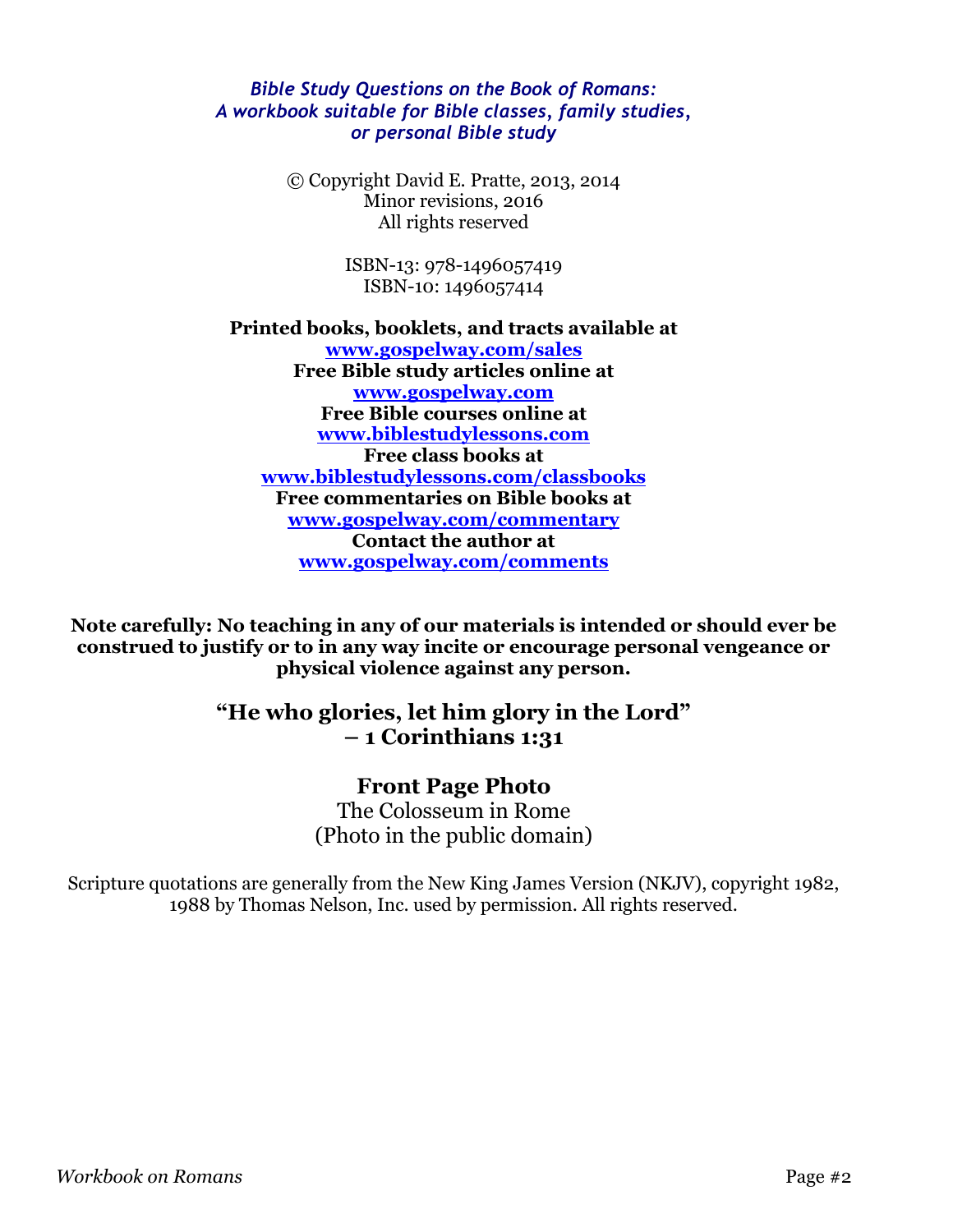### **Other Books by the Author**

### **Topical Bible Studies**

*Growing a Godly Marriage & Raising Godly Children Why Believe in God, Jesus, and the Bible? (evidences) The God of the Bible (study of the Father, Son, and Holy Spirit) Grace, Faith, and Obedience: The Gospel or Calvinism? Kingdom of Christ: Future Millennium or Present Spiritual Reign? Do Not Sin Against the Child: Abortion, Unborn Life, & the Bible True Words of God: Bible Inspiration and Preservation*

#### **Commentaries on Bible Books**

*Genesis Joshua and Ruth Judges 1 Samuel Ezra, Nehemiah, and Esther Job Proverbs*

*Gospel of Mark Gospel of John Acts Romans Ephesians Philippians and Colossians Hebrews 1 & 2 Peter*

### **Bible Question Class Books**

*Genesis Joshua and Ruth Judges 1 Samuel Ezra, Nehemiah, and Esther Job Proverbs Ecclesiastes Isaiah Gospel of Matthew Gospel of Mark Gospel of Luke*

*Gospel of John Acts Romans 1 Corinthians 2 Corinthians and Galatians Ephesians and Philippians Colossians, 1&2 Thessalonians 1 & 2 Timothy, Titus, Philemon Hebrews General Epistles (James - Jude) Revelation*

### **Workbooks with Study Notes**

*Jesus Is Lord: Workbook on the Fundamentals of the Gospel of Christ Following Jesus: Workbook on Discipleship God's Eternal Purpose in Christ: Workbook on the Theme of the Bible*

### **Visit our website at [www.gospelway.com/sales](https://www.gospelway.com/sales) to see a current list of books in print.**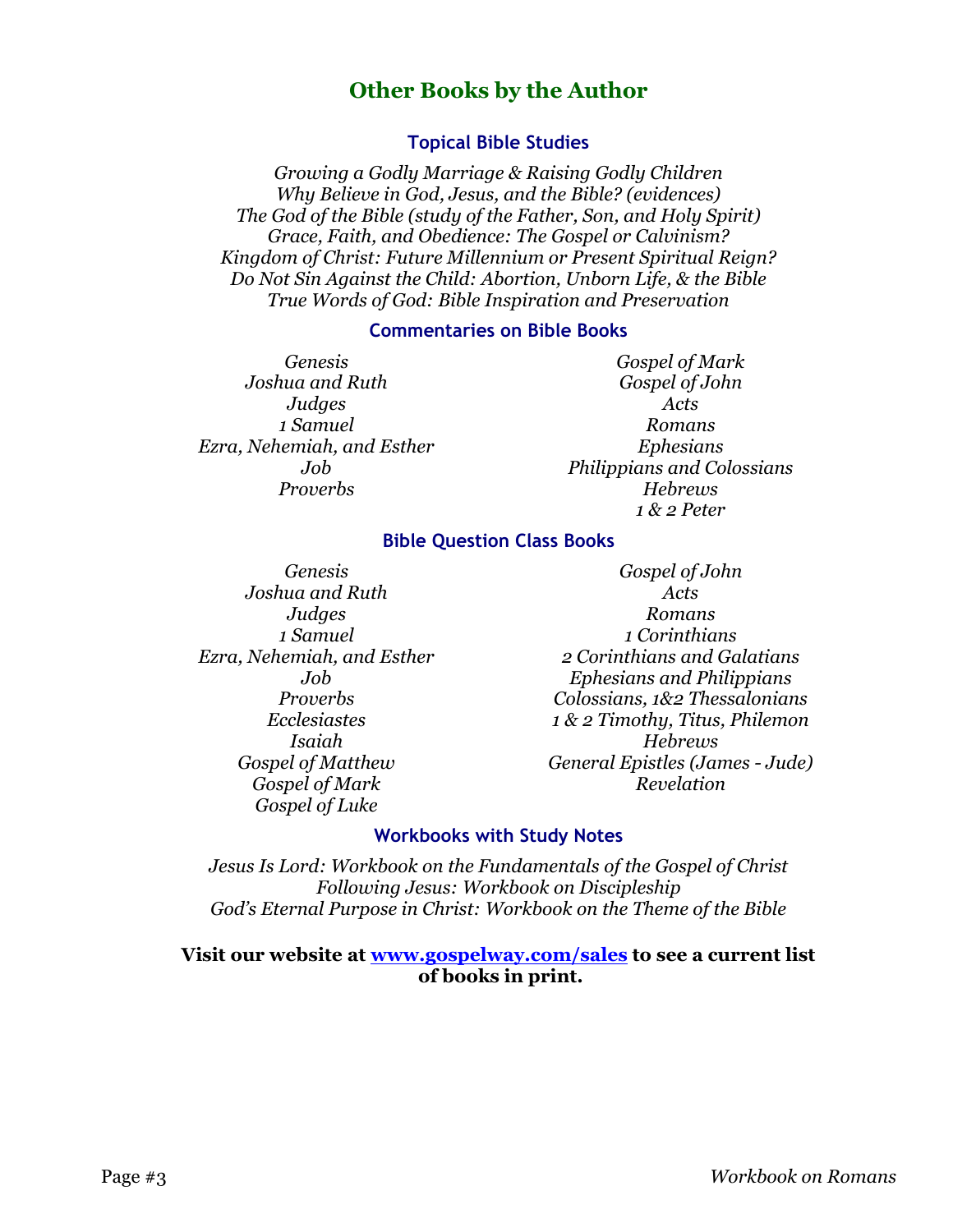### **Bible Study Questions on the Book of Romans**

Introduction:

This workbook was designed for Bible class study, family study, or personal study. The class book is suitable for teens and up. The questions contain minimal human commentary, but instead urge students to study to understand Scripture.

Enough questions are included for teachers to assign as many questions as they want for each study session. Studies may proceed at whatever speed and depth will best accomplish the needs of the students.

Questions labeled "think" are intended to encourage students to apply what they have learned. When questions refer to a map, students should consult maps in a Bible dictionary or similar reference work or in the back of their Bibles. (Note: My abbreviation "*b/c/v*" means "book, chapter, and verse.")

For class instruction, I urge teachers to assign the questions as homework so students come to class prepared. Then let class time consist of *discussion* that focuses on the Scriptures themselves. Let the teacher use other Scriptures, questions, applications, and comments to promote productive discussion, not just reading the questions to see whether they were answered "correctly." Please, do *not* let the class period consist primarily of the following: "Joe, will you answer number 1?" "Sue, what about number 2?" Etc.

I also urge students to emphasize the *Bible* teaching. Please, do not become bogged down over "What did the author mean by question #5?" My meaning is relatively unimportant. The issue is what the Bible says. Concentrate on the meaning and applications of Scripture. If a question helps promote Bible understanding, stay with it. If it becomes unproductive, move on.

The questions are not intended just to help students understand the Scriptures. They are also designed to help students learn good principles of Bible study. Good Bible study requires defining the meaning of keywords, studying parallel passages, explaining the meaning of the text clearly, making applications, and defending the truth as well as exposing religious error. I have included questions to encourage students to practice all these study principles.

Finally, I encourage plain applications of the principles studied. God's word is written so souls may please God and have eternal life. Please study it with the respect and devotion it deserves! For whatever good this material achieves, to God be the glory.

## **You can find Bible study commentary and notes to accompany many of our Bible**

**question workbooks at [www.gospelway.com/sales](https://www.gospelway.com/sales)**

© David E. Pratte, June 21, 2017

**Workbooks, commentaries, and topical studies for sale in print at [www.gospelway.com/sales](https://www.gospelway.com/sales)**

**To join our mailing list to be informed of new books or special sales, contact the author at [www.gospelway.com/comments](http://www.gospelway.com/comments)**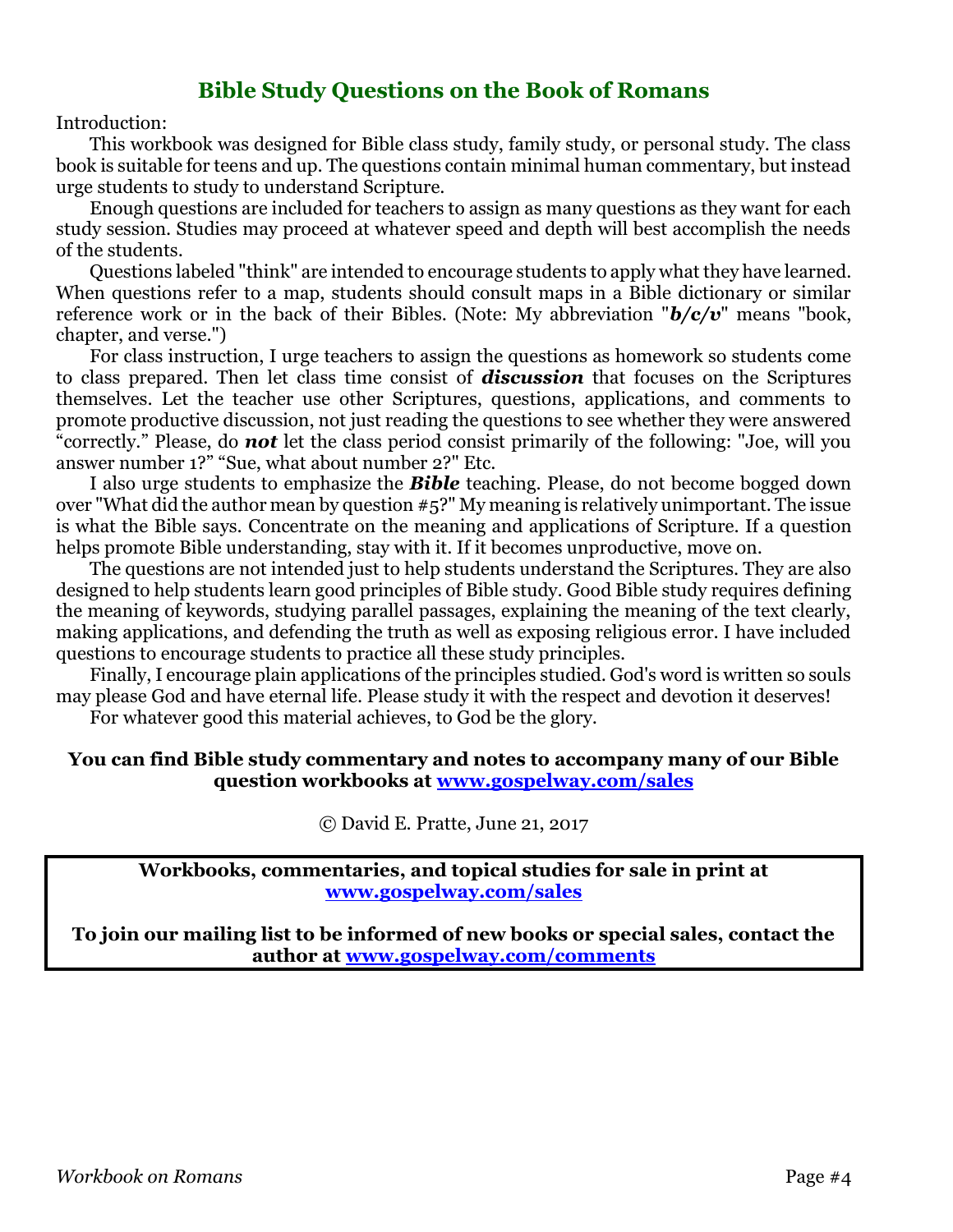## **Assignments on Romans - Introduction**

Please read the passages listed below and answer the following questions: 1. Who wrote the book of Romans (see 1:1)? List things you know about the author.

2. To whom is it addressed (1:7)? List some things you know about this church and about the city where it was located.

3. Note Romans 15:25-27 and cross-references. What can we conclude about when the book was written?

4. Skim the book and state its theme. Note 1:16.

5. Study Romans 1:16; 10:14-17. *Define* "gospel" and describe the role of the gospel in man's salvation (cf. Mark 16:15,16; 1 Corinthians 15:1-8).

6. Study Romans 2:17-20,25; 10:5; 3:19-23,28; 7:1-7. *Define* "law." What law is primarily referred to in these verses? What problem did people have living under the law?

7. See Romans 5:1,2,20,21. *Define* "grace." What advantage does grace have over law?

8. See Romans 5:1; 1:16; 10:13-17. *Define* "faith." Why is faith important in the gospel?

9. Study Romans 2:5-11; 6:3,4,16-18. *Define* "obedience." What is taught in these passages about the importance of obedience?

10. List other New Testament *passages* showing obedience is necessary to salvation.

11. Ongoing Assignment: Begin a list of *passages* in Romans that show obedience is necessary to salvation. Add to the list as we proceed through the book.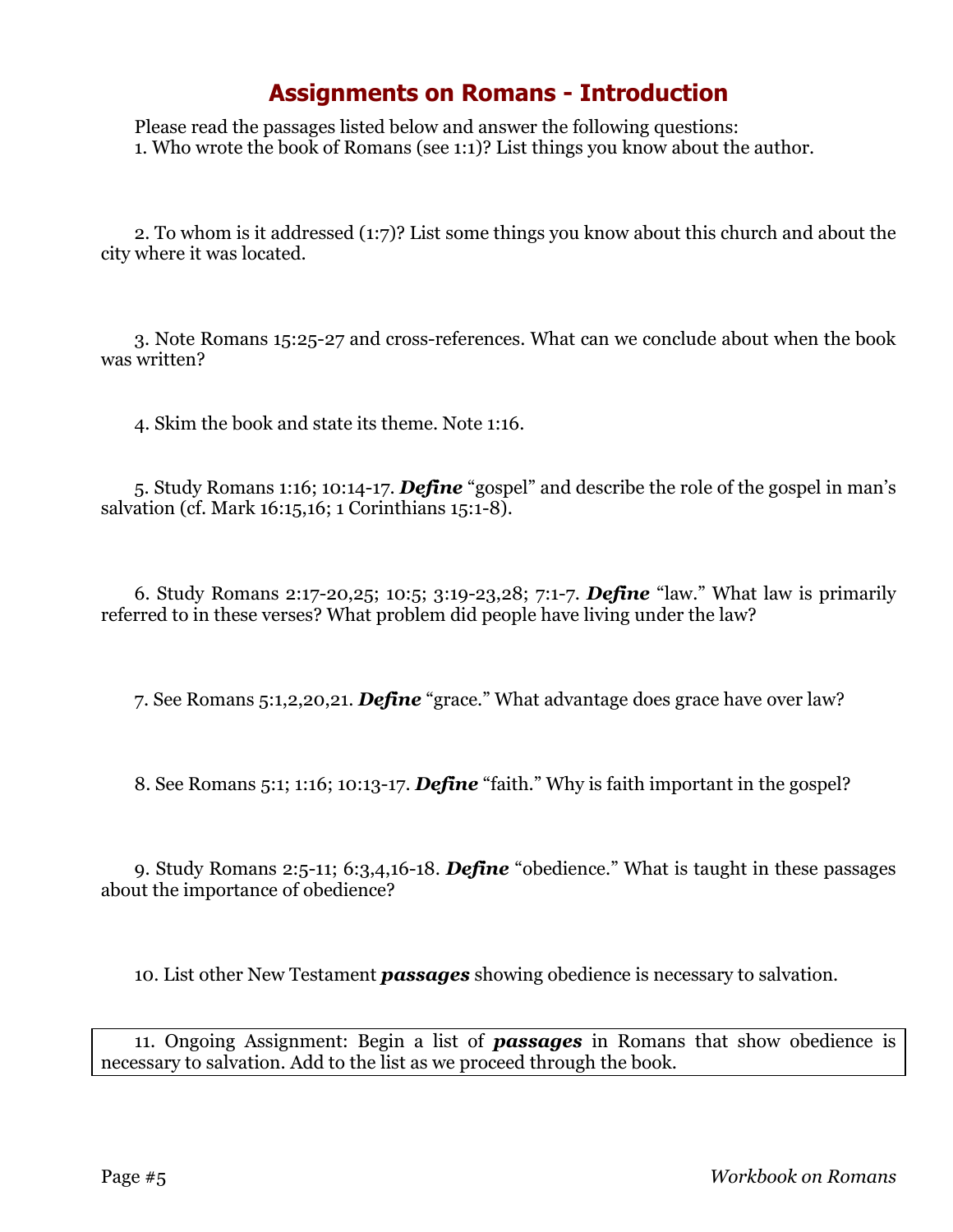## **Assignments on Romans 1**

Please read Romans 1 and answer the following questions: 1. What inspired man wrote this book? How does he describe himself – 1:1?

2. *Special Assignment:* List at least 4 characteristics or abilities of apostles. Give at least one *passage* for each.

3. What is special about the gospel according to 1:1,2? List some Old Testament *passages* that promised the gospel.

4. Who is the gospel primarily about – 1:3? What ancestor was in his lineage?

5. Give other *passages* that show Jesus' relationship to David. Why is this important?

6. Whose Son was Jesus besides the seed of David – 1:4? Why is this important?

7. What evidence is listed that demonstrates Jesus' relationship to God? List *passages* that confirm this event really happened.

8. *Special Assignment:* Explain how the resurrection proves Jesus is God's Son.

9. What had Paul received from Jesus – 1:5? To whom was he appointed to teach about faith and obedience?

10. What is the connection between obedience and faith in v5? Explain the significance.

11. *Special Assignment:* Study other *passages* about our "calling" – 1:6. How does Jesus call us? To what were we called?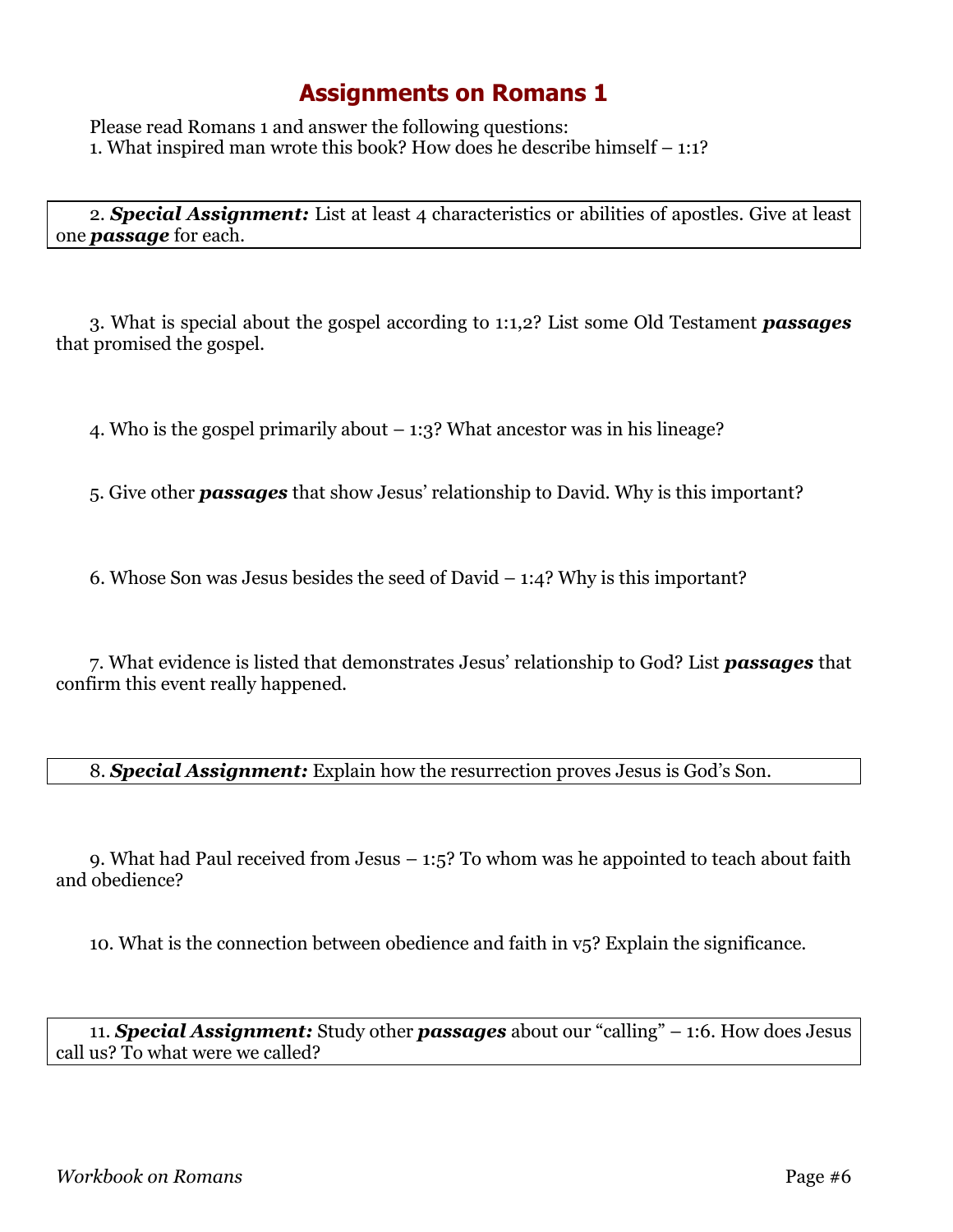13. *Case Study:* Some people believe saints are very good Christians who have died. *Define* "saints." List other *passages* showing how and when a person becomes sanctified.

14. How did Paul describe their faith – 1:8? (Think: Why was this important?)

15. What assurance did Paul give them – 1:9? What request did he make – 1:10?

16. What 2 reasons did Paul give why he wanted to see them – 1:11,12?

17. *Special Assignment: Define* spiritual gifts. List *passages* showing how apostles imparted spiritual gifts to people.

18. What had Paul planned to do – 1:13? Why had his plans failed?

19. What debt did he owe – 1:14? (Think: Why did he owe this? What can we learn?)

20. To whom did he seek to preach – 1:14? *Define* the terms and explain the meaning.

21. What did Paul want to do as a result of his debt – 1:15?

22. *Application:* What is necessary for one to be "ready" to preach/teach the gospel? (Think: Are you ready to preach/teach it?)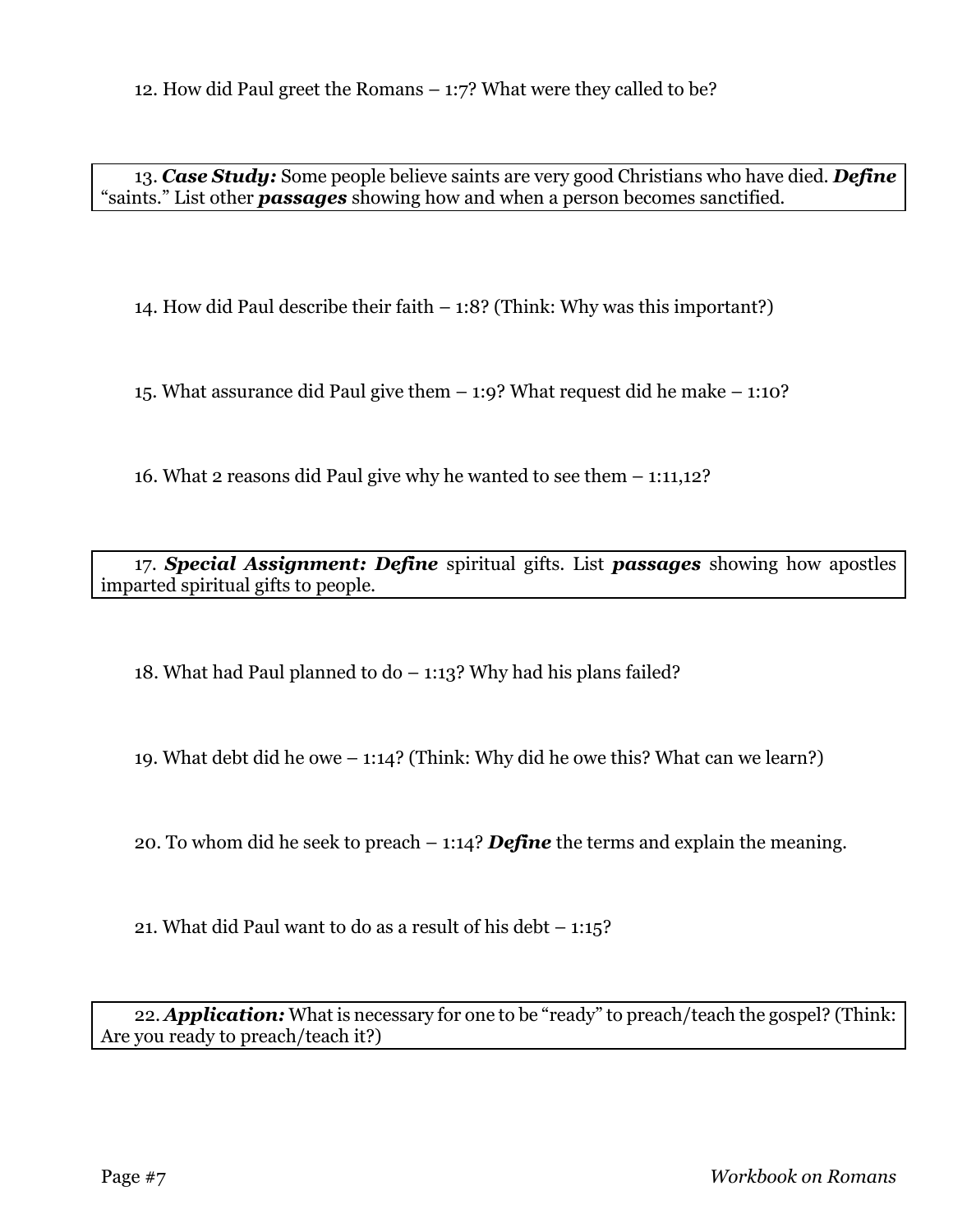23. *Case Study:* Some claim that "gospel" includes only how to become a Christian, so it should be preached to the lost; but "doctrine" refers to how to live as a Christian and should be preached to the saved. Explain how Paul's statement relates to this view.

24. Why was Paul not ashamed of the gospel – 1:16? List other *passages* about the power of God's word.

25. *Application:* List ways people show a lack of faith in the power of the gospel.

26. What condition is stated for salvation in v16? Who can meet this condition? (Think: What applications would v16 have to people who still bound the Old Testament?)

27. *Application:* Give examples of things we will (or will not) do if we are not ashamed of the gospel.

28. What does the gospel reveal – 1:17? *Define* "righteousness." (Think: What is meant here by the righteousness **of God**? Cf. Philippians 3:9.)

29. Explain the meaning of "righteousness from faith to faith" (cf. Galatians 2:16).

30. What Old Testament passage is quoted in v17 (give *b/c/v*)? What does it teach?

31. *Define* wrath, ungodliness, unrighteousness.

32. What did ungodly, unrighteous men do – 1:18 (check various translations)? How might people be guilty of this?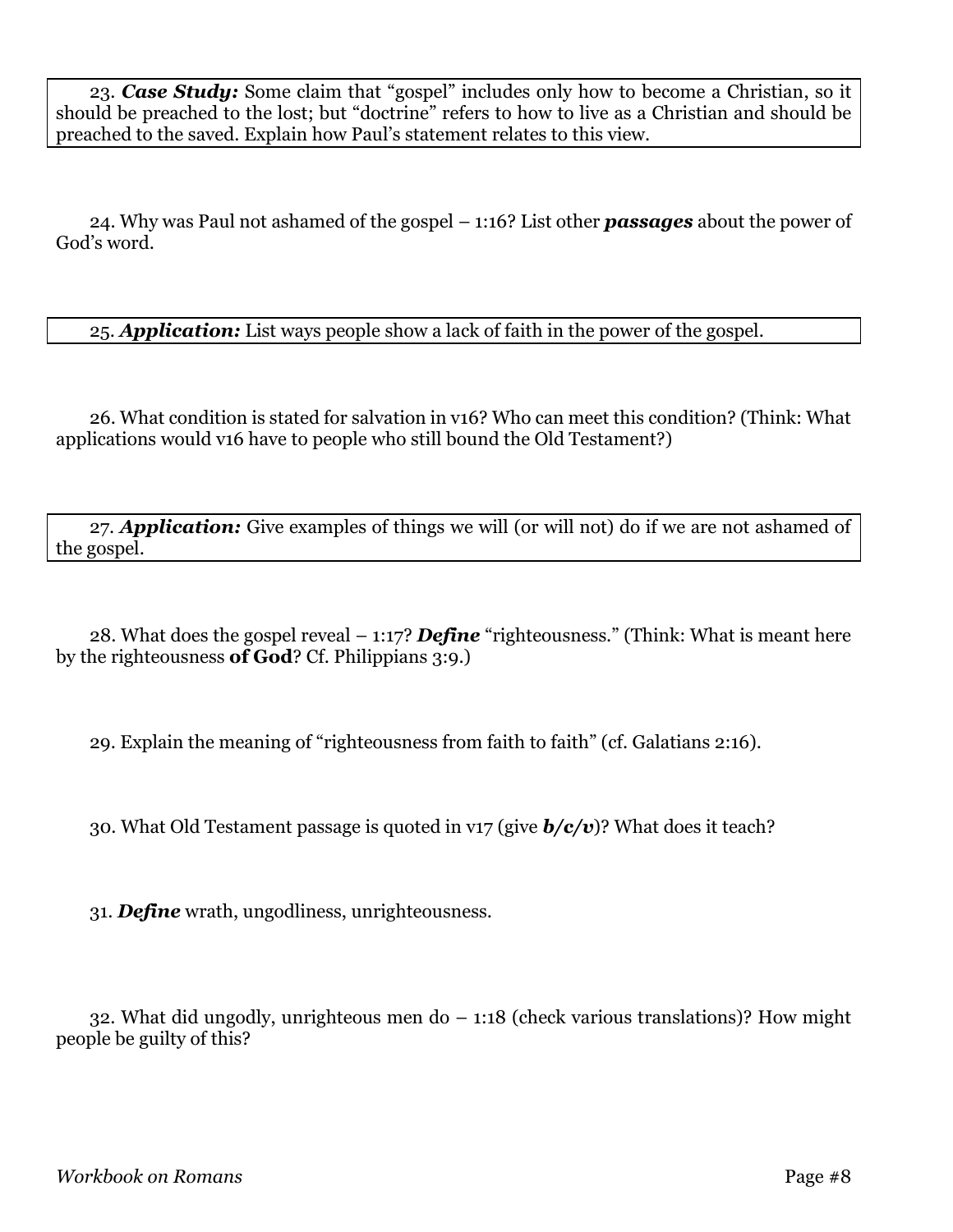33. What did the people know – 1:19? According to the verse, how did they know it? (Think: Consider ways God made this known. Later verses will describe it further.)

34. Why are men without excuse if they do not know God – 1:20? How could they learn about God?

35. What attributes of God can be known in this way?

36. *Application:* Explain how the creation teaches about God. What application does this have to evolution?

37. Despite the evidence, what error did people commit – 1:21? What was the consequence?

38. How did these people view themselves? How did God describe them – 1:22?

39. *Application:* Does this description fit any people today? Explain how people may be similarly guilty today.

40. How did these errors affect people's idea of God – 1:23?

41. What errors occurred in their worship – 1:25?

42. *Application:* Give examples in which people do such things today. Why should people know better than to do this?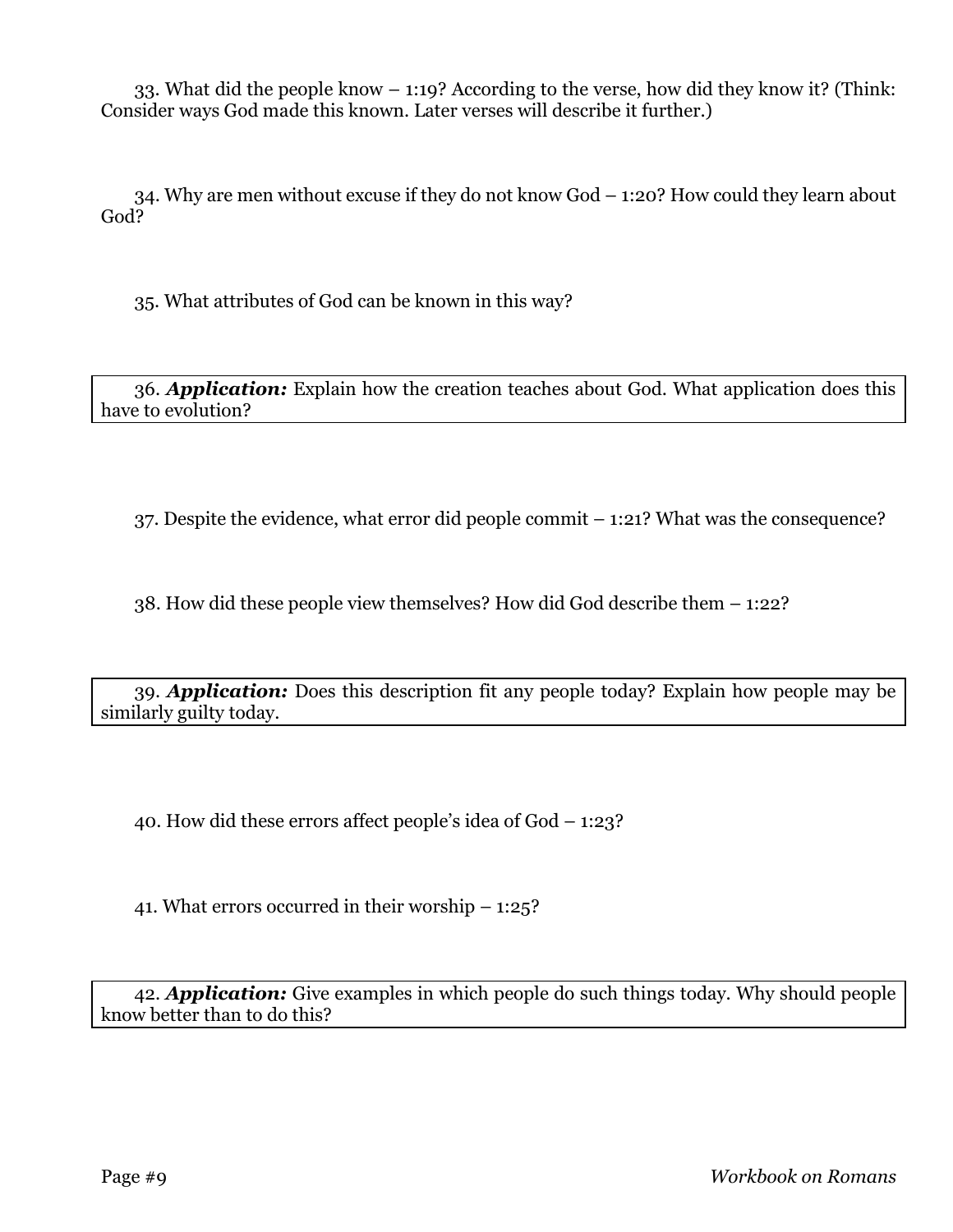43. What attitude did God take toward them? What kind of conduct did they become involved in 1:24?

44. *Special Assignment:* As the decline of these people is described, consider how their conduct relates to their previous errors. How does their refusal to worship God lead to their worship of idols? How does that lead to immorality, etc.?

45. What practice is described in – 1:26,27? List expressions used here that prove what practice is referred to.

46. *Special Assignment:* Explain how such practices follow from and are associated with the errors described in 1:18-25.

47. What is the natural order regarding sexual expression? Give *b/c/v* to prove it.

48. Explain what Paul says that proves homosexual practices are not only evil but also contrary to nature.

49. Make a list of other expressions in 1:26-28 that show how God views this practice.

50. Compare Romans 1:26,27 to Leviticus 18:22,23; 20:13,15,16. List similarities between the passages. What can we learn from comparing these passages?

51. What does the Bible teach about marriage and sexual fulfillment that shows that homosexuality violates God's plan for marriage? Give *b/c/v*.

52. List and explain other *passages* that discuss homosexual practices.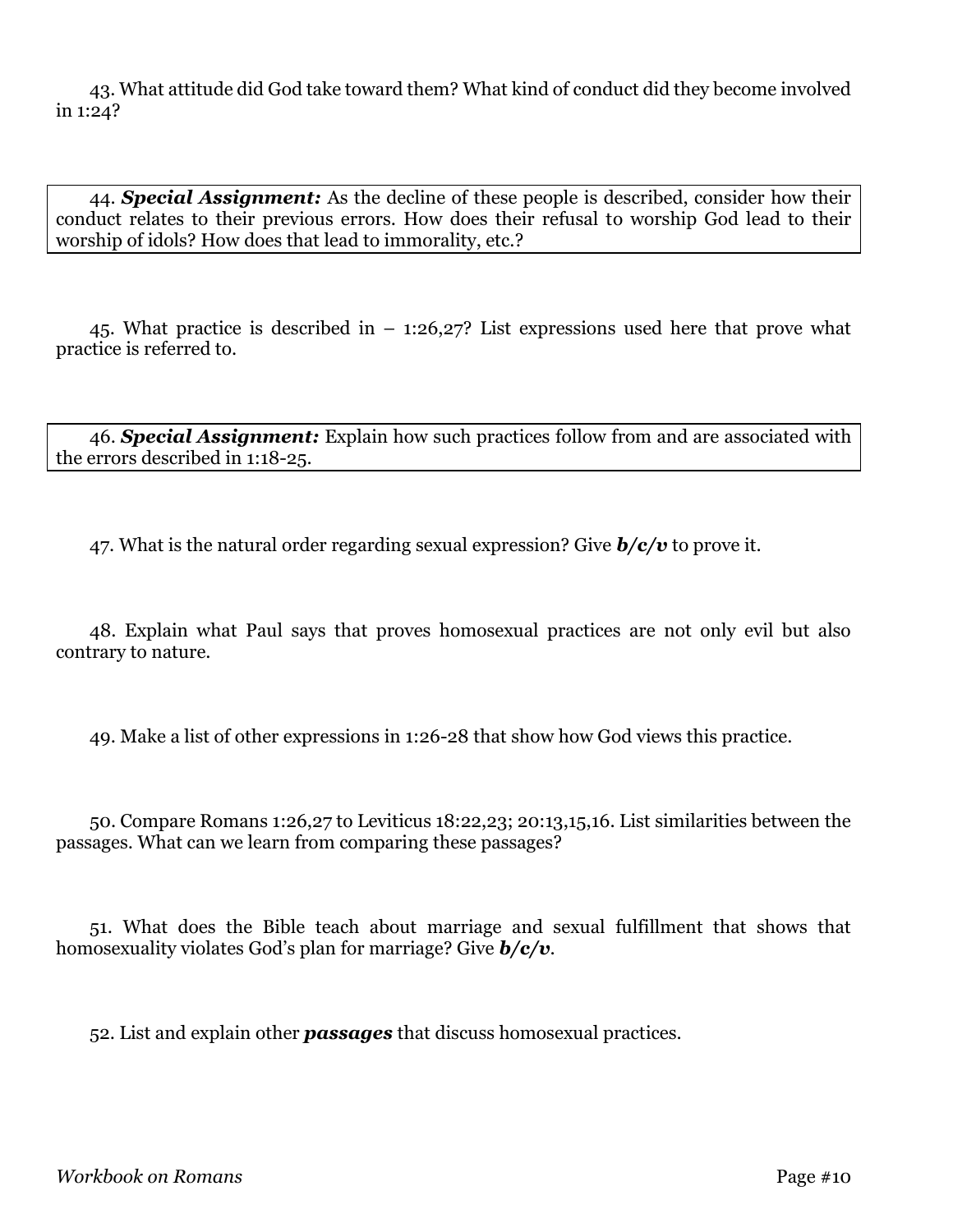53. List some penalties that this error leads to  $-1:27$ .

54. How does God react to such people – 1:28?

55. From 1:29-31 make a list of practices that often characterize the lives of people who turn away from God. For each item, define it, and give other *passages* about it.

56. When people practice such things, what punishment do they deserve – 1:32? List other *passages* about this consequence and explain the significance.

57. Why is it "righteous" for God to so judge such people?

58. Besides those who practice such things, who else is also worthy of punishment?

59. *Application:* Give other *passages* about the problem of approving or consenting to the sins of other people. Give examples of how we could be guilty.

60. Briefly summarize the main point Paul is making in Romans 1:18-32.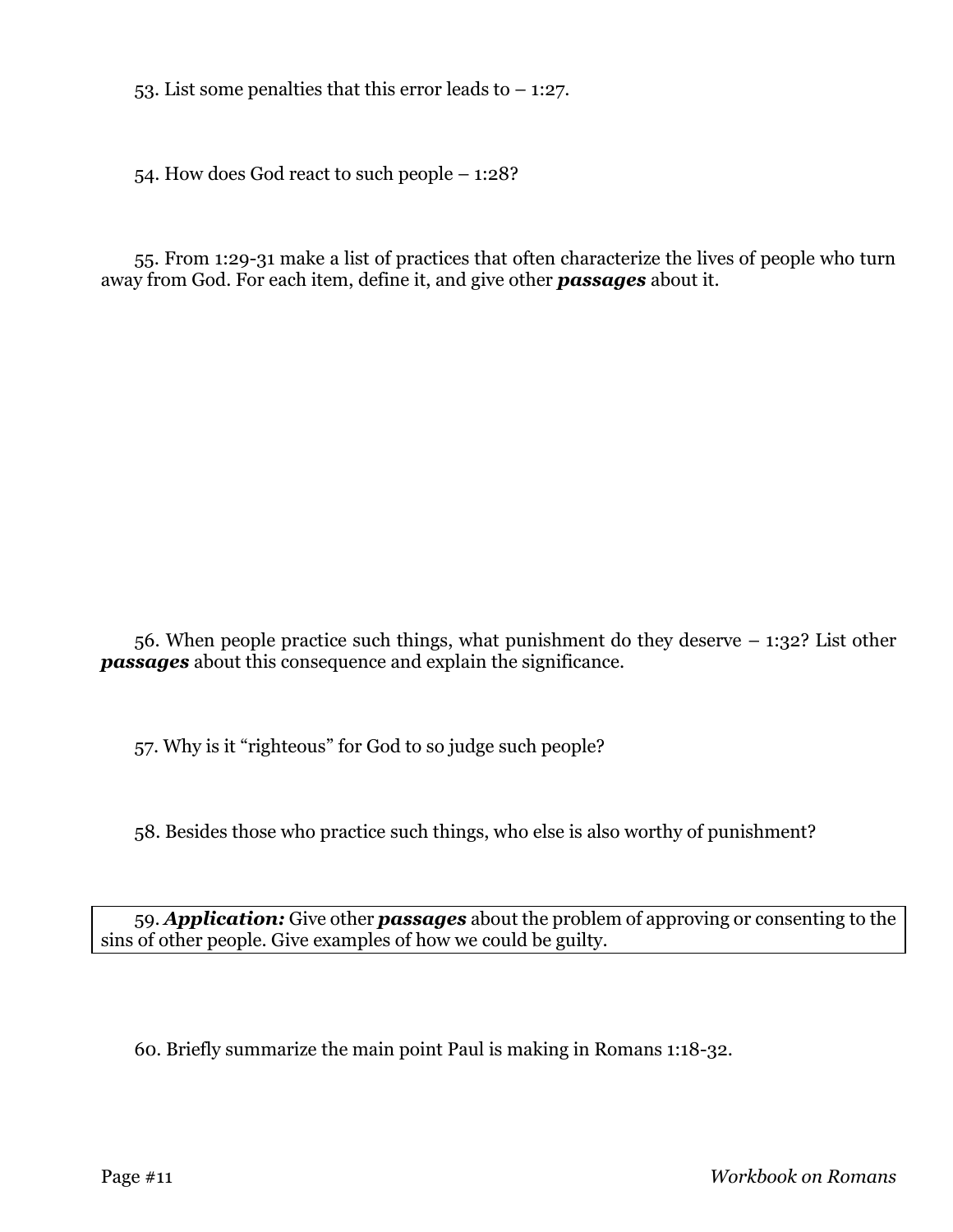## **Assignments on Romans 2**

Please read Romans 2 and answer the following questions:

1. Chap. 1 discussed a group of people who were without excuse. Chap. 2 discusses a different group who are inexcusable. Why are these people without excuse  $-2:1-3$ ? What "things" does Paul here refer to?

2. *Special Assignment:* List other *passages* about people who condemn others for things they themselves practice. Explain why such a person is without excuse.

3. How does God view those who do "such things"?

4. *Application:* Does this prove it is always wrong to "judge" other people to be guilty of sin? Give Scriptures and explain.

5. What did Paul ask these people in 2:3? Why might people think such a thing?

6. What reason does 2:4 give that might explain why some hope to escape judgment?

7. *Application:* What should we learn about God's mercy and longsuffering?

8. What result would such conduct lead to in the day of judgment – 2:5?

9. In what sense is God's judgment of men "righteous"?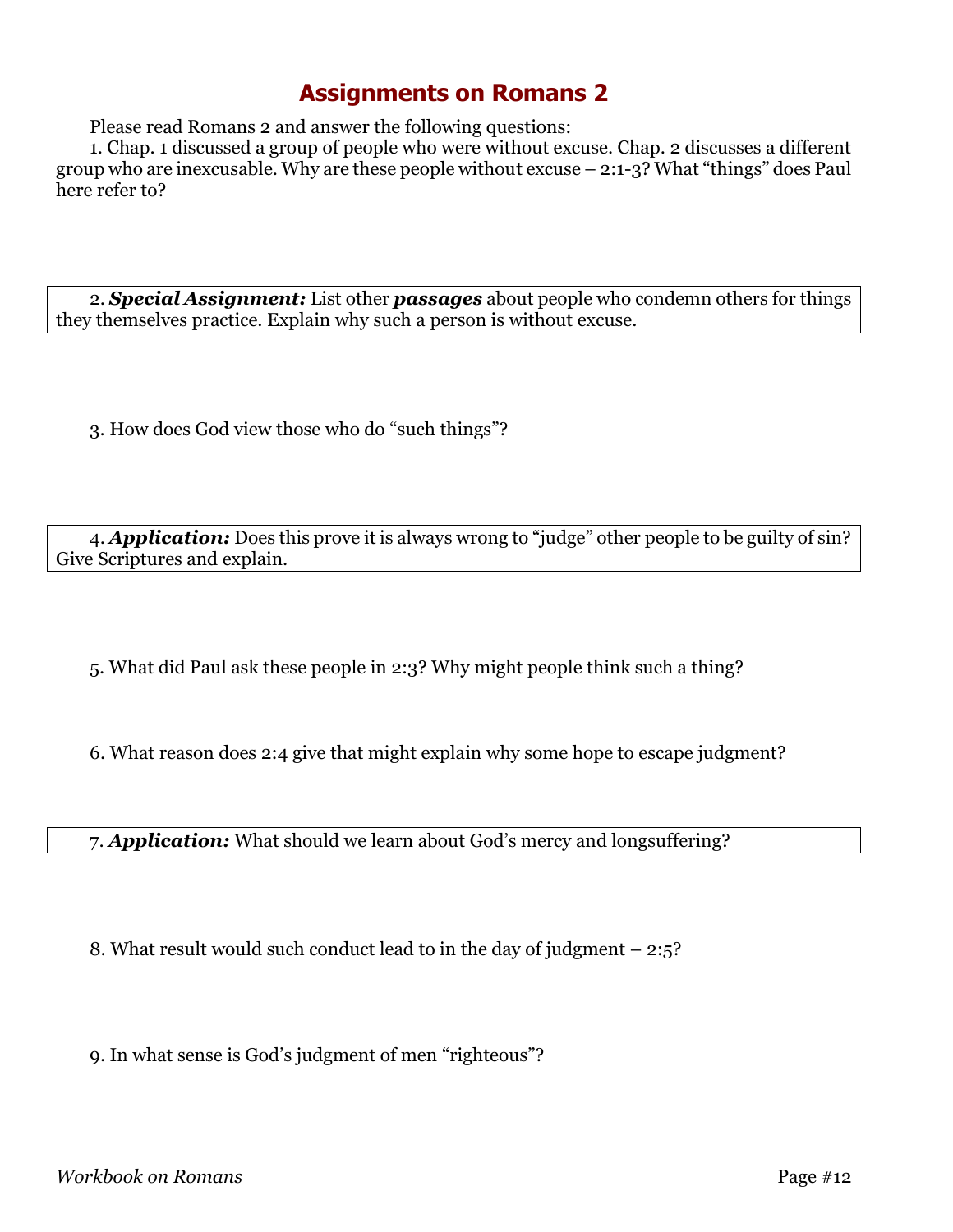10. How many people will God judge? For whose life will one be judged – 2:6?

11. List other *passages* regarding God's judgment of men.

12. On what basis will God judge men?

13. List other *passages* showing we will be judged for our deed or works.

14. What will be the reward of the righteous – 2:7&10? *Define* the terms used.

15. List other *passages* about the reward of the righteous.

16. What can we learn from the need for "patient continuance" in doing good?

17. What will be the destiny of the wicked – 2:8,9? *Define* the terms used.

18. What can we learn from the phrase "of the Jew first and also of the Greek"?

19. *Case Study:* Romans is commonly misused to teach salvation by "faith only" (i.e., without obedience). List phrases from Romans 2:6-11 that show man's destiny will be determined by what we do. (Add to your list of verses in Romans about obedience.)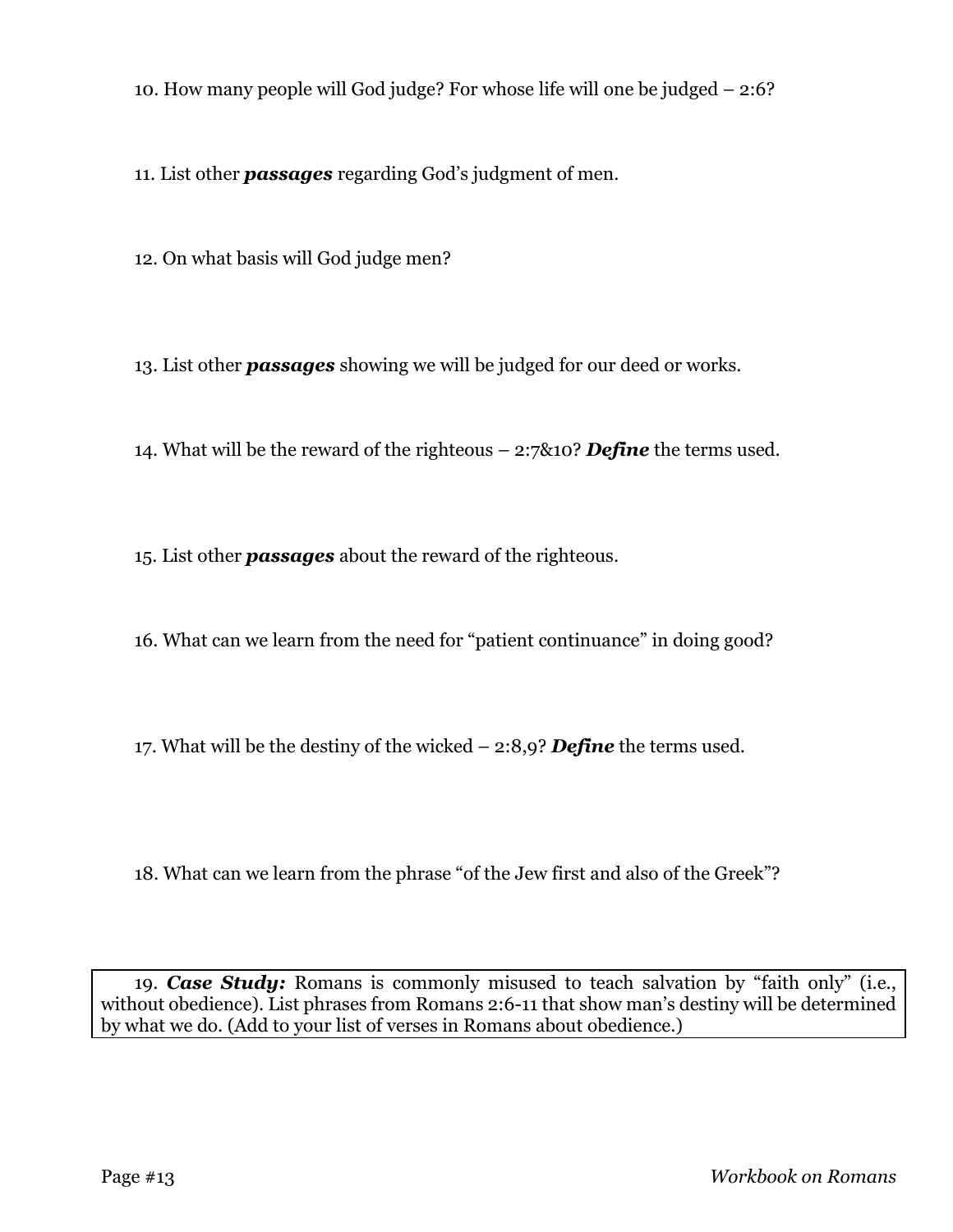20. *Define* "partiality" – 2:11. List other similar verses showing God is not partial.

21. What application would this have to the Judaizing teachers? In what way did they expect God to be partial?

22. *Special Assignment:* Describe the Calvinistic view of unconditional predestination. How can this view be harmonized with the fact God is not partial? Explain.

23. In 2:12, what law did some people have that others were "without" (cf. vv 13-20)? Who were in (or under) the law, and who were without it?

24. Were the Gentiles subject to any Divine law? If not, how did they commit sin?

25. Who stands justified before God under the principle of "the law" – 2:13? Explain.

26. How might Gentiles do the things in the law? How could they know whether they did right or wrong  $- 2:14,15$ ?

27. Is Paul saying Gentiles ever completely obeyed all God's will for them? Explain.

28. When will Jews and Gentiles be judged? Who will be the judge – 2:16?

29. List *passages* showing the "secrets of men" will be judged. What should we learn?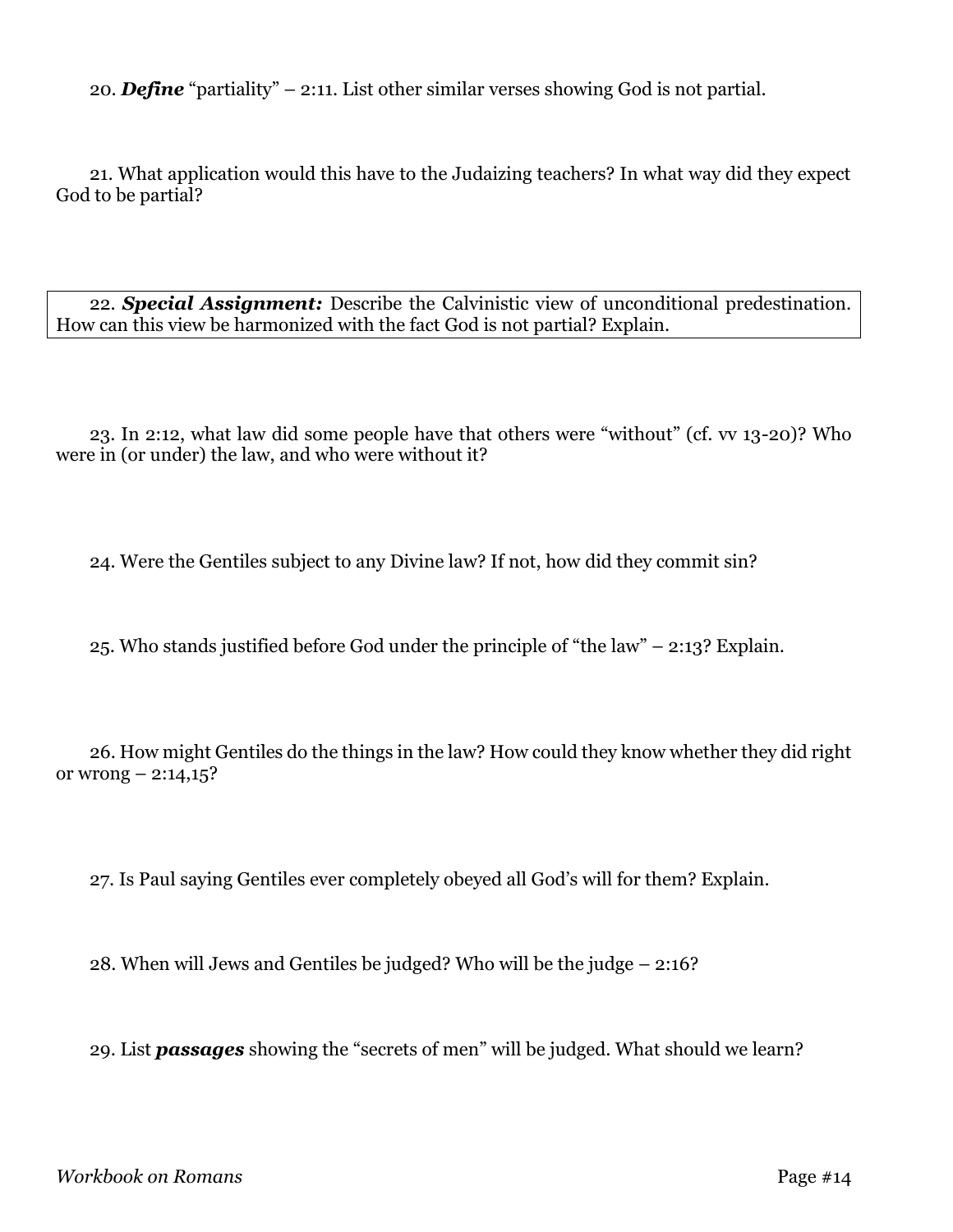30. What group is expressly mentioned in 2:17? (Note how the context emphasizes that Paul is speaking about this group, and note how vv 1-16 fit this group.)

31. In what did the Jews rest and boast? In what sense did they do this?

32. What did they know, and how did they know it  $-$  2:18? If so, what were they missing (cf. vv 13,25)?

33. How did they view themselves in relationship to others – 2:19,20? Explain the terms and how they applied to the Jews.

34. Are the qualities in 2:19,20 good or bad? What kind of lives should we expect from people who possessed such knowledge, etc.?

35. What problem did the Jews have – 2:21? Where else have we studied this subject in chap. 2? (Note the connection between these sections of the chapter.)

36. For what specific sin did Paul accuse Jews in v21? Think of examples.

37. What specific sins did they commit according to – 2:22? Explain the meaning.

38. What problem is Paul really accusing Jews of – 2:23? Why is this inexcusable? How does it fit the Jews according to the context (remember vv 6-11,13)?

39. When God's people sin, what affect does this have among unbelievers – 2:23,24? What should we learn?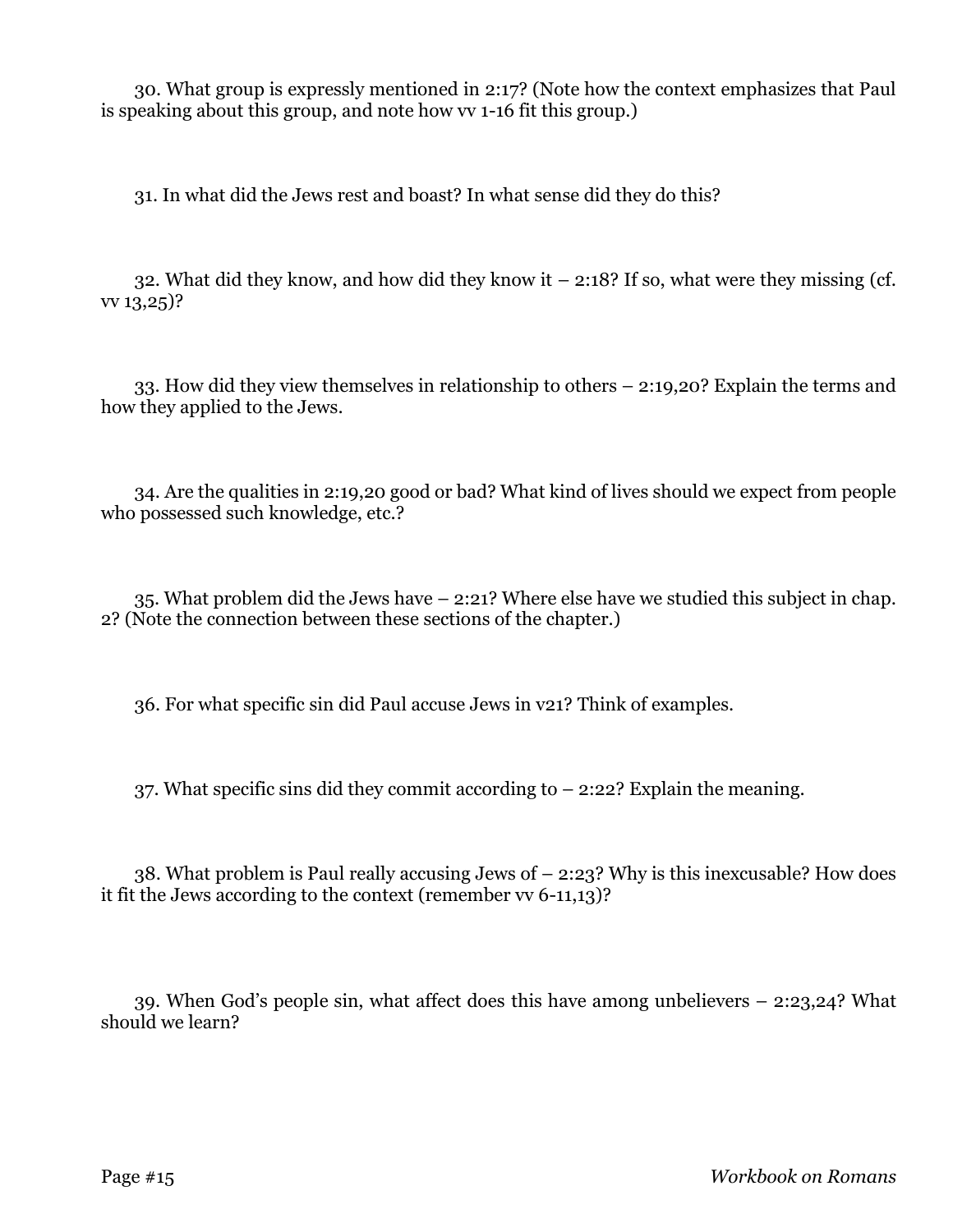40. Did circumcision have value by itself alone – 2:25? What else was needed? Explain.

41. If one did not keep the law, what is the conclusion? How would a Jew typically react to such a statement?

42. What then would result if a Gentile kept the law – 2:26? (Note: Did the sign of circumcision apply to the Gentiles?)

43. What would be the consequence of this to Jews who did not keep the law – 2:27?

44. How many Jews actually kept the law? What conclusion does Paul's point lead to?

45. How does the discussion in context help us identify the group of people Paul has been discussing throughout chap. 2?

46. In what two ways does Paul use the word "Jew" in 2:28,29? In what two ways does he use the word "circumcision"? Explain the differences.

47. *Define* "in the spirit" and "in the letter." (Hint: Note how the words are used in context.) Does this mean that attitude is all that matters, even if we disobey God? Explain.

48. Whose praise should we seek? What application would this have to Jews?

49. *Special Assignment:* Explain the conclusion and application of Paul's discussion to Jews and especially to Judaizing teachers.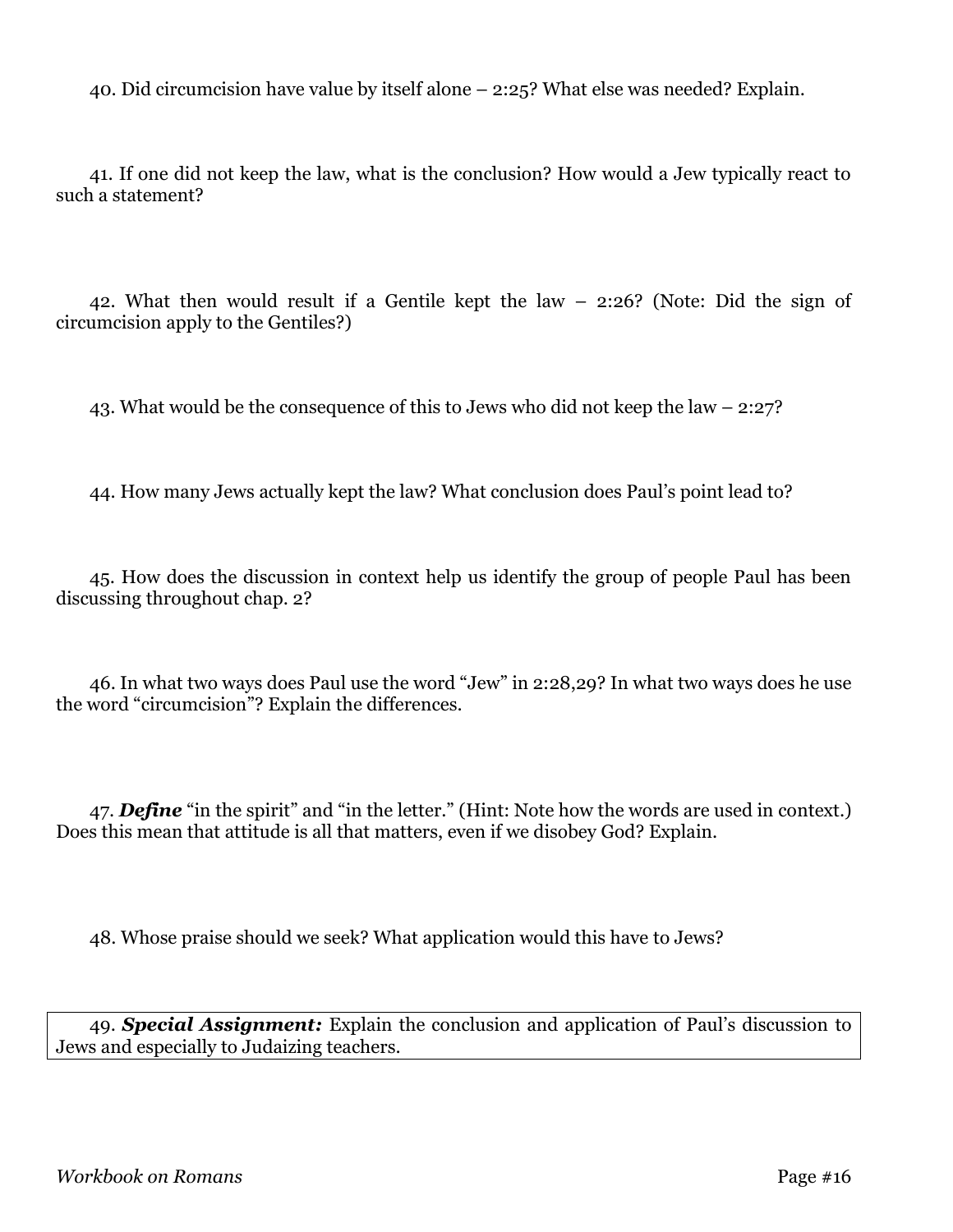## **Assignments on Romans 3**

Please read Romans 3 and answer the following questions: 1. What does Paul ask in 3:1? Why would such a question be asked at this point?

2. What answer did he give – 3:2? In what ways would this be an advantage?

3. Does the unfaithfulness of man mean God is unfaithful – 3:3? Explain. Why would this question be asked?

4. If all men were liars, would that make God untrue – 3:4? Explain.

5. What Scripture does Paul cite to confirm his point (give *b/c/v*)? Explain how this passage makes his point.

6. What question does Paul discuss next  $-$  3:5? How would this question relate to the discussion? (Think: What is meant by "I speak as a man"?)

7. How does Paul respond to the question – 3:6? Explain how this answers the question.

8. *Application:* What can we learn from Paul comments in vv 3-6?

9. Explain the significance of the question in 3:7. How does it relate to the context?

10. What did some accuse Paul of teaching 3:8? Why bring this up in context?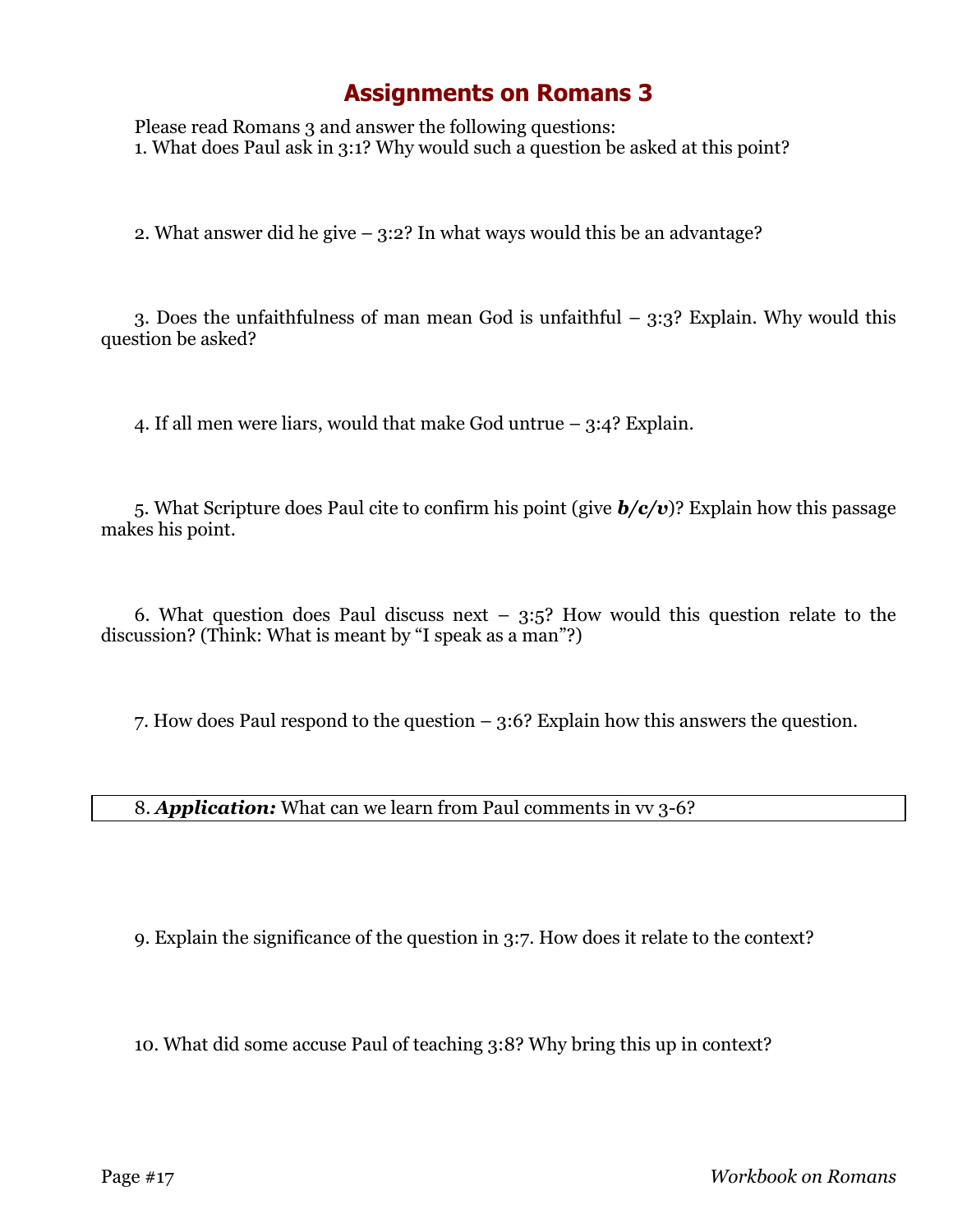12. *Application:* Give some examples in which people sometimes do teach that we should do evil in order to achieve good ends.

13. Explain the significance of Paul's question in 3:9. How does he answer?

14. How does v9 help explain the theme of chap. 1&2?

15. What is the point of 3:10-18?

16. Explain the meaning of "it is written." Why would Jews have to acknowledge the truth of the statements quoted here?

17. For each of the following verses in Romans 3, list the Old Testament *b/c/v* that teaches the *concept*. Then explain the meaning: what kind of sin do the verses describe?  $3:10-12$  –

 $3:13,14$  –

 $3:15-18$  –

18. Does Paul mean to say that all people sin in all these ways all the time? Does no one ever do anything good? What is the point?

*Workbook on Romans* Page #18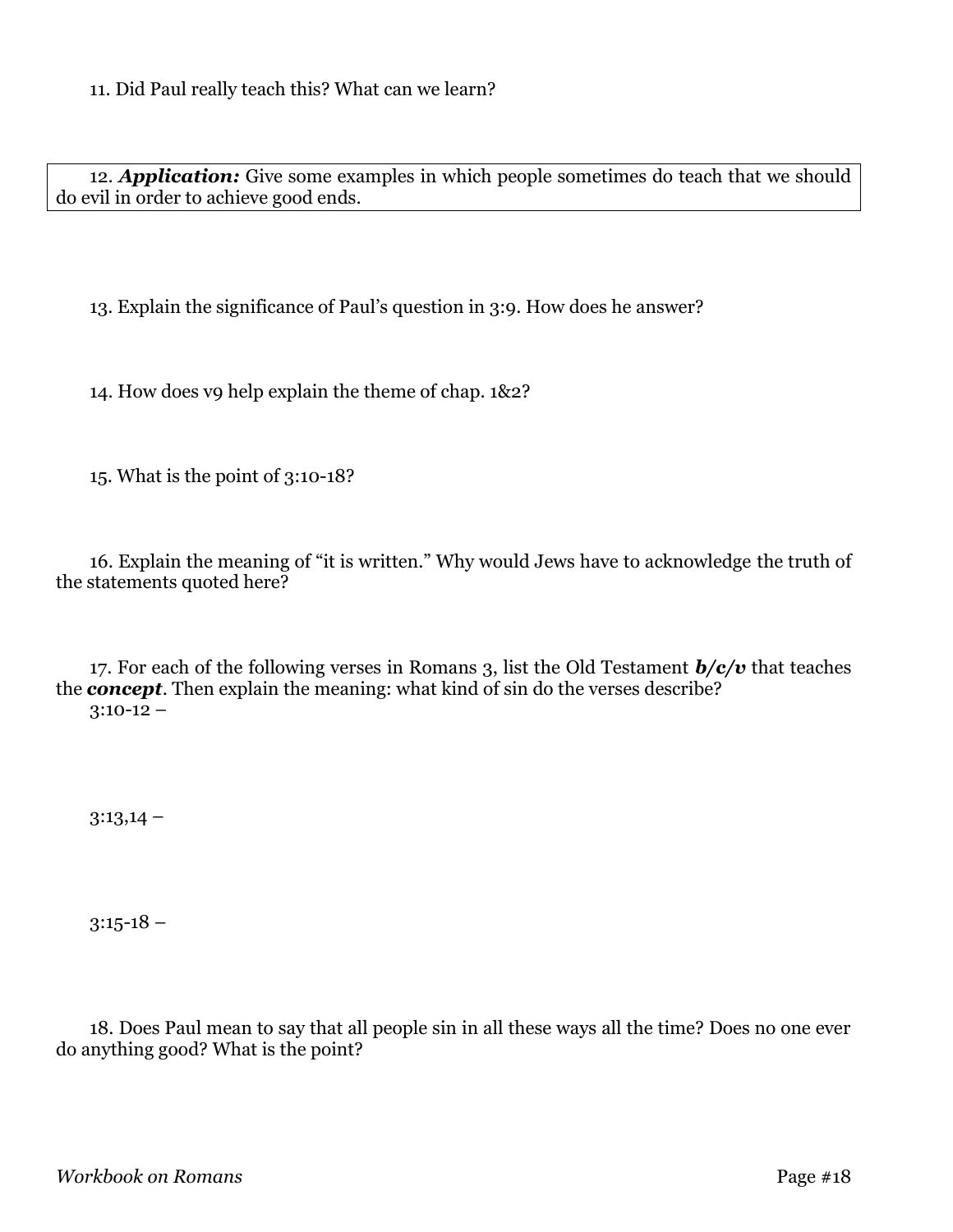19. To whom does the law speak – 3:19? Who was under the law Paul was quoting?

20. What conclusion should Jews (and all of us) understand at this point?

21. What conclusion does Paul reach in 3:20? How does this follow from vv 10-18?

22. What "law" does Paul refer to here (what "law" has he been discussing in context)? List other *passages* that state this same concept.

23. *Special Assignment:* Didn't people under the law offer sacrifices? So, why did the law not justify them (Hebrews 10:1-4)? What would it take to be justified under that law?

24. Since the law could not justify, what purpose did it serve? Explain how it did this. Find other similar passages. Note: Did God give the law with the intent that it would be the means by which He would save men from sin?

25. If the law cannot justify, then how can we be righteous – 3:21,22? Explain.

26. How was this witnessed by the Law and Prophets? Why is this important?

27. What "law" is referred to in "the Law and the Prophets"? Then we are made righteous "apart from" what law?

28. *Special Assignment:* Make a list of *passages* showing the gospel is law and/or contains commands we must obey. (Review your notes on our introduction to the book.)

29. How then are men declared to be righteous – 3:22? List other similar *passages*.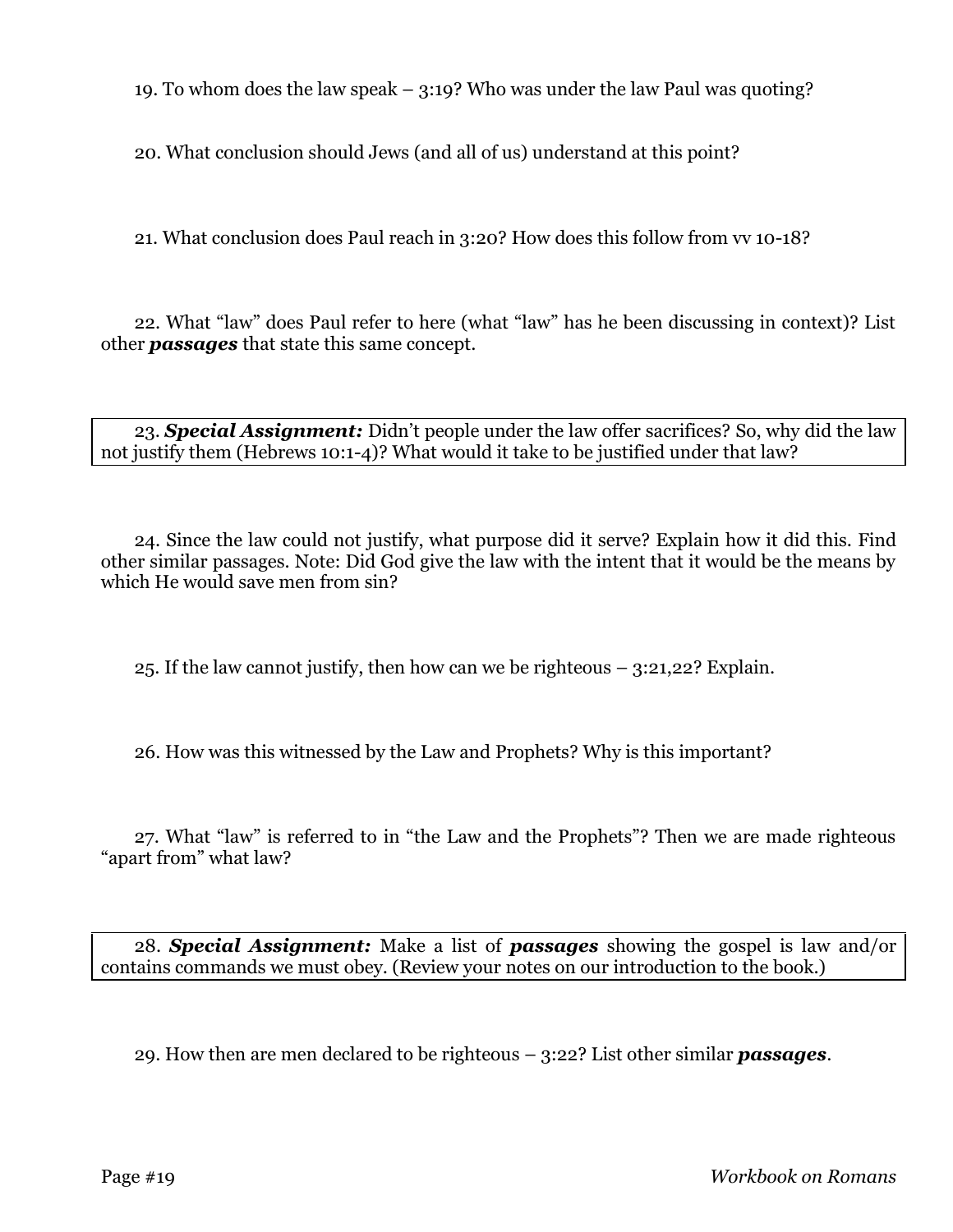30. Explain how this differs from being justified by the law.

31. *Case Study:* Most Protestant denominations use passages such as 3:21,22 to prove that obedience (especially baptism) is not essential to salvation under the gospel. How would you respond? Note: Is this the subject Paul is discussing in context?

32. How does 3:23 *summarize* Paul's main point in chap. 1-3?

33. Use cross-references and concordance to make a list of verses (like 3:20,27,28) that say we are *not* justified (saved, etc.) by works (deeds).

34. List verses that say we *do* need to do works (deeds) to be saved (justified, etc.).

35. *Special Assignment:* Explain ways the passages from #33,34 can be harmonized. Why do some verses say we are not saved by works, but other passages say works are essential?

36. *Define* "redemption." Give other *passages* about it.

37. Explain how we are redeemed in Christ – 3:24.

38. Explain how we are "freely" justified by grace in Christ – 3:24.

39. *Special Assignment:* How can justification by grace be "free" if we must obey in order to receive it? How does this differ from justification by works of law?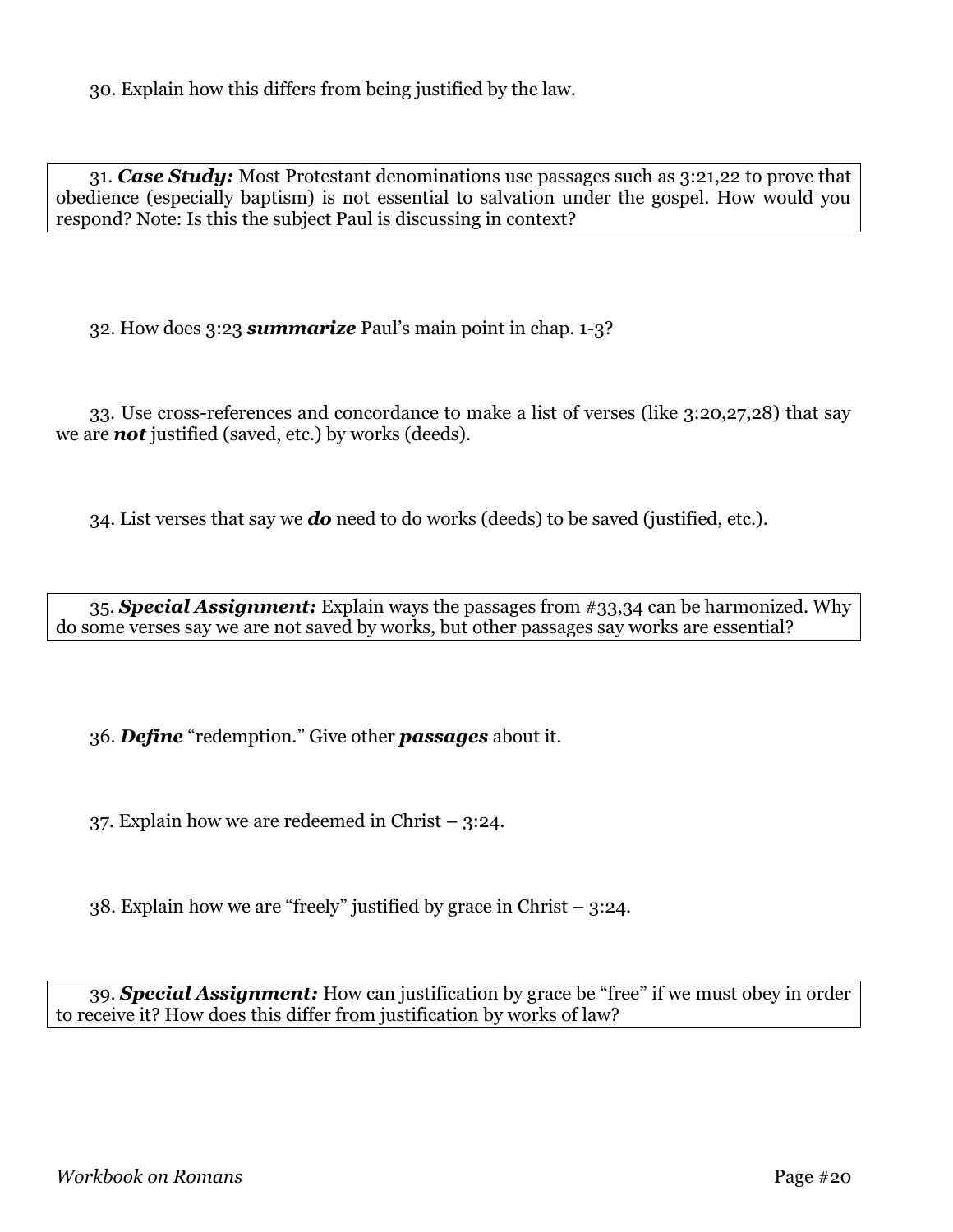40. *Define* "propitiation" – 3:25. Give other *passages* about it.

41. What sins did God pass over that were previously committed (v25)?

42. How does this demonstrate God's righteousness – 3:26? How can He be just and still justify those who sin?

43. How many kinds of "law" are in 3:27? What can we learn? Is it true that we are not in any sense saved by law?

44. How does this explain justification apart from deeds of the law and so exclude boasting?

45. What conclusion does Paul reach in 3:28?

46. *Summarize* in your own words the lessons we have learned about justification by faith compared to justification by deeds of the law.

47. What question does Paul ask in 3:29? What answer does he give?

48. What lesson should we learn from this  $-$  3:30? Explain.

49. What is the consequence of this regarding the law  $-$  3:31? What law does is this?

50. Does v31 mean that the Old Testament is still binding as law? Proof?

51. Explain the sense in which v31 is true.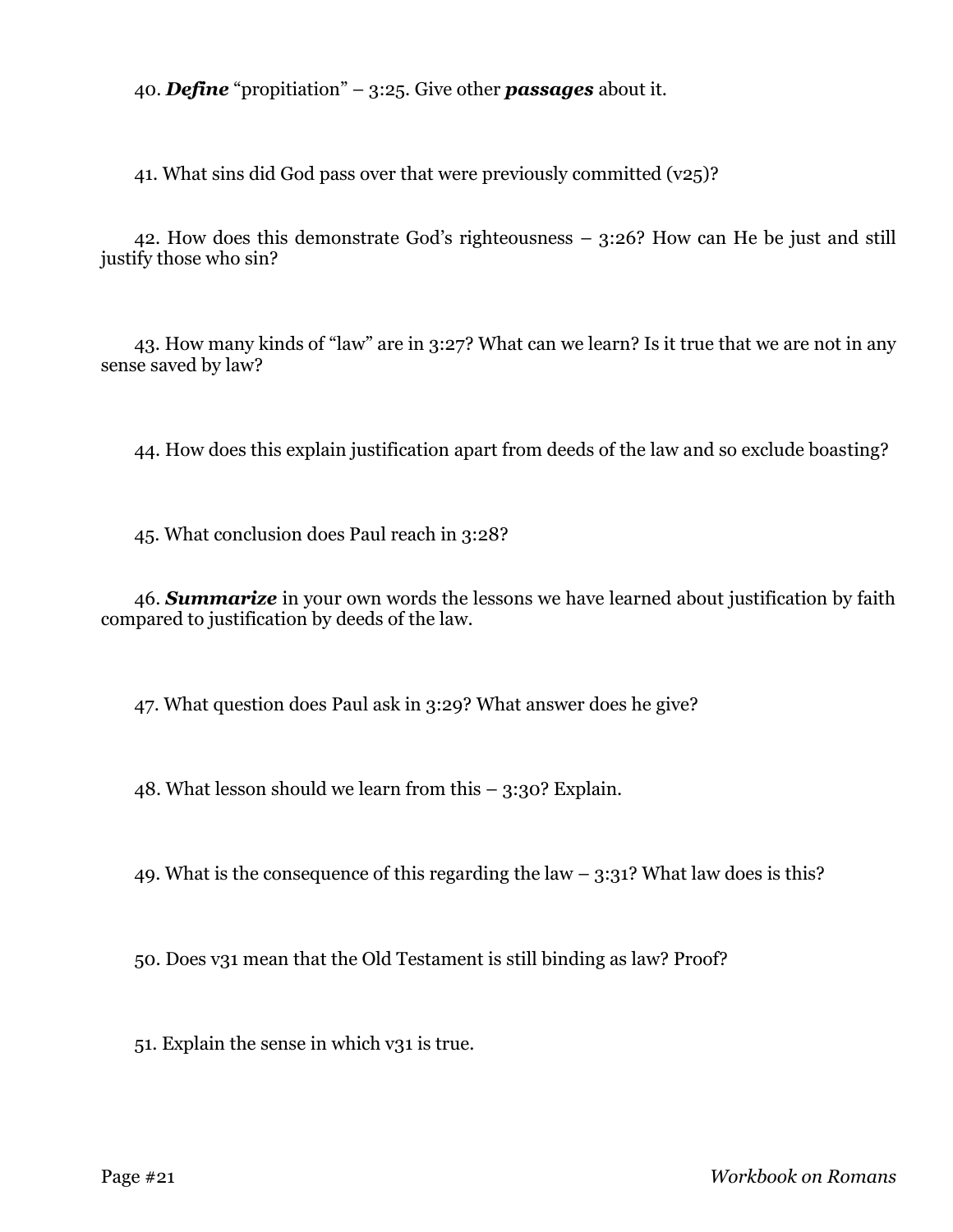### **Assignments on Romans 4**

Please read Romans 4 and answer the following questions: 1. Whose justification is discussed in chap. 4? Why would Paul discuss this man's case?

2. To prepare for the discussion of chap. 4, summarize the events from Abraham's life as described in the following verses:

Genesis 12:1-8 (cf. Hebrews. 11:8-10) –

Genesis 13:3,4 –

Genesis 14:18-20 –

Genesis 15:1-6 –

Genesis 22:15-18 –

3. What would be true if Abraham was justified by works – 4:2? What have we already learned about justification, boasting, and works? (Think: What is the significance of "according to the flesh" in  $v_1$ ?)

4. *Define* "account" (or "impute") – 4:3. How was Abraham made righteous?

5. What *book/chapter/verse* is quoted in v3? Based on our study of Abraham's life, had he obeyed God before this statement was made? Proof?

6. Review our study of kinds of works (see 3:21-28). By what kind of works was Abraham *not* justified? But did he have to obey God to be counted righteous?

7. *Special Assignment:* List other New Testament *passages* regarding Abraham's faith, works, and justification. Explain how they harmonize with Romans 4.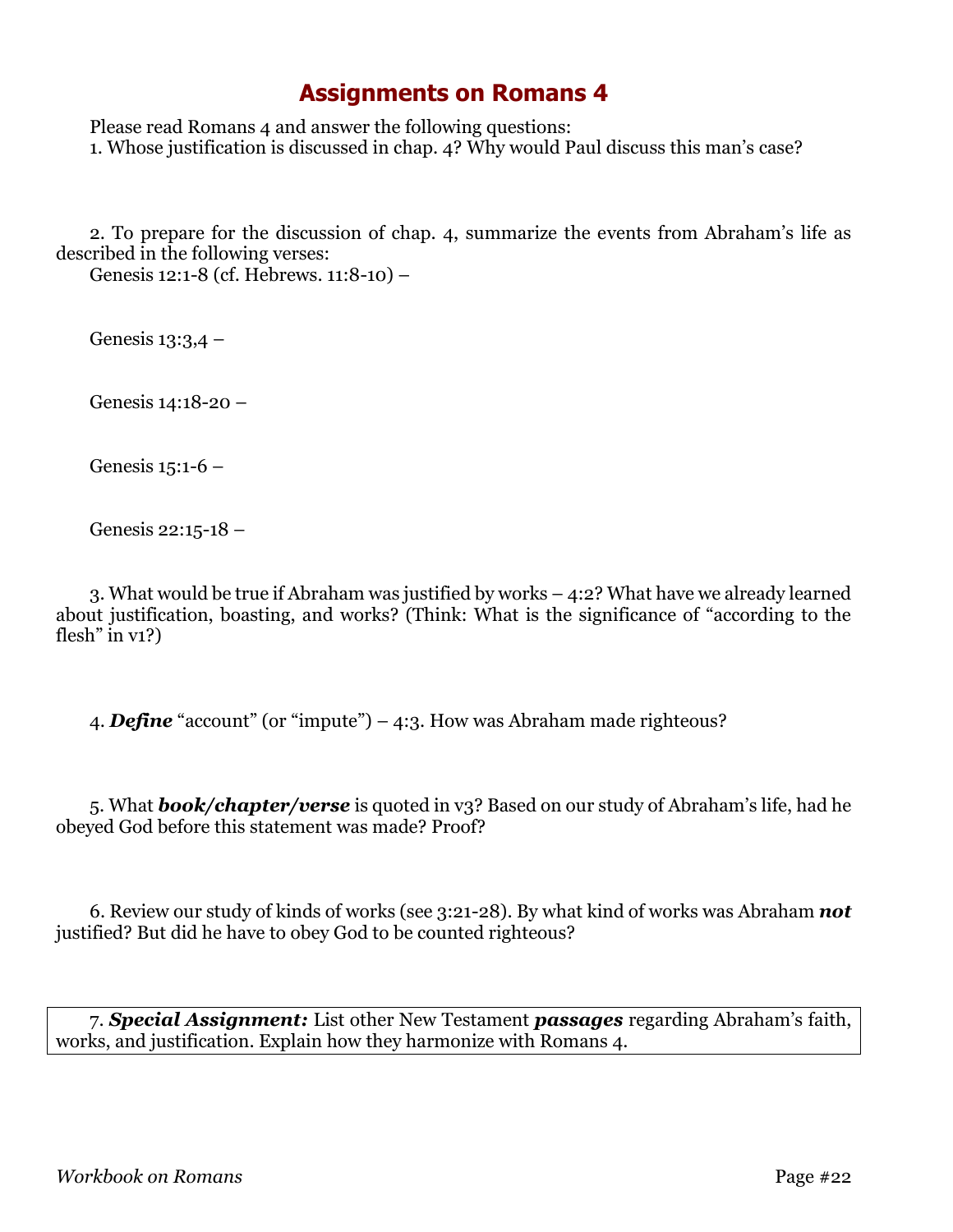8. If one is saved on the basis of works, what does that mean about grace and debt – 4:4? What kind of works must this refer to? Explain.

9. How is a man justified – 4:5? By a sinless life? In what sense does he "not work"?

10. In light of verses already studied, explain how "grace" is opposed to "debt."

11. What passage is quoted in 4:6-8 (*book/chapter/verse*)? Who spoke it, and what dies it add regarding the doctrine of righteousness apart from works?

12. What must happen for one to be counted righteous apart from works? Note: These verses make a major contribution to understanding justification by works vs. justification apart from works. Explain how they help our understanding.

13. What subject is raised in 4:9,10? Why is this important in the discussion?

14. Was Abraham justified when he became circumcised or before? Proof?

15. What should we conclude regarding the necessity of circumcision to salvation?

16. Was Abraham circumcised in order to be justified, or was he already justified before he was circumcised – 4:11,12? What was the purpose of his circumcision?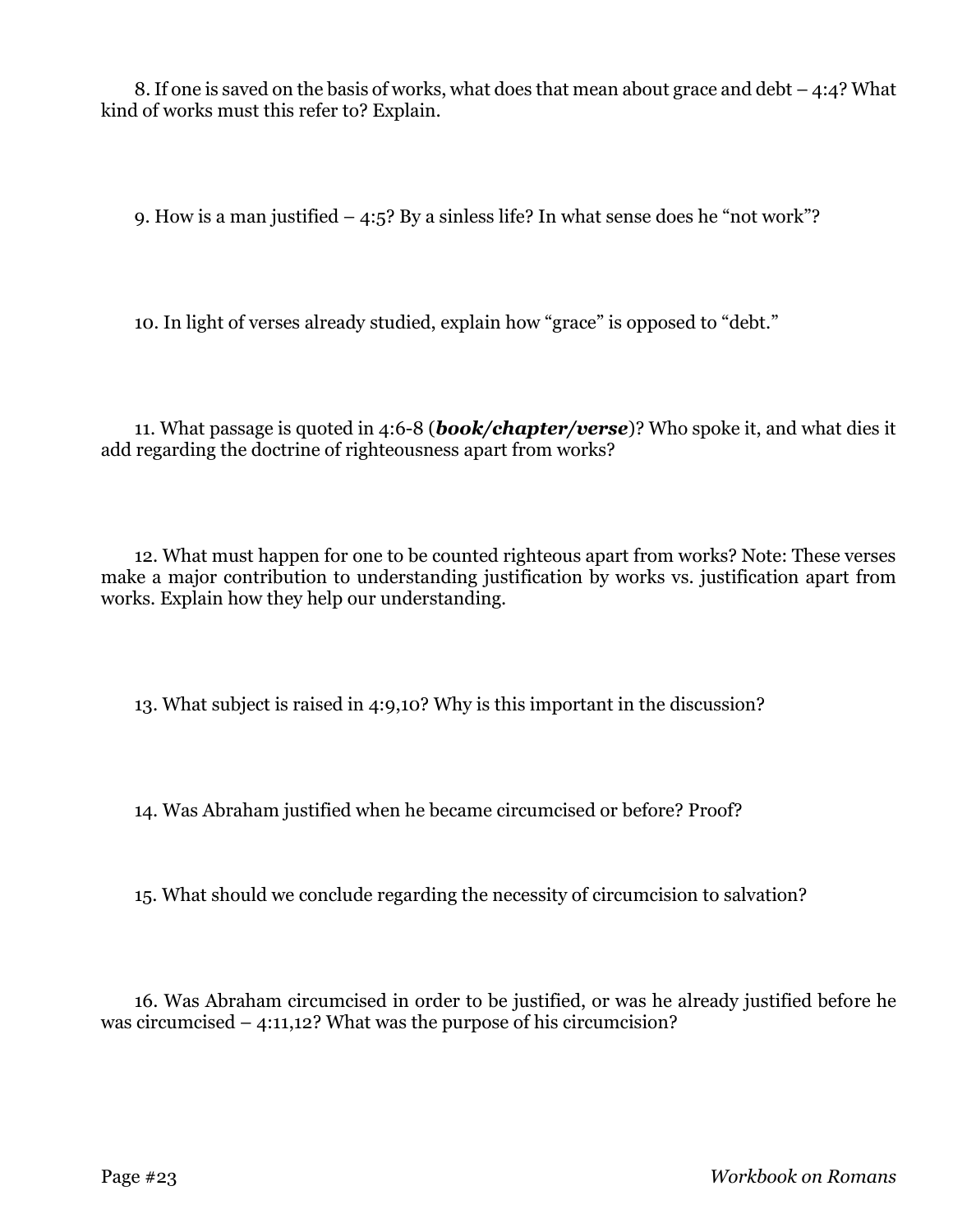17. If Abraham was justified by faith while uncircumcised, what does that prove regarding who can be justified by faith?

18. To whom is Abraham the spiritual father – 4:11? What is required in order to be Abraham's spiritual offspring? Circumcision?

19. What is the significance of walking in the steps of faith – 4:12. List other *passages* that show the significance of such terms as "walk" and "steps."

20. Was Abraham justified by faith without obedience or by obedient faith? Proof?

21. Did Abraham receive God's promise under the Law of Moses or before – 4:13? Proof?

22. What does this prove regarding the law  $-$  4:14,15?

23. What conclusion, previously studied, does this confirm?

24. If Abraham demonstrates justification by faith, what does this prove regarding grace and the law  $-4:16?$ 

25. What conclusion follows regarding who can be spiritual descendants of Abraham – 4:16,17?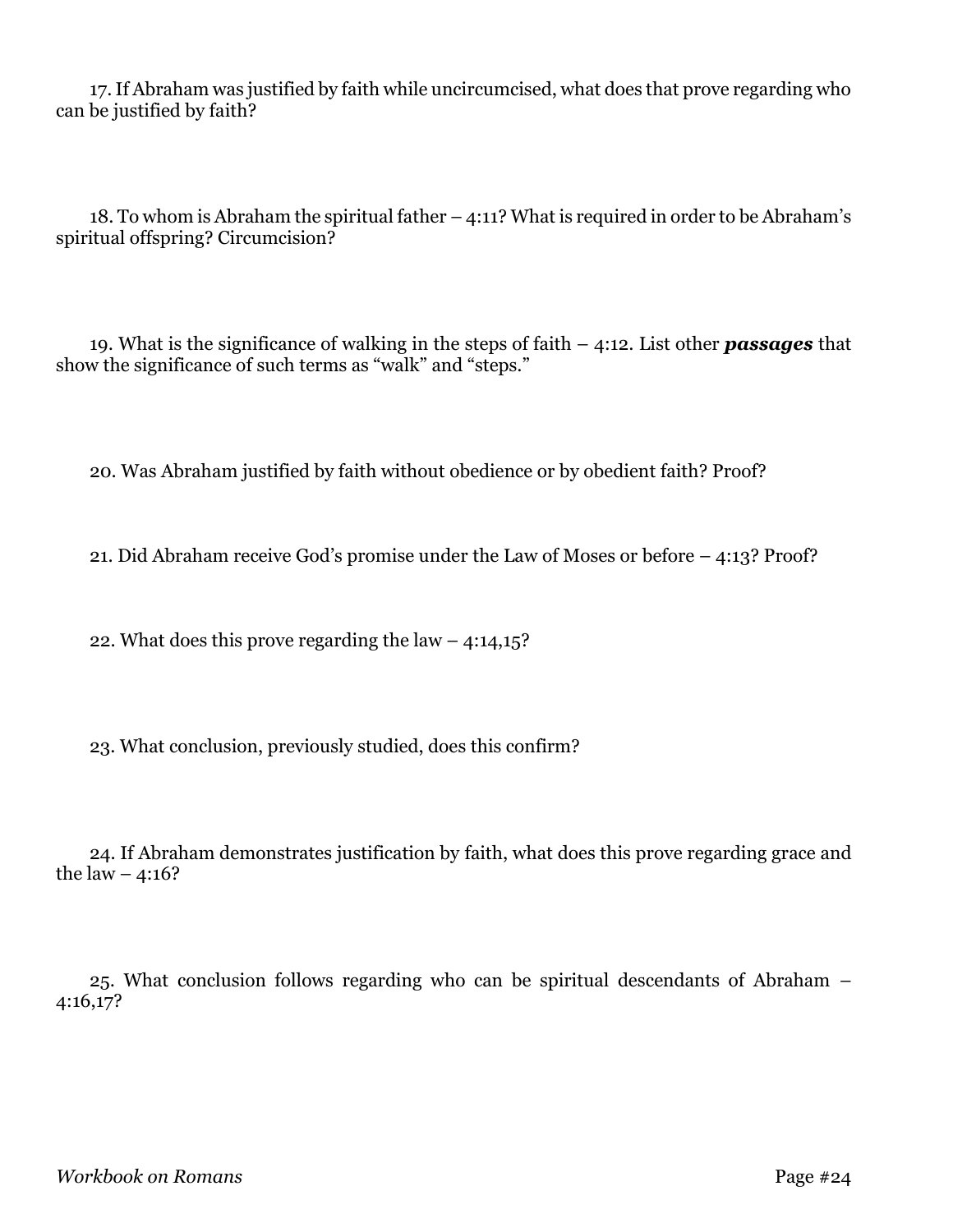26. What did Abraham believe that was contrary to hope – 4:18,19? Explain why the promise seemed impossible. Give *book/chapter/verse*.

27. How does this illustrate true faith?

28. In what sense did this give glory to God – 4:20,21?

29. What verse is quoted in 4:22? Did the events of vv 19-21 occur before or after the event in the verse Paul quotes? (Think: What does this illustrate regarding faith?)

30. For whose benefit was this history recorded – 4:23? Abraham's? Explain.

31. What lessons should we learn?

32. What does all this mean regarding Jesus – 4:24,25?

33. What did Jesus do to make our justification possible?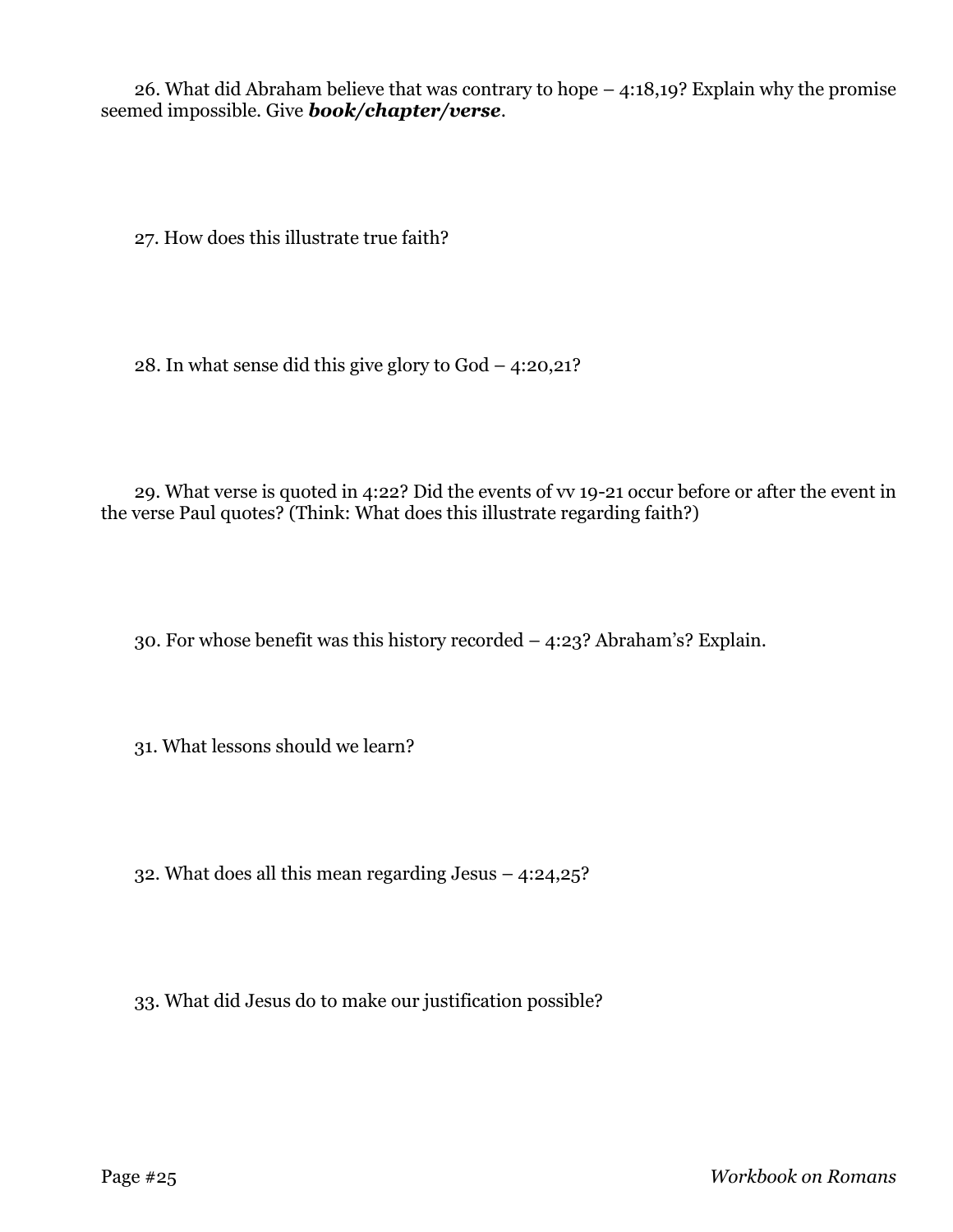## **Assignments on Romans 5**

Please read Romans 5 and answer the following questions: 1. What does faith do for us  $-5:1,2$ ?

2. List several blessings we have as a result of faith and grace. Explain how justification by faith gives us these blessings.

3. List other *passages* regarding these blessings that we receive by faith.

4. *Define* tribulation – 5:3-5. What attitude may saved people have toward tribulation?

5. *Special Assignment:* Explain each step in the progression from tribulation to hope.

6. List other *passages* that show the proper attitude we should have toward suffering.

7. For whom did Christ die? When did He die for them – 5:6-9?

8. What is the significance of the phrase "in due time" (v6 – check other translations)?

9. What is so unusual about the fact Jesus died for such people – 5:7,8?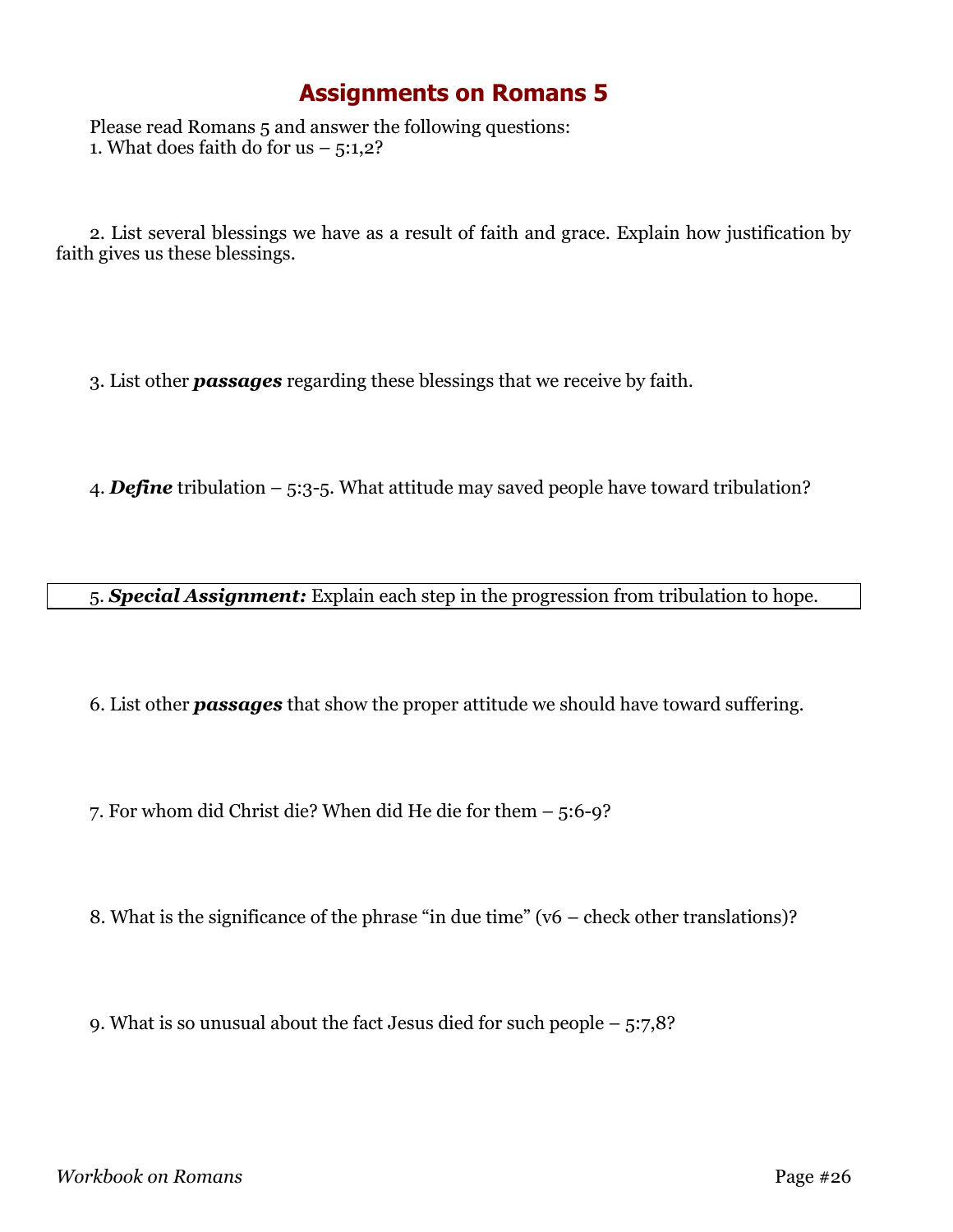10. What does this prove regarding God? List other similar *passages*.

11. What effect or benefit does justification have  $-5:9$ ? (Why do we need this?)

12. *Define* "reconcile" – 5:10 List other *passages* regarding it.

13. Why do we need to be reconciled to God? How were we alienated from Him?

14. What did Jesus do about our alienation from God? Explain.

15. What is one result of reconciliation  $-5:11$ ? Where else has chap. 5 mentioned this?

### 16. *Special Assignment:* Explain how 5:1-11 summarizes the theme of the book.

17. Read 5:12-21. What two "men" are contrasted in these verses?

18. What came into the world through Adam – 5:12? How did this come on all men?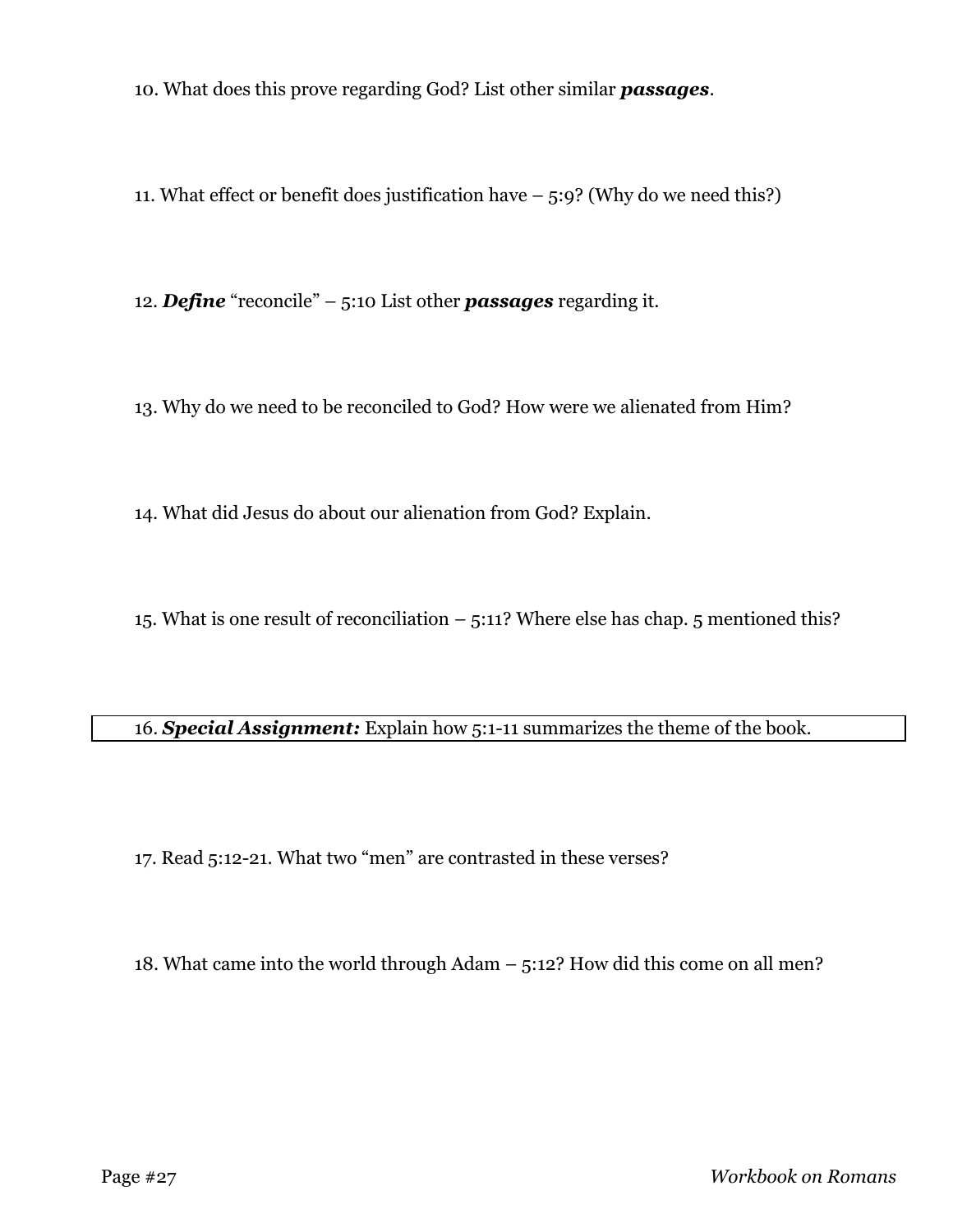19. *Case Study:* Some claim v12 teaches original sin (inherited depravity): the doctrine that all babies are born guilty because they inherit Adam's sin. What parts of this doctrine are missing from v12? List other *passages* that show whether or not this doctrine is true.

20. What is sin and how does it relate to law (cf. 1 John 3:4)? How could sin exist before "the law" came?

21. Did men become sinners by violating the same law Adam violated? Explain.

*Special Assignment:* As we study 5:12-21 make a list of evidence that shows whether "death" here is physical or spiritual death.

22. Fill in the blanks in the following chart based on 5:12-21:

| Verse           | <b>By Adam</b><br>One man's offense                                             | <b>By Jesus</b><br>The gift by grace                                                               |
|-----------------|---------------------------------------------------------------------------------|----------------------------------------------------------------------------------------------------|
| $\rm V_{15}$    | $many_$                                                                         | much more<br>abounded to many                                                                      |
| V <sub>16</sub> | resulted in                                                                     | resulted in                                                                                        |
| V17             | reigned                                                                         | will reign<br>much more $\qquad \qquad$                                                            |
| V18             | as through one man's offense<br>judgment came to <b>all</b> men<br>resulting in | even so through one Man's righteous act the<br>free gift came to $all$ men resulting in<br>of life |
| V19             | For <b>as</b> by one man's disobedience<br>many were made                       | so also by one Man's obedience many will be<br>made                                                |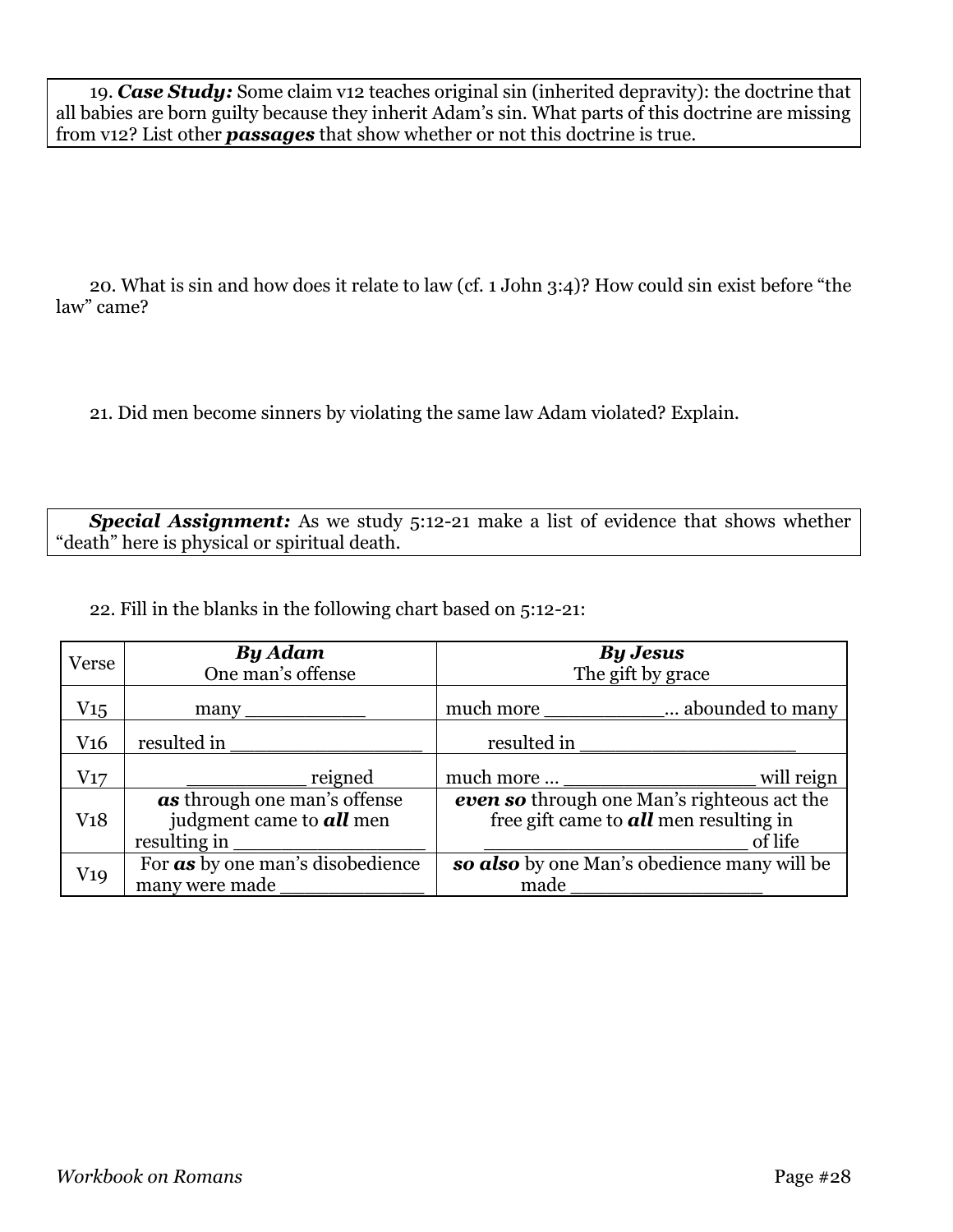23. Summarize in your own words the main point of 5:12-21.

24. *Special Assignment:* If it were true that man receives the consequences of Adam's sin unconditionally (regardless of man's conduct) what would follow regarding how man receives the consequences of Jesus' obedience? Explain the significance of this.

25. What did many receive through Adam's sin and through Jesus – 5:15?

26. What resulted from the offense (sin), and what resulted from the free gift  $-5:16$ ?

27. What reigns through Adam's sin and what reigns through Jesus – 5:17?

28. What consequences came through Adam and through Jesus in 5:18,19? (Think: Are the consequences of vv 15-19 physical or spiritual?)

29. What is the "righteous act" or "obedience" of Jesus?

30. What effect did the law have – 5:20? Yet what abounded even more?

31. What reigns through Christ – 5:21?

32. *Special Assignment:* So what kind of "death" does the context refer to? List other *passages* regarding this kind of death.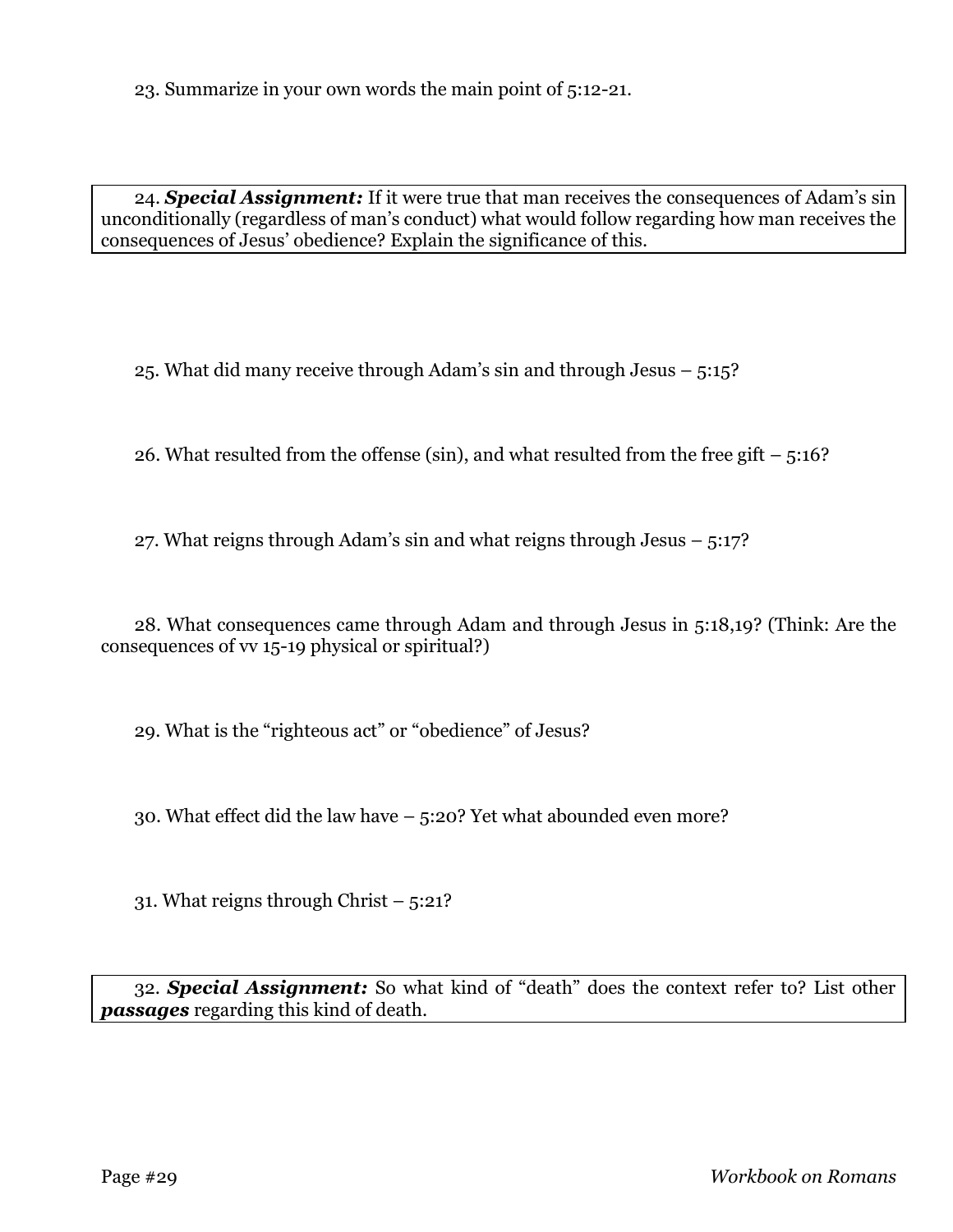## **Assignments on Romans 6**

Please read Romans 6 and answer the following questions: 1. What subject is introduced in 6:1? How might the previous teaching raise such questions?

2. What is Paul's initial response – 6:2? What reason does he give?

3. *Special Assignment:* List verses in chap. 6 that contradict the doctrine of salvation by faith without obedience and the doctrine of once saved, always saved.

4. Into what are we baptized – 6:3? Why is Jesus' death important? What does this teach about the importance of baptism?

5. List other *passages* regarding the importance of being in Christ. What does this teach regarding the importance of baptism?

6. What is baptism compared to in 6:4? Explain the comparison.

7. *Case Study:* Many people believe that baptism may be sprinkling, pouring, or immersion. Explain what v4 teaches regarding this subject.

8. List other *passages* that prove whether baptism is sprinkling, pouring, or immersion.

9. According to v4, what blessing do we have that follows baptism? List other *passages* regarding newness of life, the new birth, born again, etc.

10. *Case Study:* Many people believe we must be born again but they say it has nothing to do with baptism: we are saved by faith alone. Explain what vv 3,4 teach about this.

11. Explain the significance of "walk" in v4. What does it mean to "walk" in newness of life?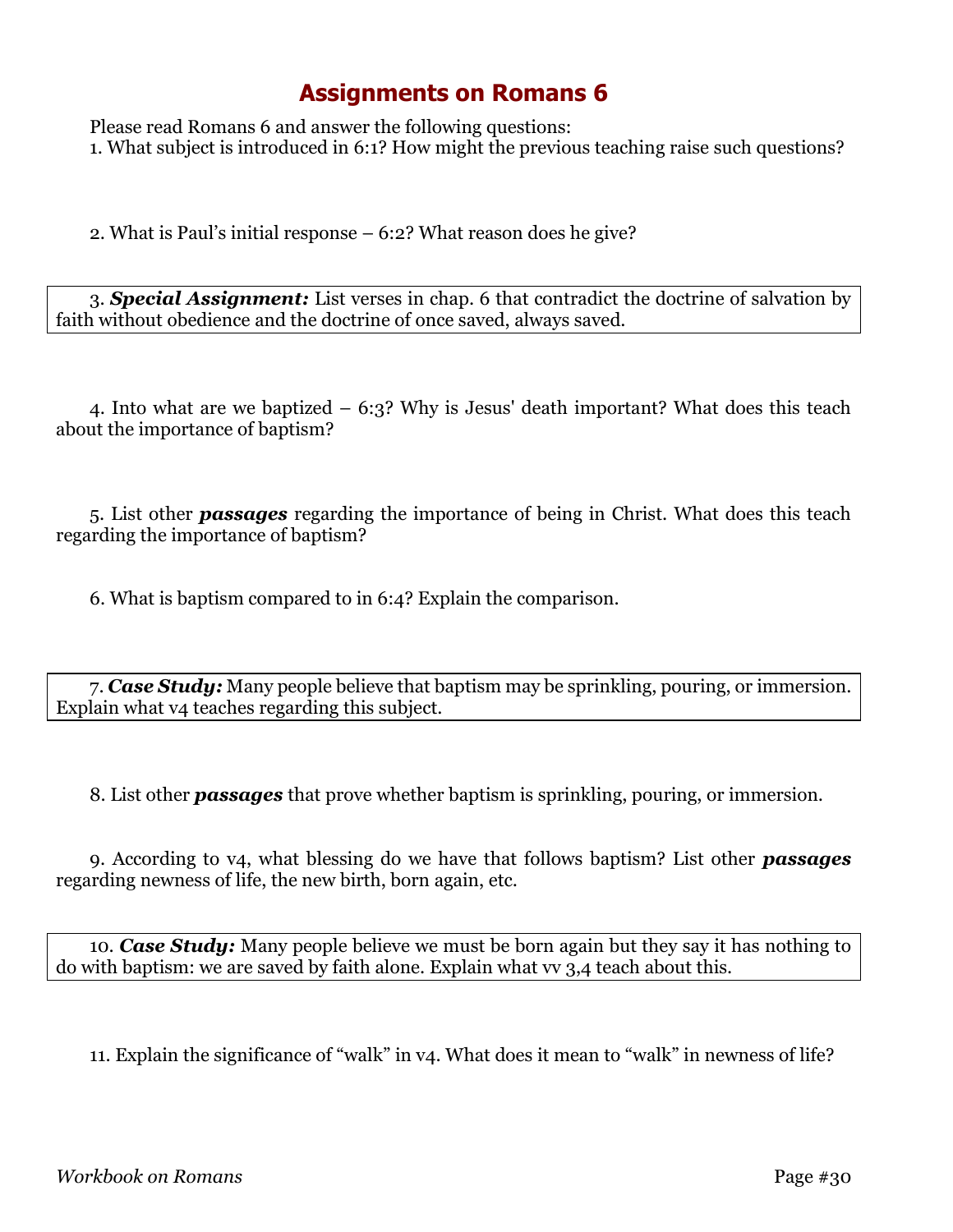12. Explain the connection between baptism and Jesus' death and resurrection – 6:4,5.

13. What happens to sin in baptism – 6:6,7? What conclusion should this lead to?

14. What does this show about the purpose of baptism?

15. *Application:* What is the consequence of 6:3-7 to the idea of salvation by faith only?

16. Explain how 6:3-7 answer the question of whether we may continue to sin and let grace cover our continued sinning.

17. What did resurrection mean in Christ's case according to 6:8,9?

18. If we are raised with Christ, what should that mean regarding our spiritual life?

19. How many times did Jesus die – 6:10? Will He need to die and be raised again?

20. How does our spiritual relationship compare to Jesus' death and resurrection – 6:11?

21. What does it mean to present our bodies as instruments of sin or instruments of righteousness  $-6:12-14$ ?

22. Explain the conclusion and consequence of Jesus' resurrection and our spiritual resurrection regarding the issue of continuing in sin.

23. What question and response are repeated in  $-6:15$ ? Where was this asked earlier?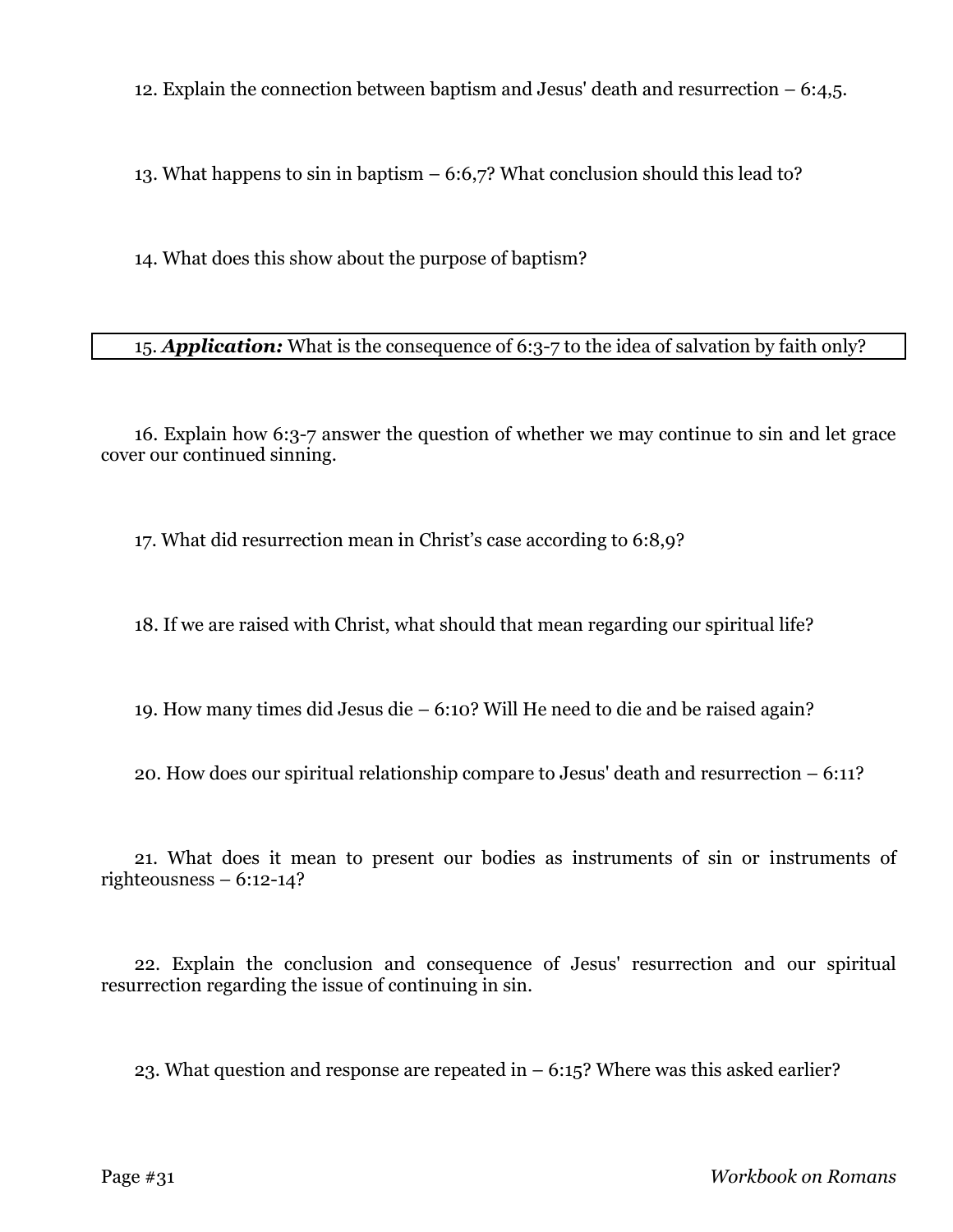24. Review and summarize the meaning of "not under law but under grace," as we have already studied. Are we under no law at all? Where else have we studied this?

25. What choices do we have regarding whom we serve – 6:16? Where do these choices lead?

26. What does v16 teach regarding our power to choose whom we will serve? May we choose to be no slave at all? Explain.

27. Explain what it means to be a slave of sin – 6:17.

28. Explain the means by which one passes from being a slave of sin to being a slave of righteousness  $-6:17,18$ .

29. What do these verses teach about obedience and freedom from sin? Does Romans teach we are saved by faith without obedience? Explain.

30. What is the significance of "from the heart" (v17)? What consequences does this have for people who were baptized without understanding or believing its proper purpose?

31. *Case Study:* Some teach that "gospel" refers only to teaching about becoming a Christian, but "doctrine" refers only to how we should live as Christians. What does this context teach about this? What other *passages* help on this question?

32. What concepts are repeated in 6:19,20? Where were they discussed earlier?

33. What "fruits" result from our choices – 6:21,22? How does this answer the question of continuing in sin?

34. Explain the contrast between our wages and Jesus' gift – 6:23. What is the difference between a wage and a gift? What two rewards are involved?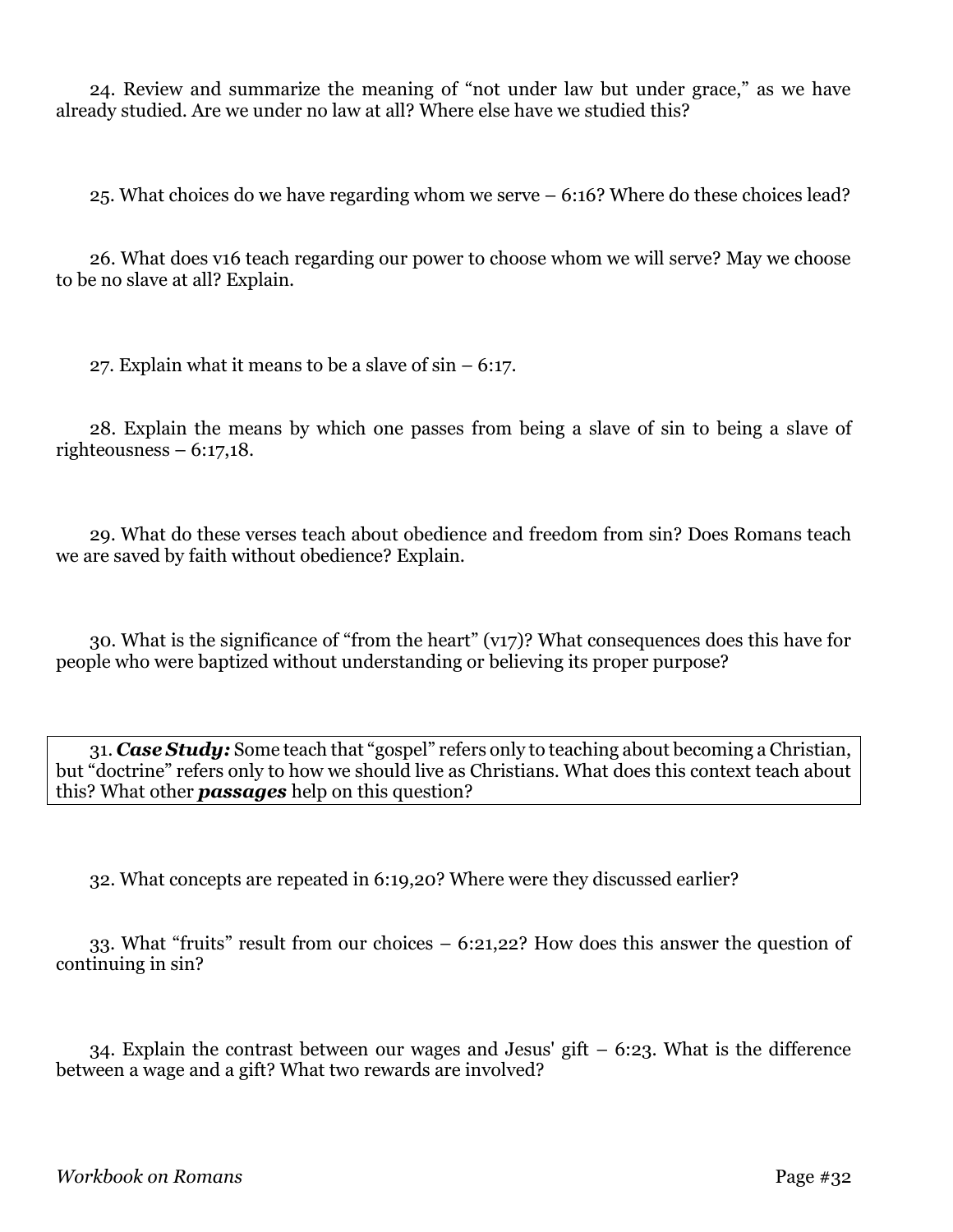## **Assignments on Romans 7**

Please read Romans 7 and answer the following questions:

1. How long is man subject to law  $-7:1$ ? (Think: So what must happen for one to be freed from the law?)

2. How long is a woman bound to her husband? Under what circumstance is she free from  $him - 7:2?$ 

3. What happens if she marries another man while her husband lives? Under what circumstances may she marry another man – 7:3?

4. List and explain other *passages* regarding remarriage.

5. Based on other passages, under what circumstances may a person divorce and remarry?

6. Note the distinction between "bound" and "married." May a woman be bound to one man and married to another? Explain.

7. *Special Assignment:* Explain why God uses the words "adulteress" or "adultery" to describe the state of one who remarries unscripturally. What does the prove regarding what a person in such a union must do to be forgiven?

8. What lesson does Paul teach using marriage as an illustration – 7:4?

9. What is our relationship now to the law  $-7:6$ ?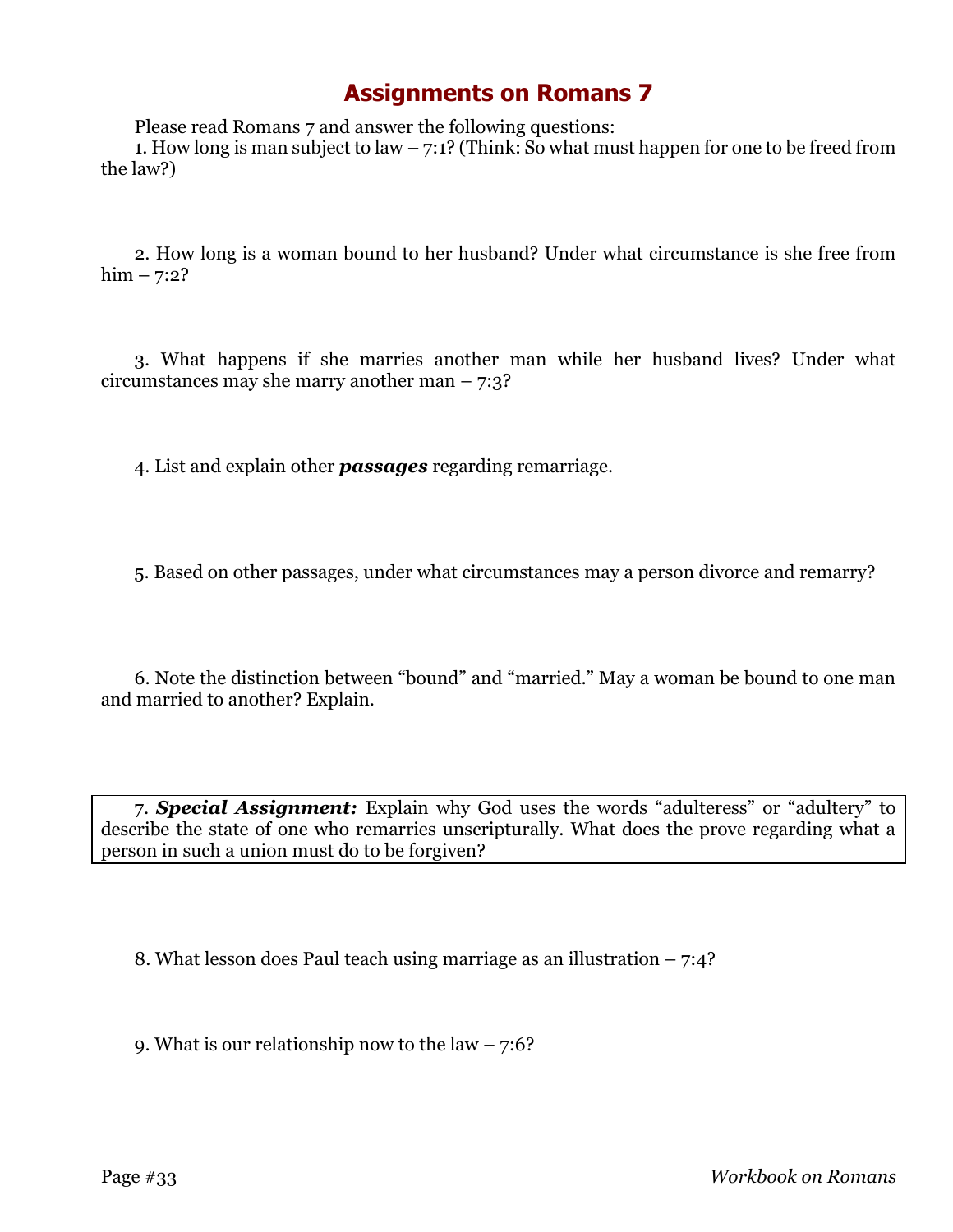10. List other *passages* showing our relationship to the Old Testament.

11. *Application:* What conclusion should we reach regarding the idea that we are now under both the Old Testament and the New Testament?

12. Review Romans 2:28,29 and explain the meaning of serving in the newness of the spirit, not in oldness of the letter.

13. Please read 7:5 and study the expression "in the flesh." Check other passages that use the expression (especially chap. 8), and explain the meaning.

14. What problem was caused by our "sinful passions"? Is this the way Christians should live (cf. chap. 6)? Explain.

15. What does Paul ask about the law in 7:7, and what is his answer?

16. If the law is not bad, what purpose did it serve? Where else have we learned this?

17. What example does Paul use to illustrate his point? What does this prove about which "law" Paul is discussing?

18. Though the law was not evil, what problem occurred by means of it  $-7:8$ . Explain.

19. So what caused the problem: the law or sin? Cf. James 1:13-15.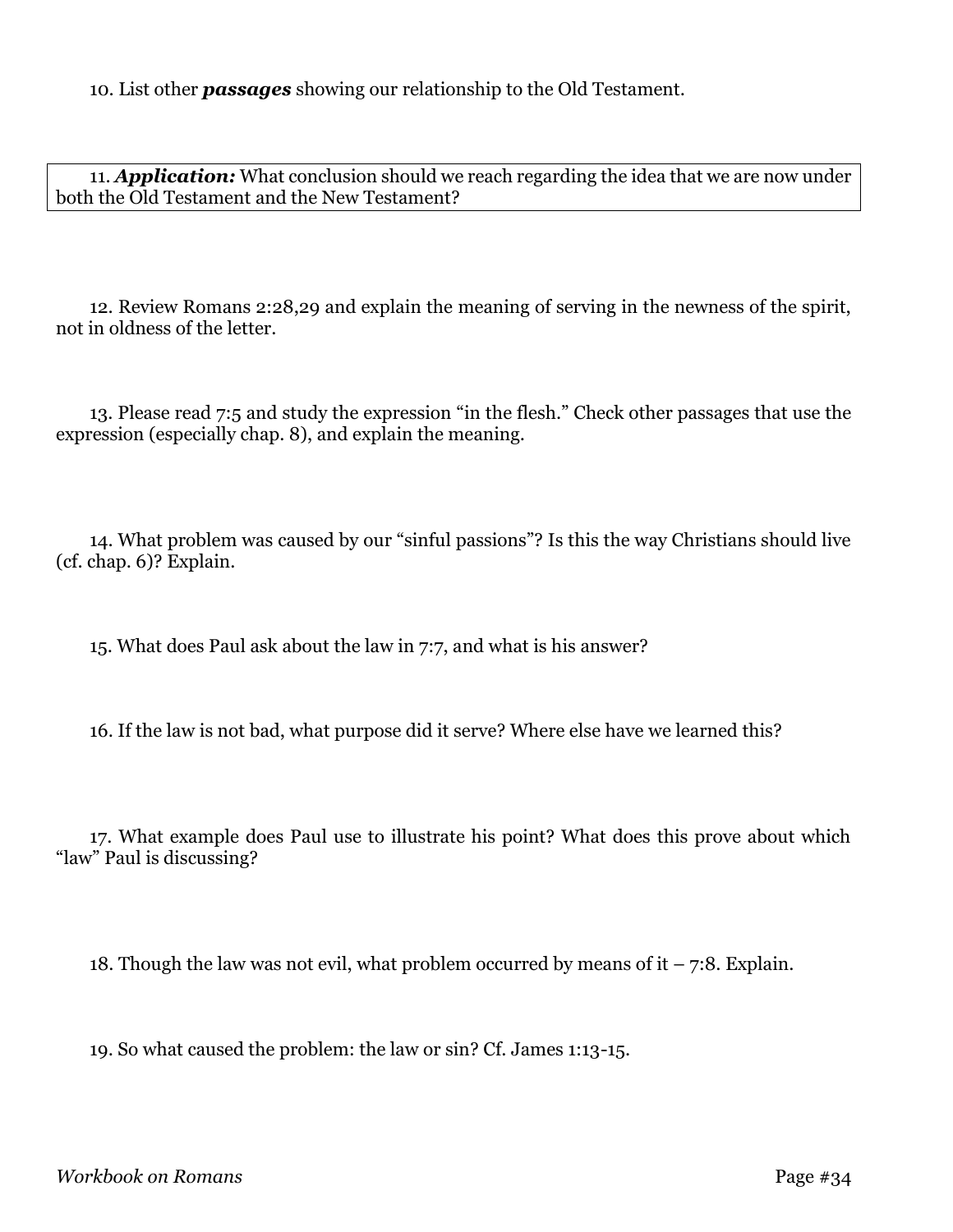20. Explain 7:9. When could Paul have been alive before the commandment?

21. What happened that led to his death  $-7:10,11$ ? How did it happen?

22. What is Paul's conclusion about the law  $-7:12?$ 

23. Again, what caused the problem  $-7:13$ ? What does the show about sin? What is the relationship between the law and sin?

24. At what time or point in his life did Paul have the problems he is discussing: under the law or under the gospel? Proof?

25. *Special Assignment:* Note carefully the context up to 7:14. Has Paul been discussing the case of people under the old Law or under the gospel? What "law" is primarily under discussion in vv 14ff? As the discussion unfolds, consider whether Paul is discussing the state of faithful Christians or the state of people trying to follow the old Law.

26. *Define* "carnal" (KJV). Where else in context are similar expressions used? What kind of person is described?

27. In what sense does the carnal person not understand what he is doing – 7:15?

28. How does his conduct compare to his desires – 7:16-18?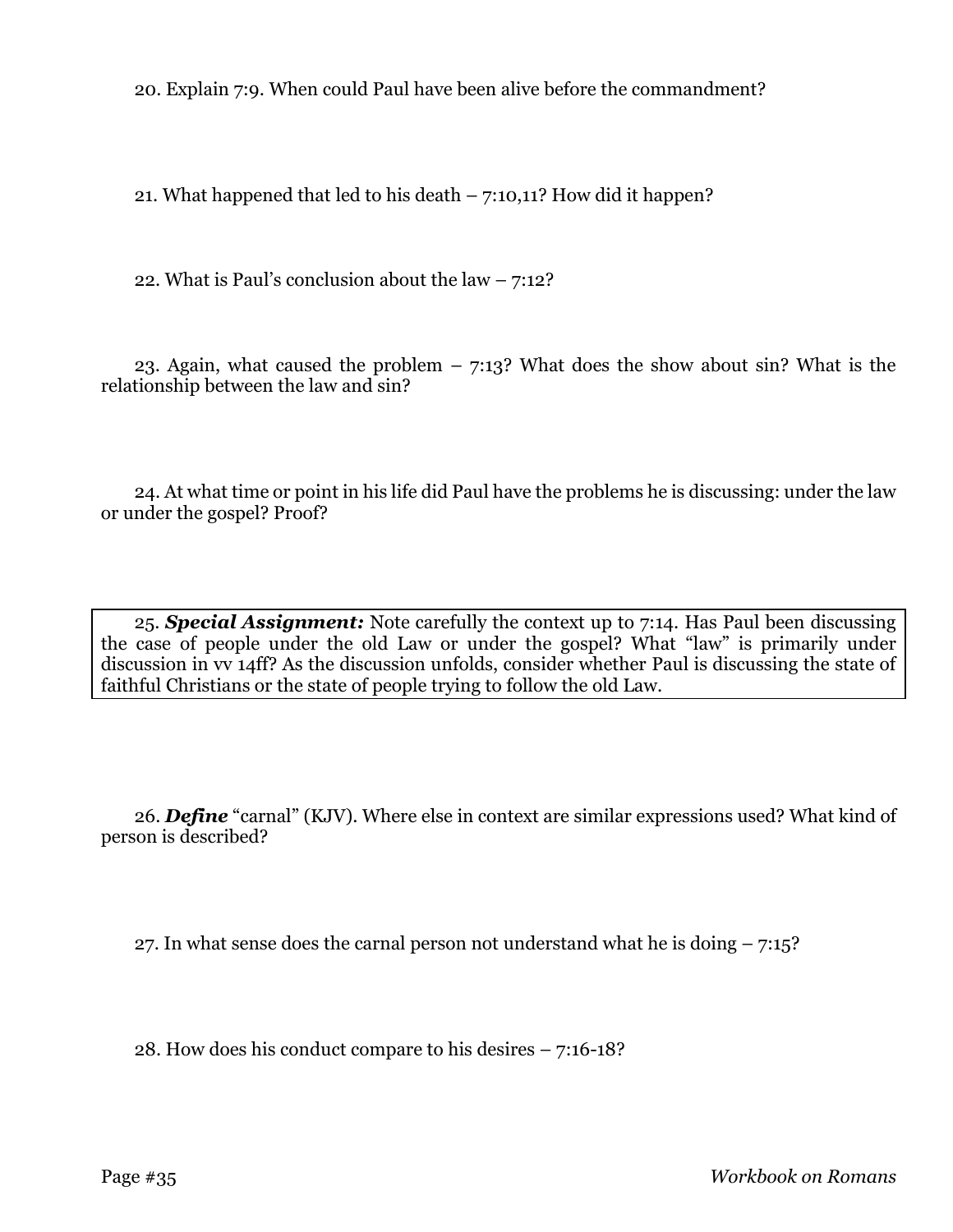29. What does this teach regarding the law and sin? What previous discussion does this relate to? (Think: In what sense was it "no longer I that do it"? Cf. "not ... but.")

30. What problem exists with the flesh – 7:18? (Note other references in context to "flesh," "carnal," etc.)

31. How do his desires differ from his practice – 7:19,20?

32. In 7:21-23, how does Paul describe the problem he wrestled with?

33. What results from allowing sin to rule in our members (v23)? Where else has Paul discussed this? (Note: Watch for the solution to the problem in 7:24,25 and chap. 8. Stay tuned!)

34. How does Paul describe his problem in 7:24? What question does he ask about it?

35. And who has the solution to his problem  $-7:25$ ?

36. *Special Assignment:* Does Romans 7:18-23 teach Calvinistic total inherited depravity? List several ways that the passage contradicts Calvinism.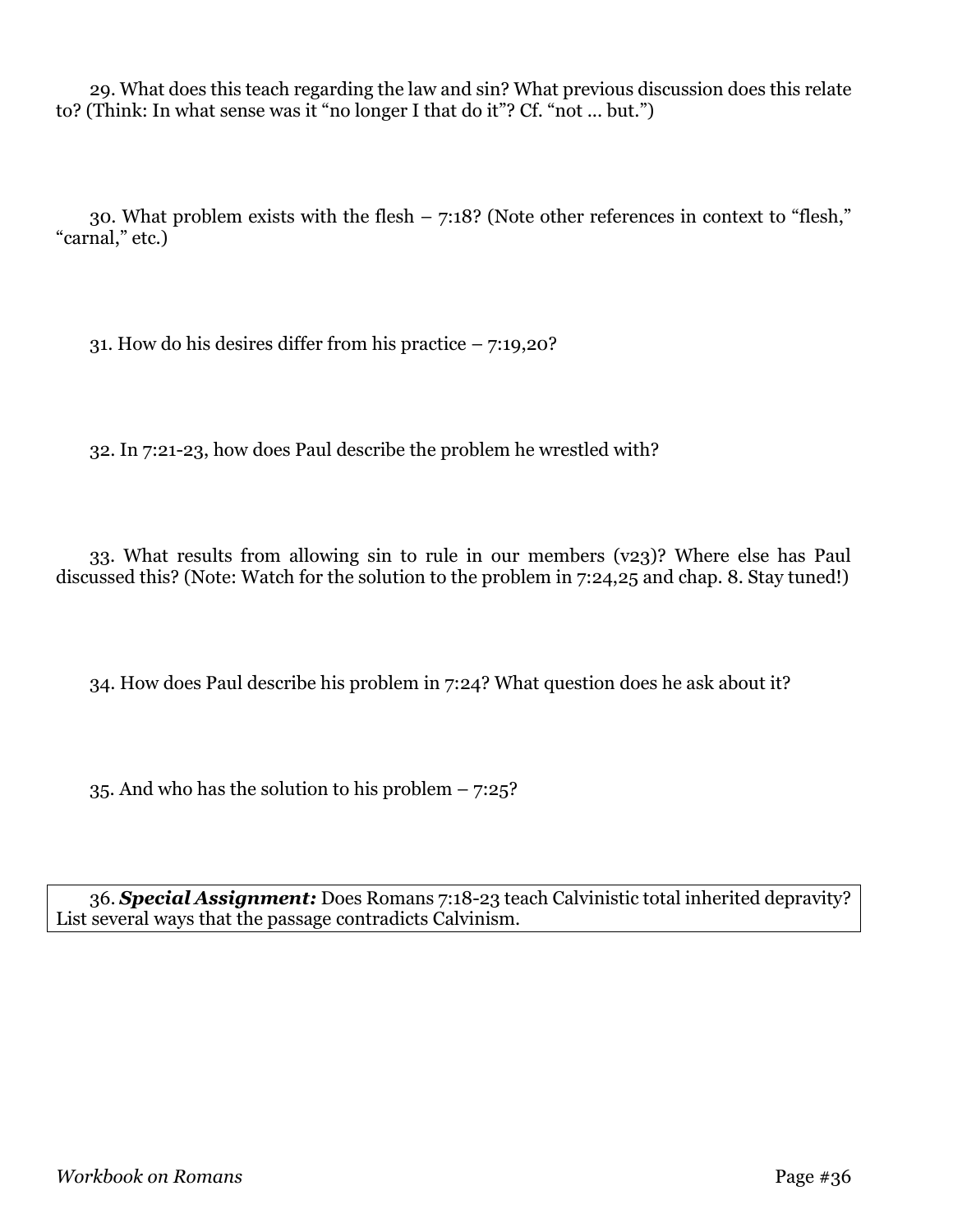Please read Romans 8 and answer the following questions: 1. What is the condition of people in Christ –  $8:1$ ? How does this compare to 7:18-23? (Think:

Recall how we come into Christ.)

2. What blessing do we have in Christ – 8:2?

3. What two laws are mentioned in v2? What is the law of the Spirit of life in Christ Jesus? What does this prove regarding law?

4. What "law" is mentioned in 8:3? What problem did it have?

5. Who came to solve the problem the law could not solve? In what sense did He come in the likeness of sinful flesh? How did He condemn sin in the flesh?

6. What was the righteous requirement of the law  $-8:4$  (cf. 6:23; 7:24)? Explain how this is fulfilled?

7. What must we do to receive this benefit Paul describes?

8. How does living according to the flesh differ from living according to the spirit – 8:5?

9. List other *passages* regarding this difference.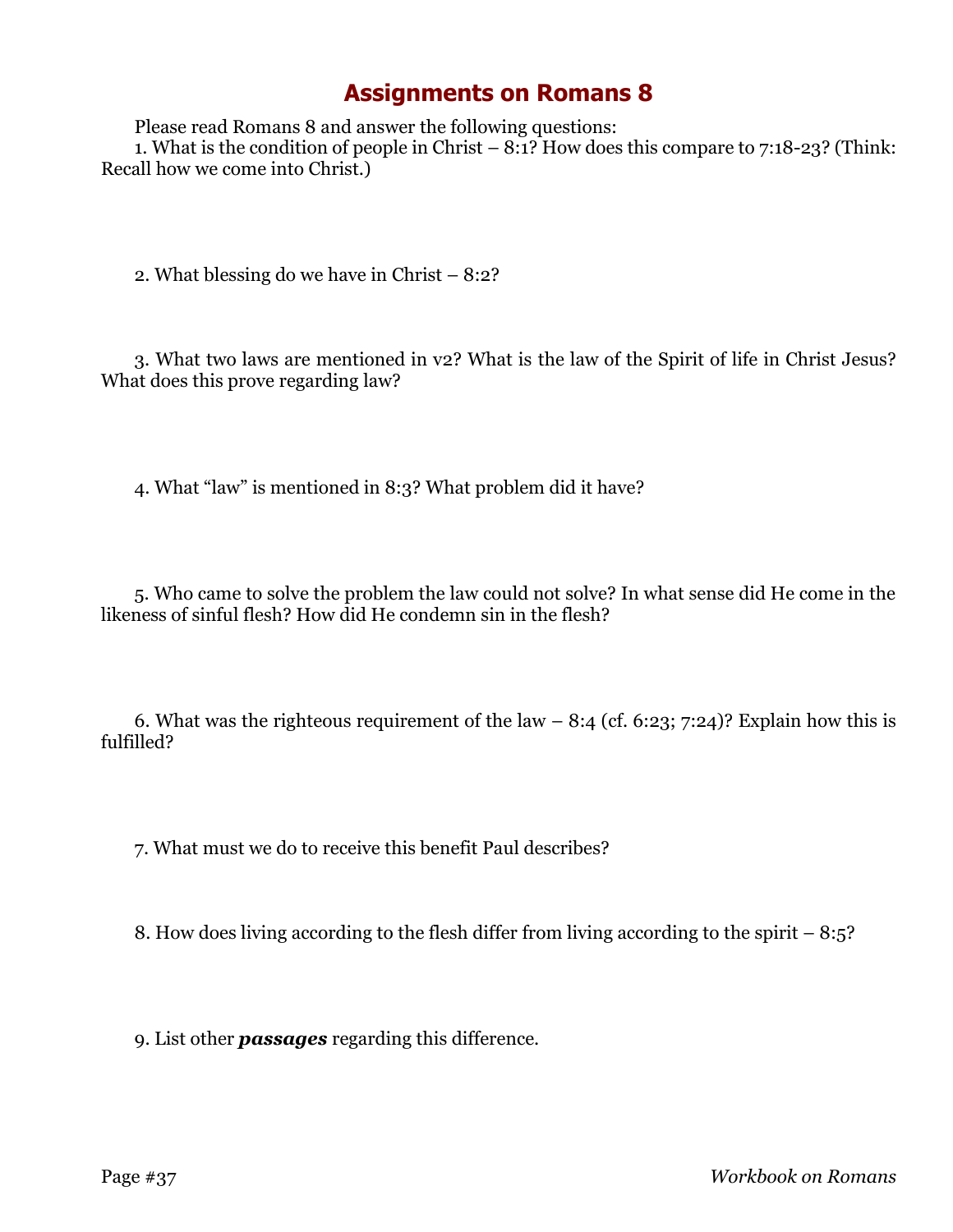10. Give examples that illustrate this difference.

11. *Define* "carnal." What is the consequence of being carnally minded vs. spiritually minded – 8:6?

12. How does carnal mindedness cause us to relate to God and His law – 8:7?

13. What consequence follows from being "in the flesh" – 8:8? (Think: Why is this so?)

14. How do 8:5-8 relate to the discussion of 7:14-25?

15. What must we have to be in the spirit, not in the flesh – 8:9? What is our condition if we do not have this?

16. Who else is in us – 8:10? List other *passages* regarding the Father and/or the Son being in us (or we in them).

17. *Special Assignment:* In what sense do we have Christ and the Father in us (or we in them)? Cf. John 17:20-23; 2 Corinthians 6:14-18. Does this involve God's spirit directly, personally inhabiting our bodies? In what sense does the Holy Spirit dwell in us?

18. What consequence follows to our body if Christ and God's Spirit dwell in us – 8:10,11?

19. *Special Assignment:* Explain the sense in which the body is dead (v10) but is given life through His Spirit (v11). Cf. Romans 6:3-7; 1 Corinthians 6:19,20. Is this physical death and resurrection?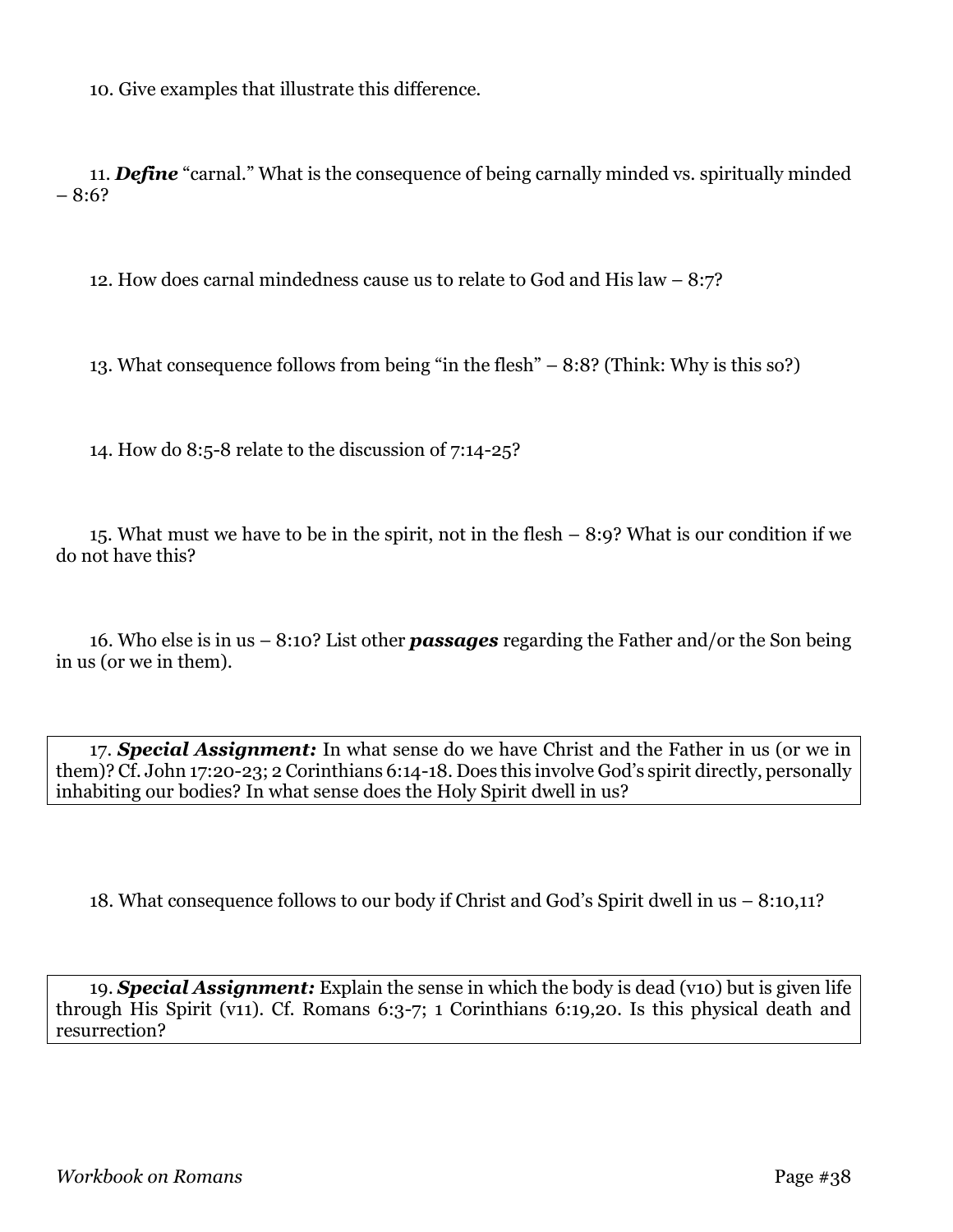20. What obligation do we not have – 8:12?

21. Why not? I.e., what consequence follows if we live according to the flesh? What if we do not live according to the flesh  $-8:13$ ?

22. What kind of life and death does Paul refer to here? List other similar *passages*.

23. What can we learn from the repeated references to how we "live (see 8:12,13, and the context)? What is the application to "faith only"?

24. What is necessary to be children of God – 8:14?

25. *Special Assignment:* How does the Spirit lead people today? Proof?

26. Explain the difference between the spirit of bondage and the spirit of adoption – 8:15.

27. *Define* "Abba." If we are adopted, what is our relationship to God?

28. What testimony does the Spirit bear – 8:16,17?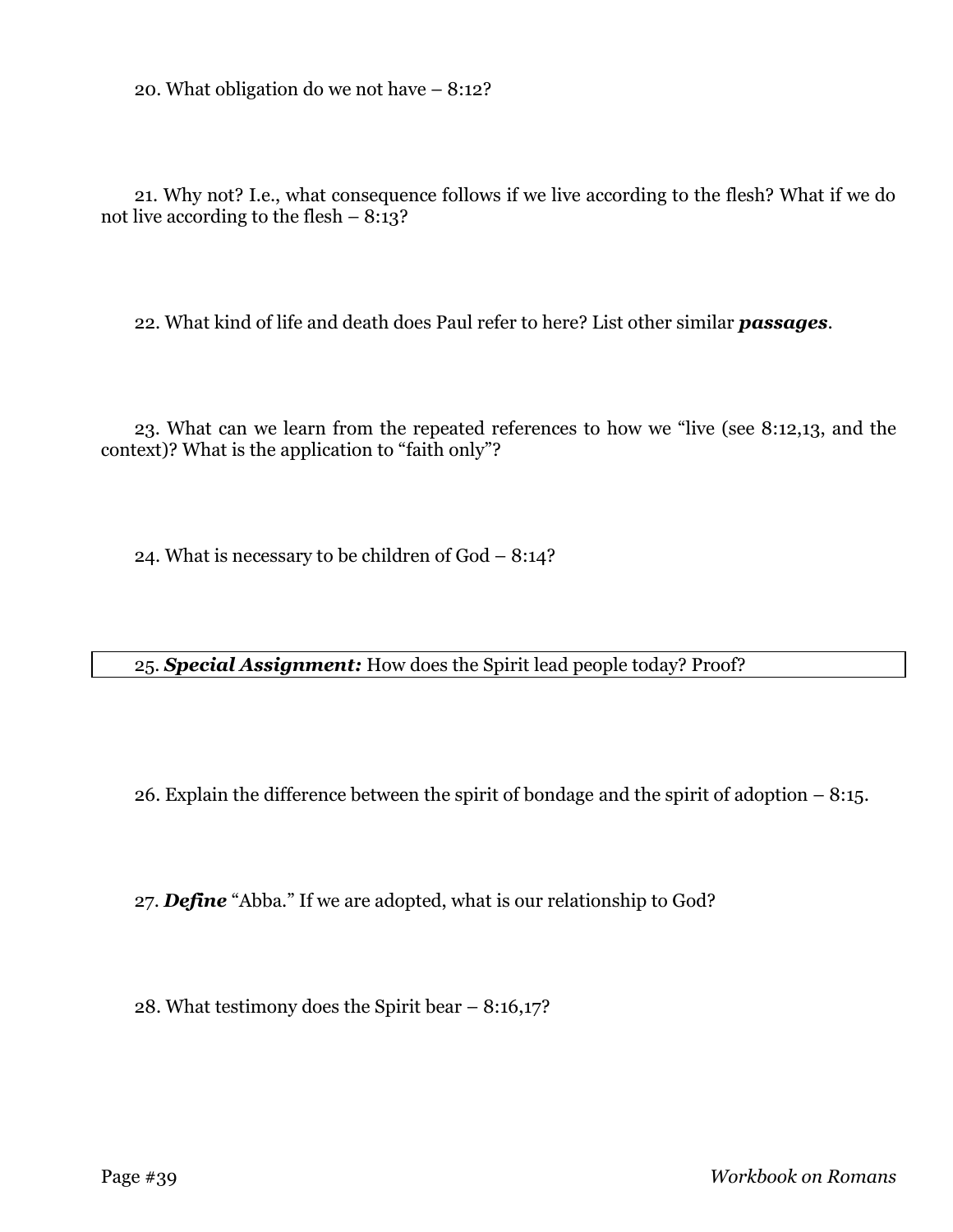29. List other *passages* that tell how we become "born again" as children of God.

30. *Special Assignment:* So how does the Spirit testify that we are God's children?

31. What blessing do children of God have (v17)? What price must we pay?

32. What comparison is made in 8:18?

#### 33. *Application:* What lessons should we learn regarding our reward as Christians?

34. For what does the creation wait – 8:19-21?

35. To what was the creation subjected and who subjected it (Genesis 3:17-19?)?

36. To what will it be delivered?

37. *Special Assignment:* What is "the creation" referred to here? How do you know? Explain how and why it was subjected to futility/corruption, and how it will be delivered.

38. To what does Paul compare the suffering of creation in 8:22? Explain the illustration.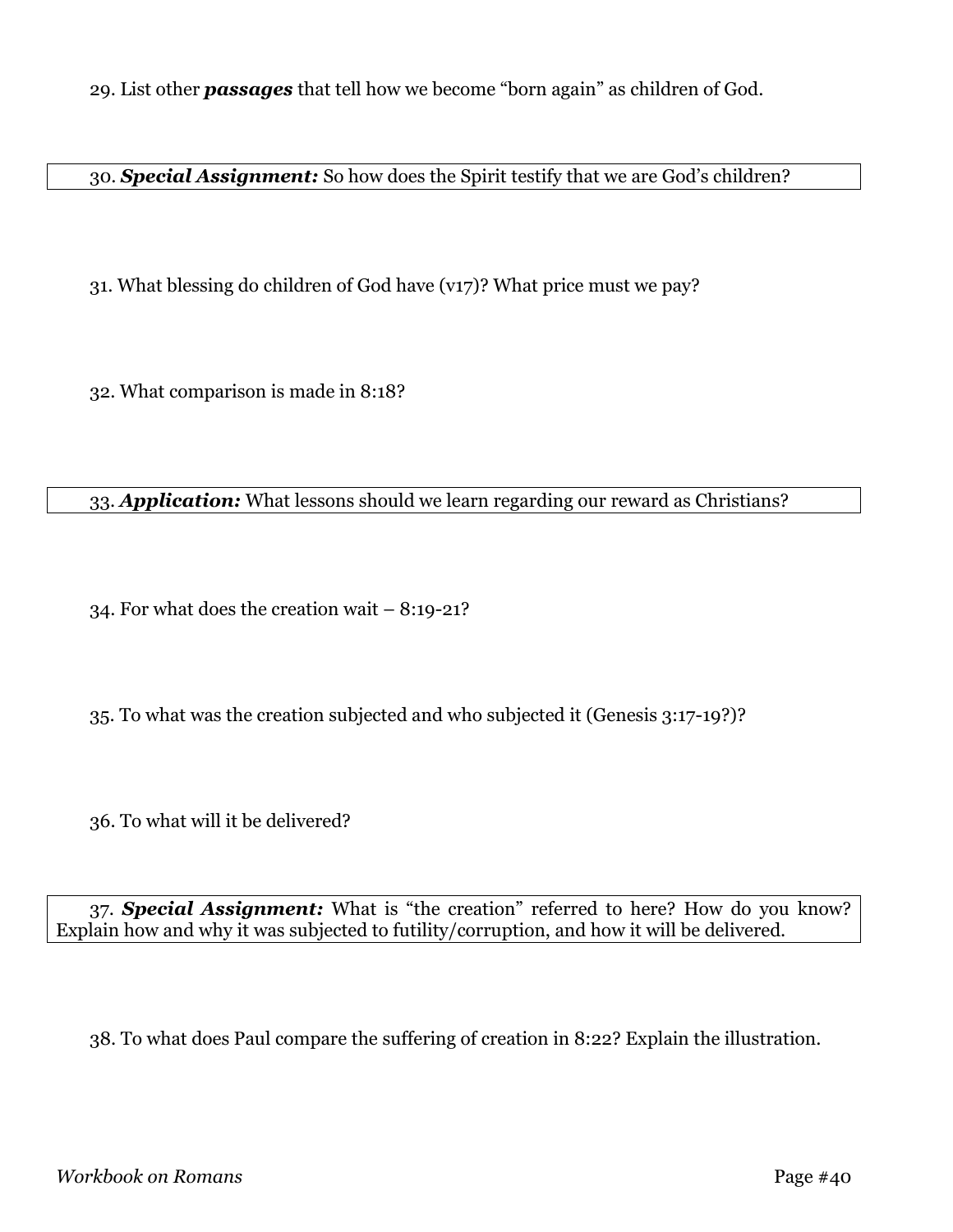39. Who else groans within themselves – 8:23? (Think: To whom does this refer?)

40. For what should "we" also await? Explain.

41. What motivates us to persevere – 8:24,25? Explain how this relates to what we see.

42. List other *passages* regarding hope. Explain how it motivates us to persevere.

43. What else does the Spirit do for us – 8:26? *Define* "intercession."

44. What "weakness" is specifically mentioned and how does the Spirit help us with it? (Think: Why might we need help with this weakness?)

45. *Special Assignment:* Who else intercedes for us – 8:27? How does this differ from Jesus' work as our one mediator  $-1$  Timothy 2:5? (Think: Who is "He who searches the hearts"? What is "the mind of the Spirit"? Cf. vv 4-14.

46. What promise does God give in – 8:28? Is it conditional or unconditional? Proof?

47. Who are those who love God? How do you know?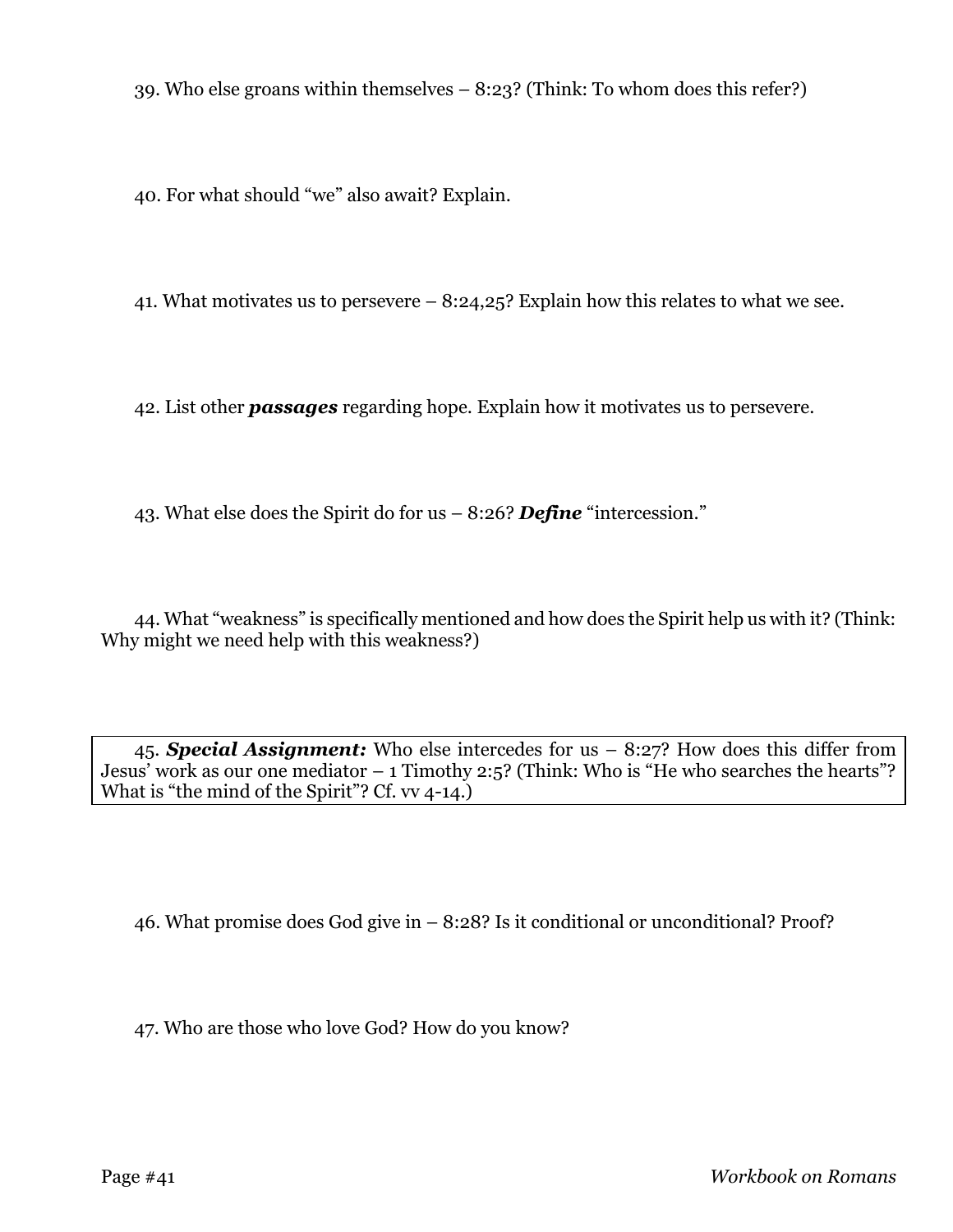48. Is Paul discussing here the problem of suffering and the help God gives us? What verses in context help answer this?

49. List other *passages* that discuss help God gives with our problems.

50. Review our previous studies in Romans of the calling, justification, and glorification we receive from God – 8:28-30. Do we receive these conditionally or unconditionally? Proof?

51. List other *passages* regarding God's foreknowledge and predestination.

52. *Case Study:* Note "according to His purpose." Describe Calvinistic predestination. Does it harmonize with God's purpose? Explain.

53. Does the fact God foreknows things mean the people involved have no choice and are not free moral agents? Explain. (Think: Does God foreknow all acts of all people?)

54. Explain the Biblical concept of predestination. (Think: What does it mean to be conformed to the image of Gods' Son?)

55. Explain the principle stated in 8:31.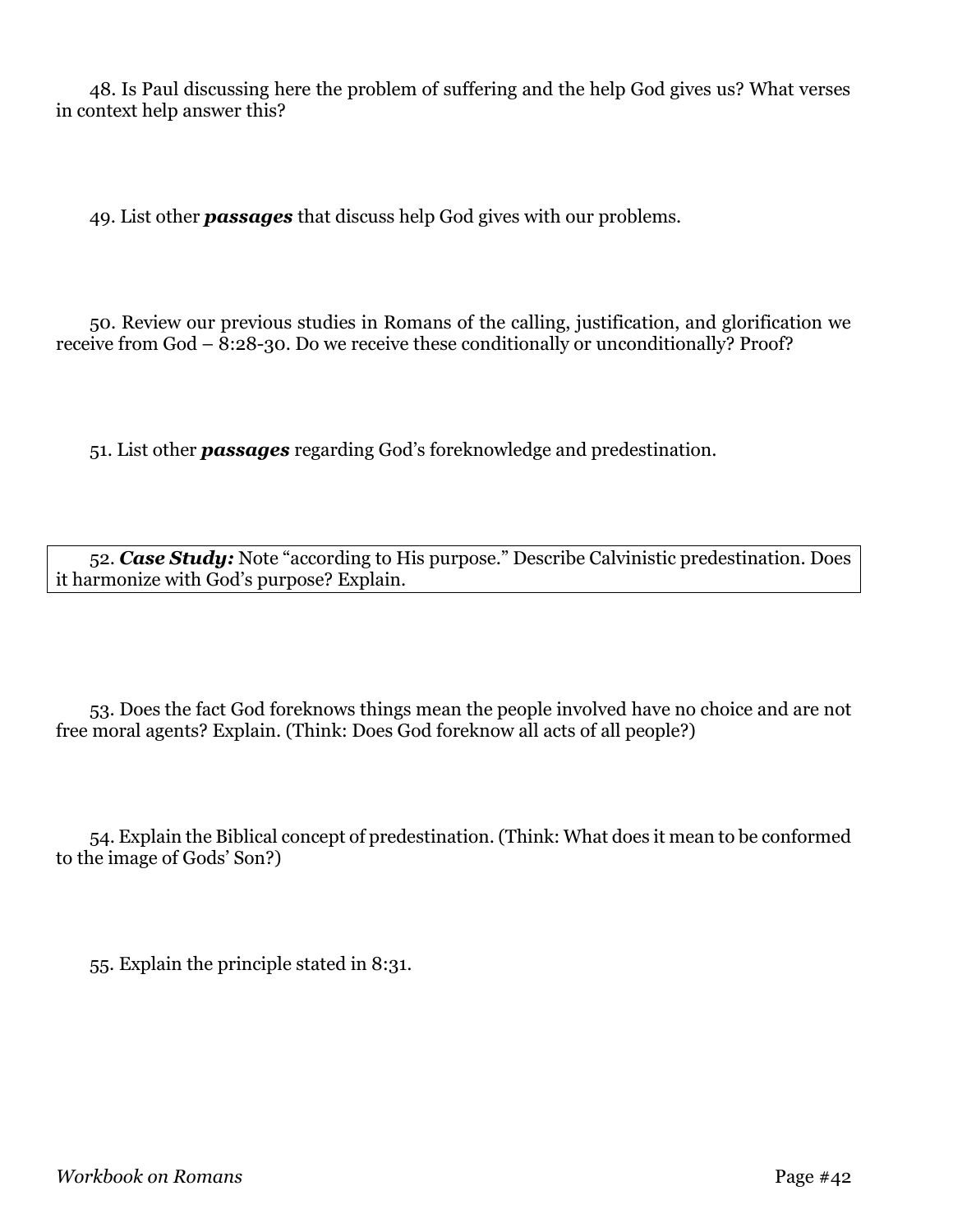56. *Application:* What application does v31 have to suffering, persecution, etc.? What application does it have to seeking to please people?

57. How did God prove His desire to meet our needs – 8:32? What assurance does this give?

58. **Define** "elect." What is the point of  $-8:33$ ?

59. List other *passages* regarding election, and explain the Bible teaching about how we become part of the elect.

60. *Case Study:* Describe Calvinistic election. How does it differ from Bible teaching? (Cf. your notes on vv 29,30.

61. What has Jesus done to make justification possible for the elect  $-8:34$ ?

62. Restudy intercession (see v27) and describe what Jesus' intercession for us involves.

63. What cannot be done by tribulation, distress, etc. – 8:35? What is the point?

64. What Old Testament passage is quoted in 8:36? Explain it. How might this occur?

65. How can we be "more than conquerors" despite these problems – 8:37?

66. Explain how Paul concludes the discussion in 8:38,39. Does this prove "once saved, always saved"? Explain.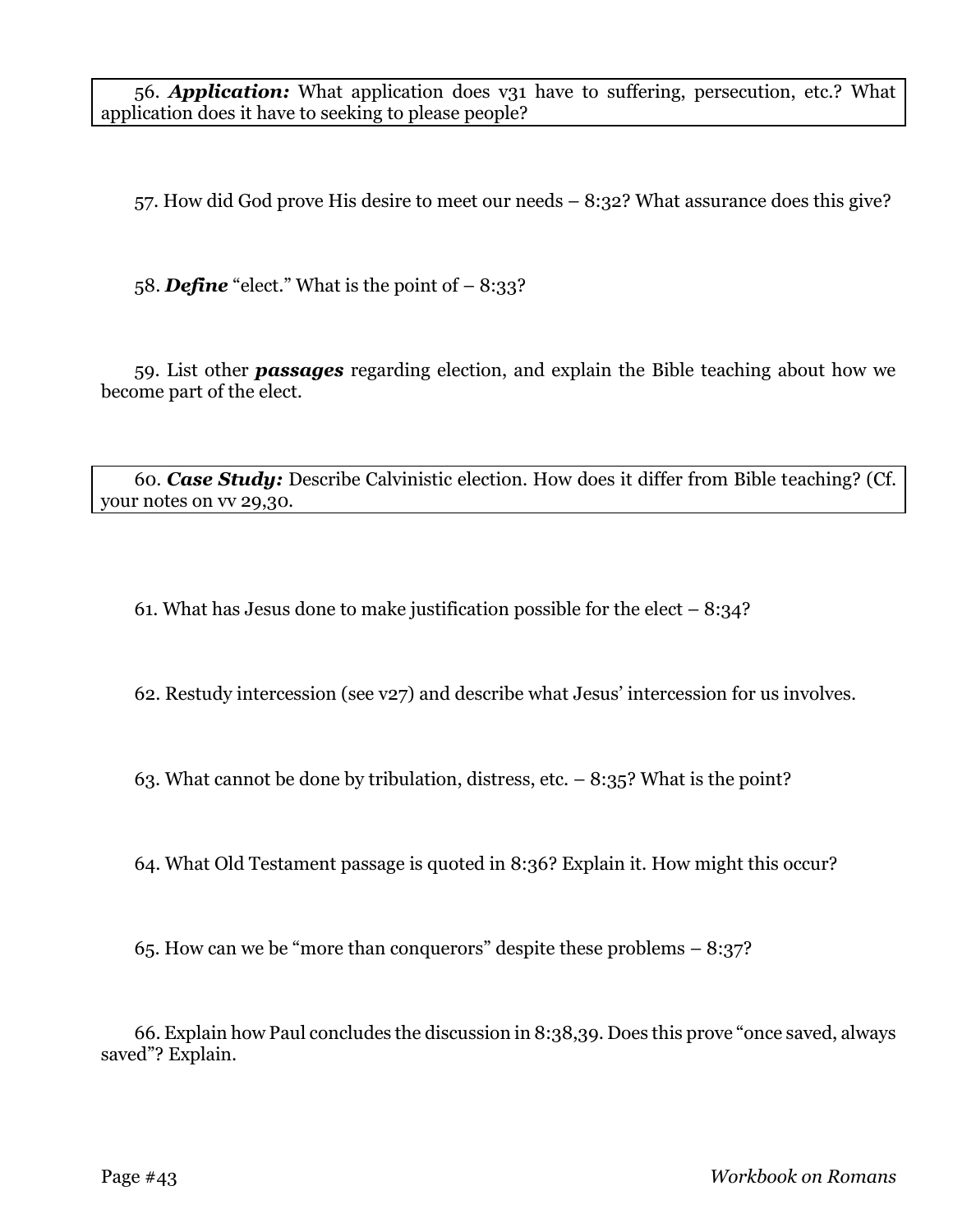Please read Romans 9 and answer the following questions: 1. What emotions does Paul describe in 9:1,2?

2. What desire does he express in 9:3? (Think: Why would he say this?)

3. *Application:* How had Jews often treated Paul as he preached in various cities? Were the views he expressed in vv 1-3 natural? Explain some lessons we should learn.

4. Make a list of the blessings God had given Israel in 9:4,5. For each one, explain it and find (if possible) a *passage* regarding it.

5. Note: Does the list of blessings to Israel include eternal life and a guarantee of God's favor on each individual Jew with eternal salvation? What should this prove?

6. What is Jesus' position according to the last part of v5? What is the significance?

7. Is Paul teaching that God failed to keep His word regarding Israel – 9:6? Explain.

8. Explain: "They are not all Israel who are of Israel, nor are they all children because they are the seed of Abraham." (Cf. 2:28,29).

9. What example does Paul give to prove his point – 9:7-9? Did Abraham have children other than Isaac? So how does this prove Paul's point?

10. *Special Assignment:* List God's promises to Abraham regarding his descendants. For what purpose did God use Israel? Did God promise that all Abraham's descendants would have God's spiritual favor, receive forgiveness, and go to heaven? Explain the significance.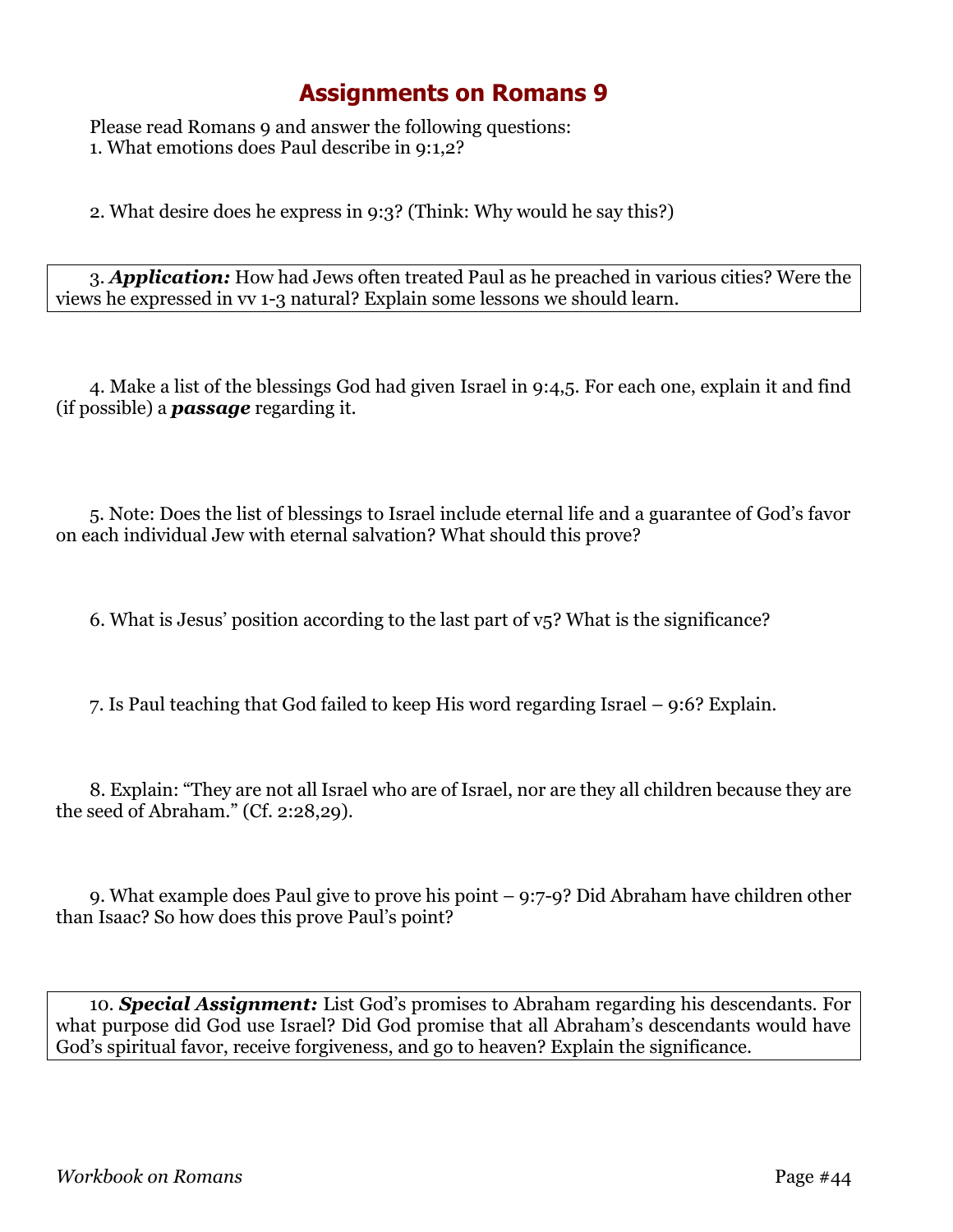11. Review 9:1-9. What further example does Paul give to prove that God did not use all descendants of Abraham for His purposes – 9:10-12?

12. What prediction did God make before Esau and Jacob were born – 9:11,12? Give Old Testament *book/chapter/verse*.

13. Explain the nature of the prediction. Did it refer to eternal salvation? Did it even refer primarily to Jacob and Esau as individuals?

14. What is said of Jacob and Esau in 9:13? Give Old Testament *book/chapter/verse*. Was this also said before they were born?

15. Study and explain the application of the Old Testament passage. Does it refer to nations or individuals? Does it refer to eternal salvation?

16. Does the expression "not of works, but of Him who calls" refer in this context to our election to eternal life? Explain the significance.

17. Based on what you have learned in vv 6-12, explain 9:14.

18. What principle is stated in 9:15? Does this refer to eternal salvation? Explain.

19. Nevertheless, regarding salvation, according to Scripture on whom does God "*will*" to have mercy and compassion? Is this determined conditionally or unconditionally?

20. Explain how 9:16 fits the context. Does this refer in context to eternal salvation? (Think: In what way may the principle be applied to eternal salvation? Note: "not ... but.")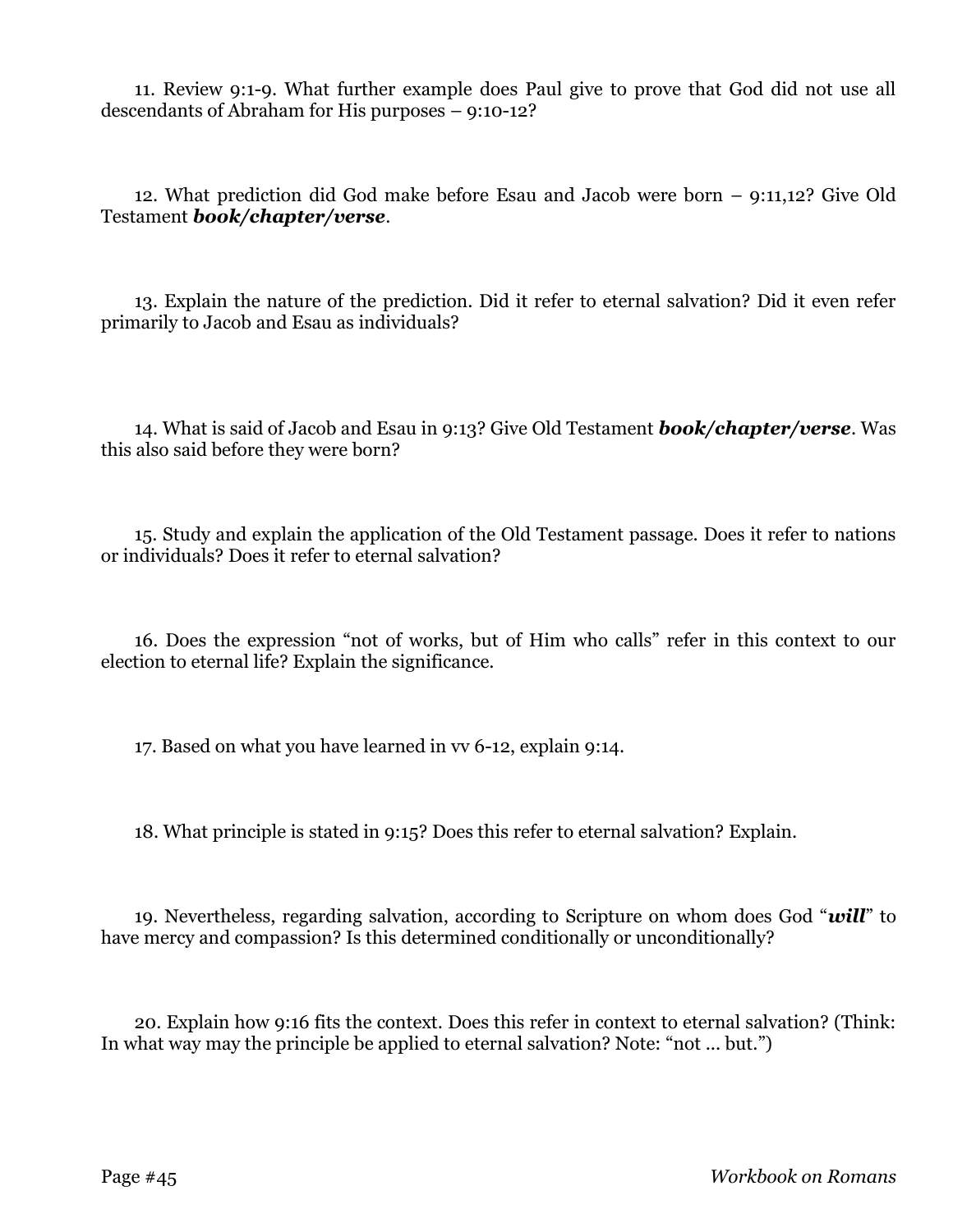21. Who else is an example of God's use of men in 9:17? What did God say regarding Him? Give Old Testament *book/chapter/verse*.

22. According to the Old Testament, was Pharaoh good or evil before God said these things regarding him? So whose choice determined that Pharaoh would be evil?

23. Did God's use of Pharaoh determine his eternal destiny? Whose choice did determine his eternal destiny? What is the significance?

24. List *passages* in Exodus about the hardening of Pharaoh's heart. Who hardened it? Explain how God hardened Pharaoh's heart and yet Pharaoh hardened his heart.

25. What application does 9:18 have to Pharaoh? to Israel? Does this determine individual eternal destinies?

26. What application could this have to a discussion of eternal destinies?

27. Would Jews disagree with Paul's examples to this point? How might they respond – 9:19?

28. How does Paul further explain his point – 9:20,21? List similar Old Testament references.

29. How are the cases of Isaac, Jacob, and Pharaoh similar to God's use of the nation of Israel? What would this prove regarding God's right to use the nation of Israel?

30. Again, is Paul in this context discussing the eternal salvation of individual Jews? What is his application to Israel?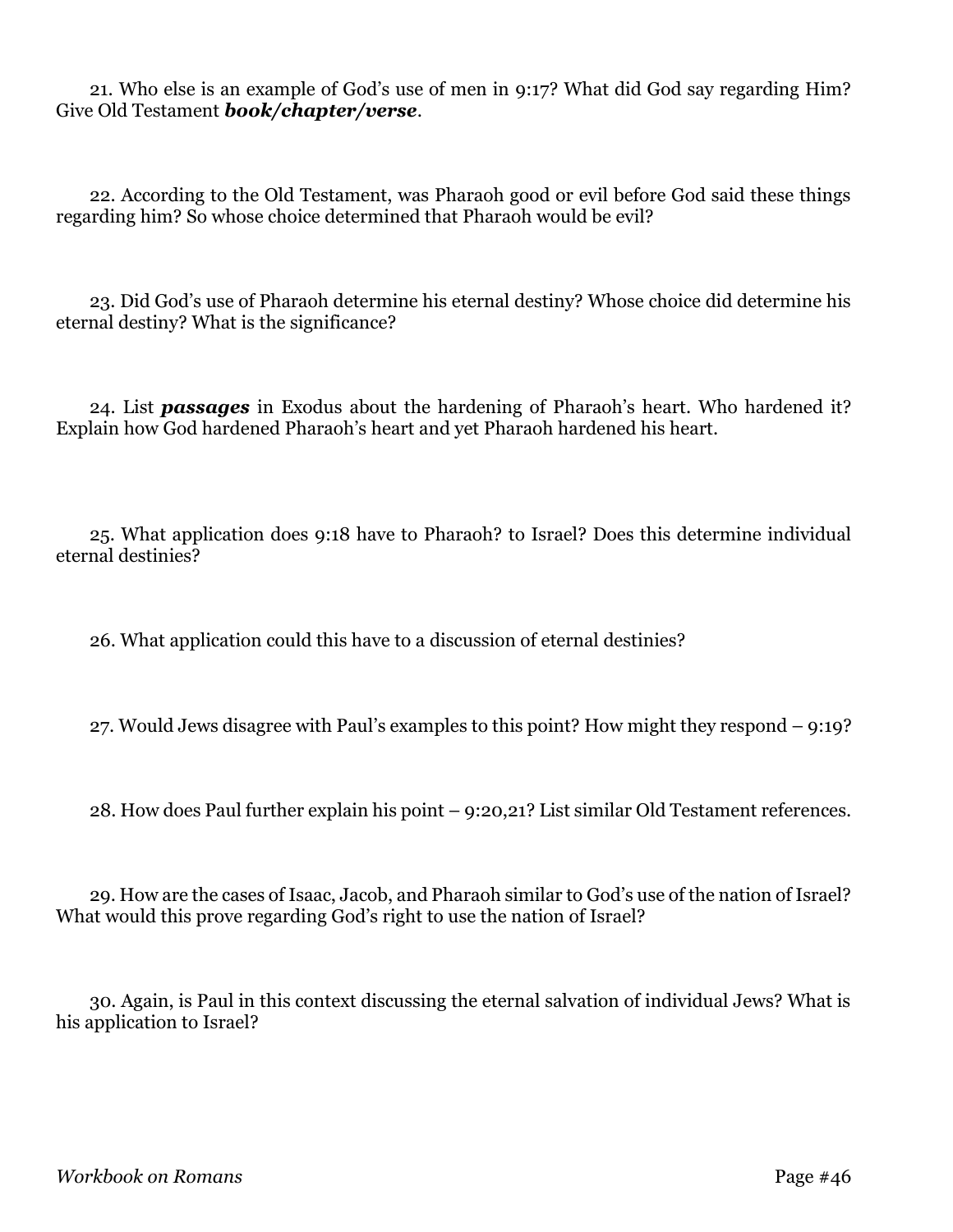31. *Case Study:* Again, explain Calvinistic predestination. This context is a major proof text used by Calvinists. What have you learned that show how the passage relates to Calvinism?

32. What did God endure? What were these vessels fit for? (Note: Read 9:22 in NASB.)

33. *Application:* What "vessels" does Paul refer to here that God endured though they were fit for destruction? (To what people does his main point in context apply?) Explain.

34. Why did God endure vessels fit for destruction – 9:23? I.e., what good resulted?

35. Who are the vessels of mercy – 9:24?

36? In what sense were they vessels prepared for glory? How were they called?

37. *Special Assignment:* Has Paul moved from discussing God's use of Israel in developing His plans to discussing those who receive the benefit of the plan (salvation)? Proof?

38. What application does Paul make to Gentiles? How does this fit the book's theme?

39. What Old Testament *passage* does Paul quote in 9:25? What did it teach?

40. Explain how v25 confirms Paul's conclusion regarding Gentiles.

41. What *passage* does he quote in 9:26? What does it teach, and how does it confirm Paul's conclusion regarding Gentiles?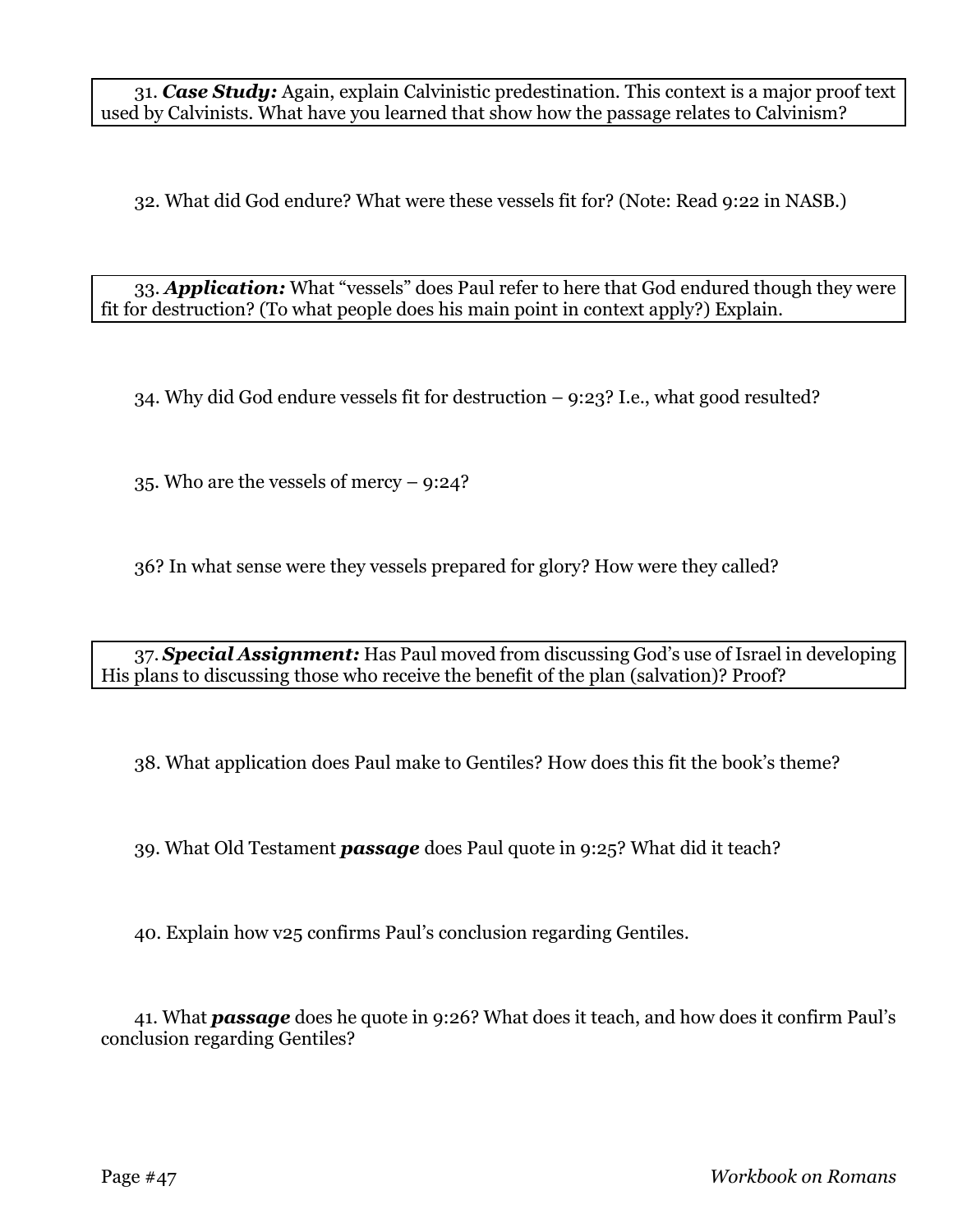42. Who prophesied as recorded in 9:27,28? Where is this found?

43. What does 9:27 teach regarding Israel? *Define* "remnant." Explain the point.

44. How does 9:28 apply? (Check several translations.)

45. What passage is quoted in 9:29? Give *book/chapter/verse*. To whom is Israel compared? (Think: Define "Lord of Sabaoth.")

46. What is the significance of "seed" here? Explain the point.

47. What conclusion does Paul reach regarding Gentiles in 9:30? Explain.

48. How do the Gentiles in 9:30 compare to Israel in v31? Explain.

49. Why did Gentiles attain what Jews did not – 9:32? What made the difference?

50. What Old Testament passage did this fulfill – 9:33 (give *book/chapter/verse*)? List other similar *passages*.

51. Explain the significance of the illustration of the stone.

52. *Application:* So, did God decide who would be saved and who would not be saved unconditionally apart from people's choice? Explain.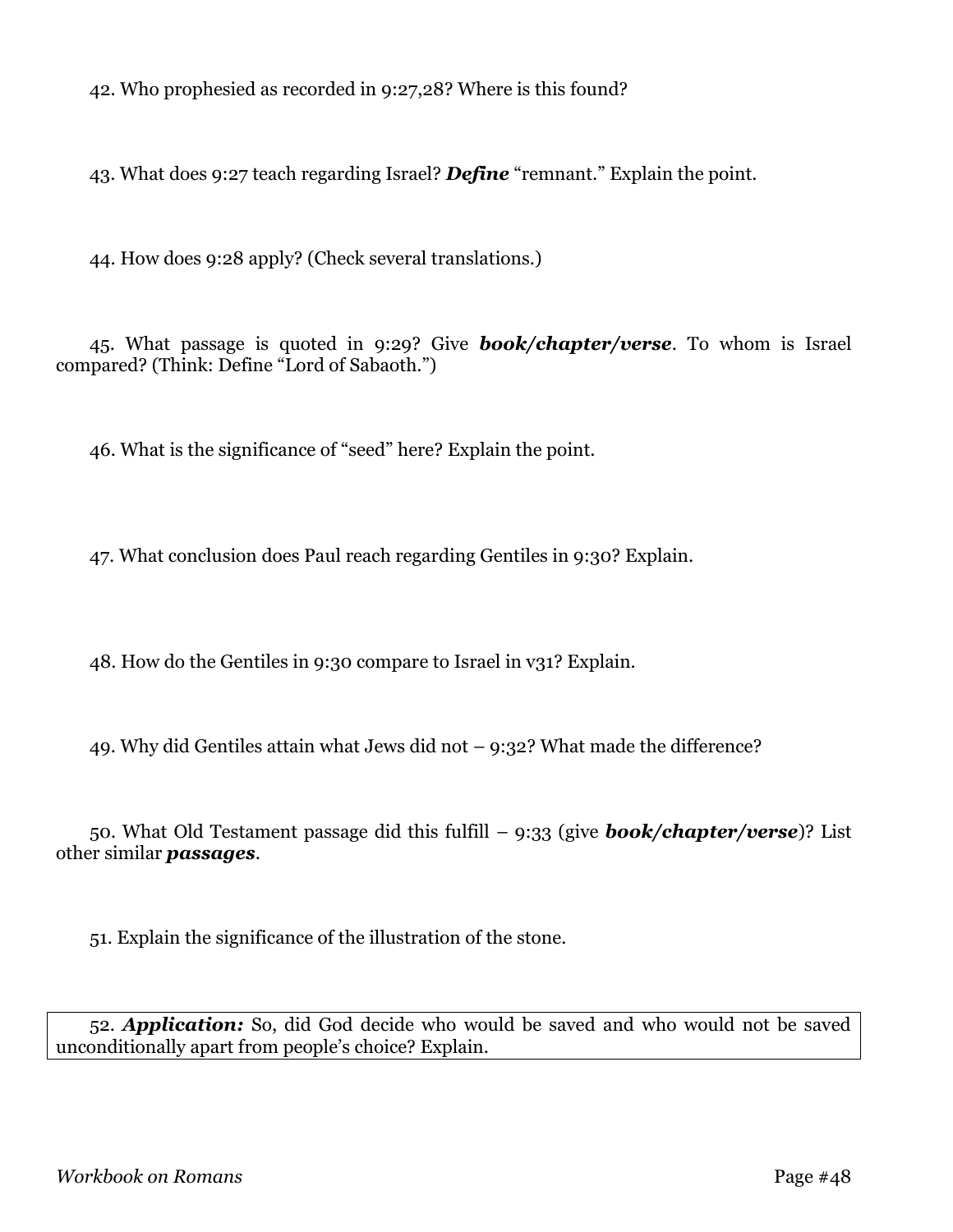Please read Romans 10 and answer the following questions:

1. For whom did Paul pray, and for what did he pray – 10:1? What does this prove regarding the condition of Israel?

2. Where else has he expressed strong desire for this? What does this show regarding his attitude toward them?

3. *Application:* What lessons can we learn regarding our attitude toward the lost? Did Paul expect God to save people even while they refused to repent? Should we?

4. If Jews were lost because of God's unalterable, eternal decree, should Paul have prayed for their salvation? What can we learn regarding Calvinistic predestination?

5. What good quality(ies) did Israel have – 10:2? Were they totally depraved? What can we learn regarding such people today?

6. What was their problem – 10:3? Give other *passages* regarding this problem.

7. *Application:* What lessons should we learn? What kinds of people today may have a similar problem?

8. How does Jesus relate to the law – 10:4? *Define* "end" (note alternate meanings). How does Christ fit the meaning(s)?

9. Whom did the law say would "live"? Give *book/chapter/verse*.

10. Where else is this principle discussed? Explain it.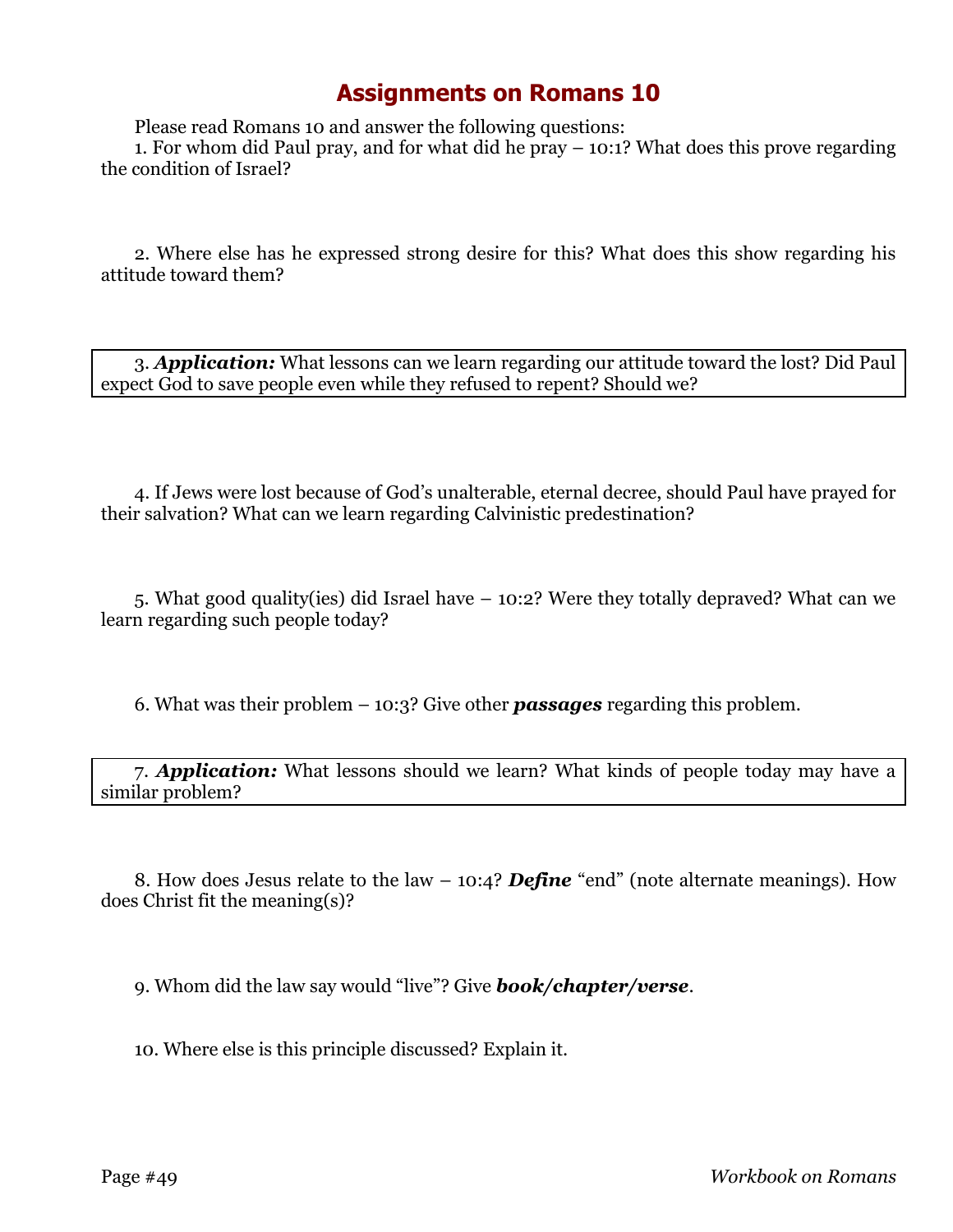11. How does 10:5 relate to the Jews' condition (vv 1-3)? (Note how this approach to righteousness compares to that of the gospel in the rest of the chapter.)

12. What passage (*book/chapter/verse*) does Paul quote in 10:6,7 to explain righteousness by faith? What does it say?

13. How does Paul apply this passage? What is the point?

14. In what sense is the word near us – 10:8? What should we learn?

15. What conditions for salvation are listed in 10:9,10?

16. Where else has Romans shown the need for faith? What is the significance of saying it must be in the heart?

17. What specifically does v9 say we must believe? What lessons should we learn?

18. *Define* "confess." List other *passages* about confession in salvation.

19. *Application:* What conclusion can be reached from these verses regarding the necessity of obedience (in addition to faith) to salvation?

20. Do vv 9,10 tell us all that we must do to be saved? Should we conclude baptism is not necessary, since it is not listed here? Explain.

21. What Scripture is quoted in 10:11 (*book/chapter/verse*)? Where has it already been quoted. How does it confirm Paul's point?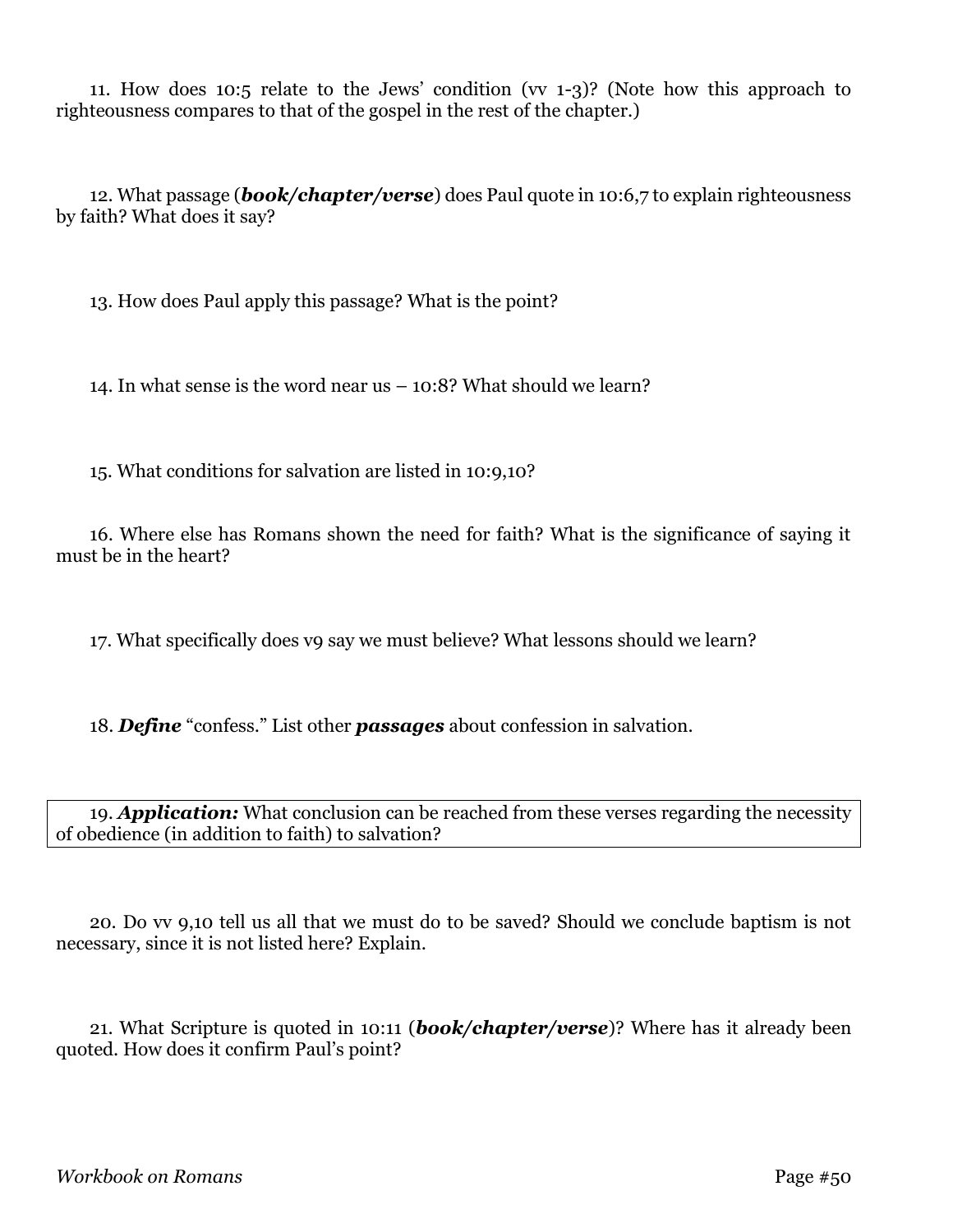22. What does 10:12 teach about who can believe in Jesus (cf. v11)? List other similar *passages*. How does this fit the theme of Romans?

23. What position does Jesus hold? What does this show about His nature?

24. What passage is quoted in 10:13 (*book/chapter/verse*)? Where else is it quoted? List other *passages* about calling on God or the Lord, etc.

25. Explain "whoever." What does this mean for Calvinistic predestination?

26. List other *passages* that show what an unsaved sinner must do to be saved.

27. List other *passages* that show who can or cannot pray for forgiveness.

28. *Case Study:* Advocates of "faith only" use Romans 10:13 to claim an alien sinner should pray ("call") for salvation. Based on what we have learned, how would you respond?

29. According to 10:14,15, what is essential for one to call on the Lord (list the steps)?

30. Is calling the same as believing? Proof? So, are we saved by "faith alone"? Proof?

31. What is the connection between hearing and believing? List other *passages*.

32. What is the connection between hearing and preaching and between preaching and sending? List other *passages*.

33. What Old Testament passage is quoted in v15 (*book/chapter/verse*)? Explain it.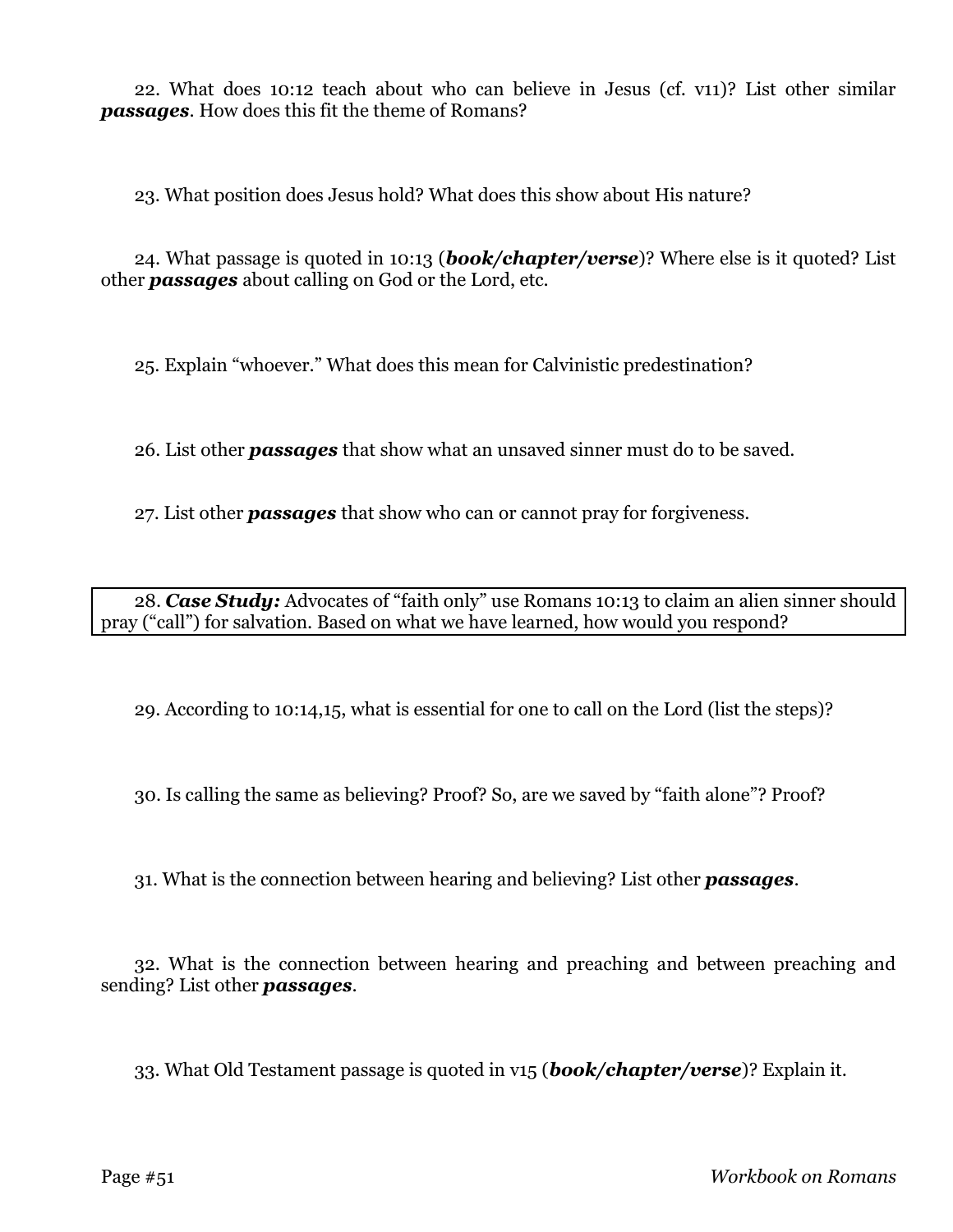34. To what/whom do the preacher and the sending refer in vv 14,15? Must one have a preacher living today to teach him how to be saved? (Hint: Study verses about inspiration.)

35. What passage is quoted in 10:16 (*book/chapter/verse*)? Explain it.

36. What is the application to the Jews?

37. What is the connection between faith and the gospel – 10:17?

38. *Application:* What applications should we make of the principle of v17?

39. What passage is quoted in 10:18 (*book/chapter/verse*)? What does this prove regarding the Jews' unbelief?

40. What New Testament *passages* confirm 10:18?

41. What passage is quoted in 10:19 (*book/chapter/verse*)? Explain it.

42. How does this confirm v18?

43. What passage is quoted in 10:20 (*book/chapter/verse*)? Explain it.

44. What passage is quoted in – 10:21 (*book/chapter/verse*)? Explain it.

45. How do vv 20,21 confirm Paul's point regarding Israel?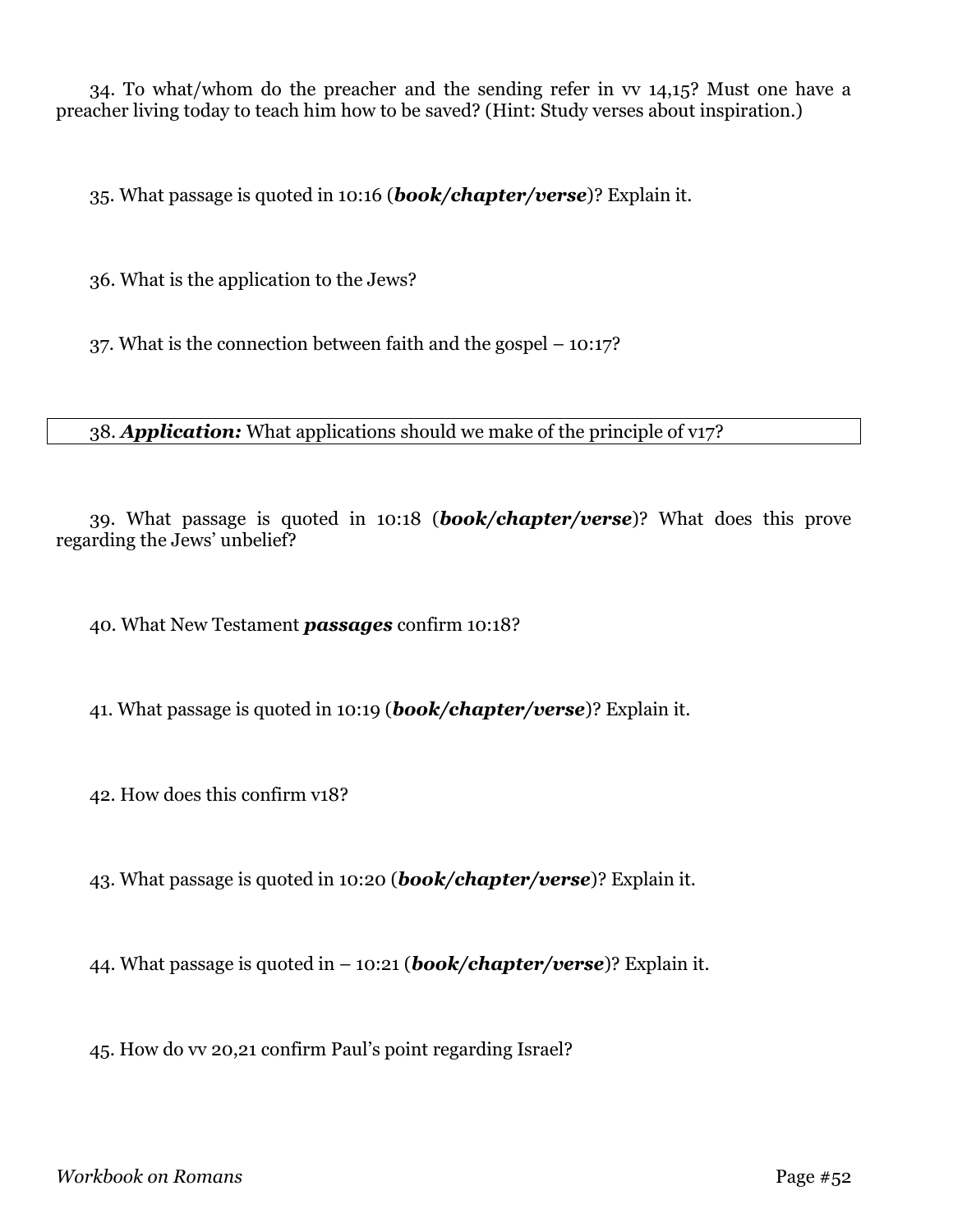Please read Romans 11 and answer the following questions:

1. What question did Paul ask in 11:1, how did he answer it, and what was his proof? (Think: How does this harmonize with passages in chap. 9,10?)

2. Whom did God not cast away – 11:2? (Think: Who would this be?)

3. What passage (*book/chapter/verse*) is quoted in 11:3? What complaint had Elijah raised there? (Study the Old Testament context.)

4. What answer did God give Elijah – 11:4?

5. What application does Paul make of Elijah's case – 11:5?

6. *Define* "remnant." List other *passages* that refer to the concept.

7. On what basis will the remnant be saved  $-11:5,6$ ?

8. What other *passages* contrast grace and works? (Review what we have previously studied about this.)

9. *Case Study:* Verse 6 is a favorite Calvinist text to prove obedience is not necessary to salvation. Based on our previous studies, how would you respond?

10. What is the conclusion regarding Israel in 11:7?

11. What Old Testament passage agrees with this conclusion – 11:8? Explain.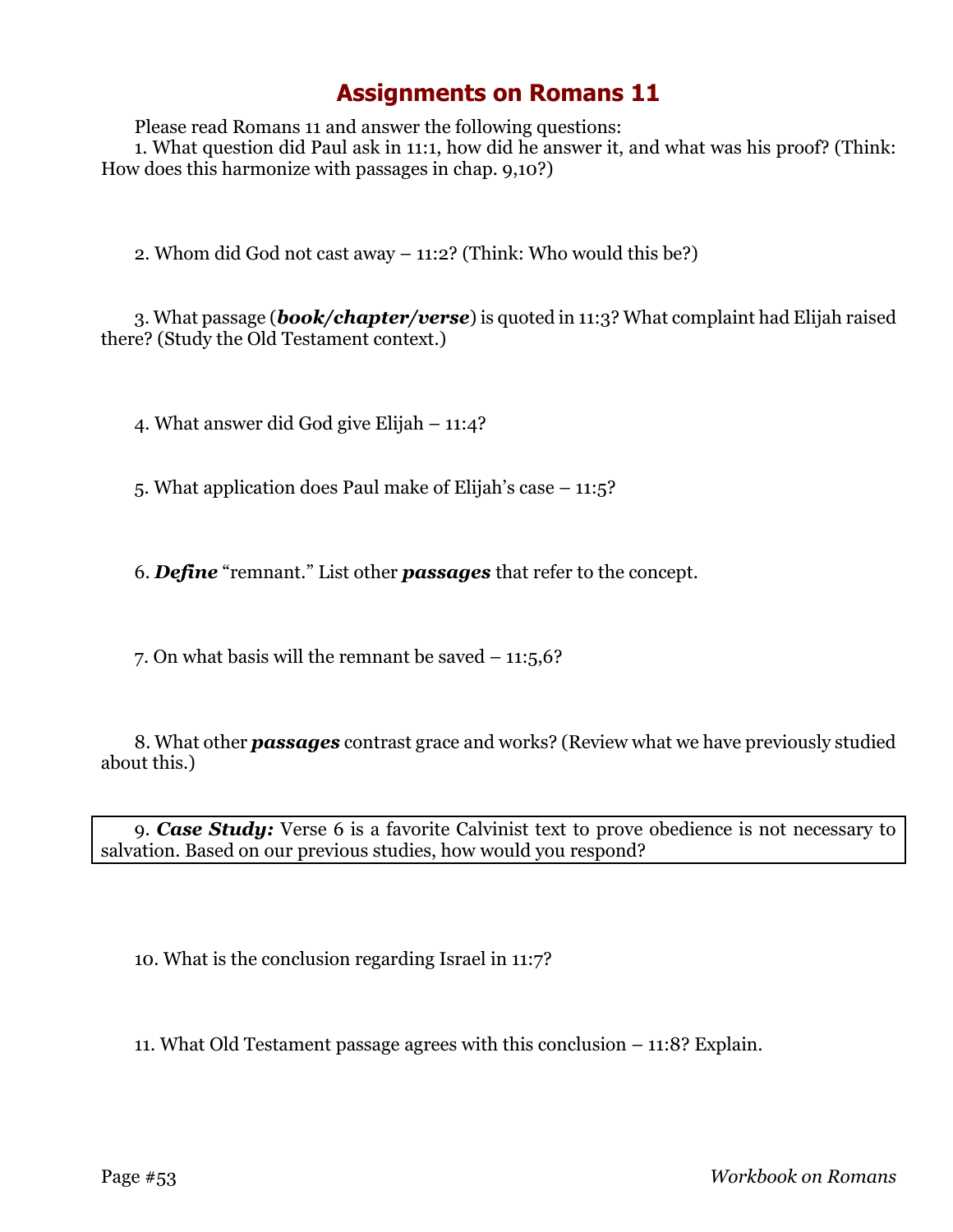12. What passage is quoted from David in 11:9,10? What does it say?

13. Explain the meaning of the quotation.

14. What question does Paul ask in 11:11 (cf. v1)?

15. What answer does he give? Explain the application. What benefit resulted?

16. If their fall led to benefits, what question does Paul ask in 11:12?

17. *Case Study:* Premillennialists claim that "fullness" means all Jews will be saved when Jesus returns. *Define* "fullness"? Does the term prove this doctrine? Explain. Cf. v14.

18. To whom does Paul speak beginning in 11:13? Why speak to them?

19. What did he hope to accomplish as a result – 11:14? (Think: Does this imply Paul expected all Jews to be saved? Cf. v12.)

20. How does 11:15 restate the point Paul has been making?

21. In 11:16, what is represented by the firstfruit, the lump, the root, and the branches?

22. Explain the illustration of v16. (Note: This illustration continues in vv 17-24, so be prepared to revise your explanation!)

*Workbook on Romans* Page #54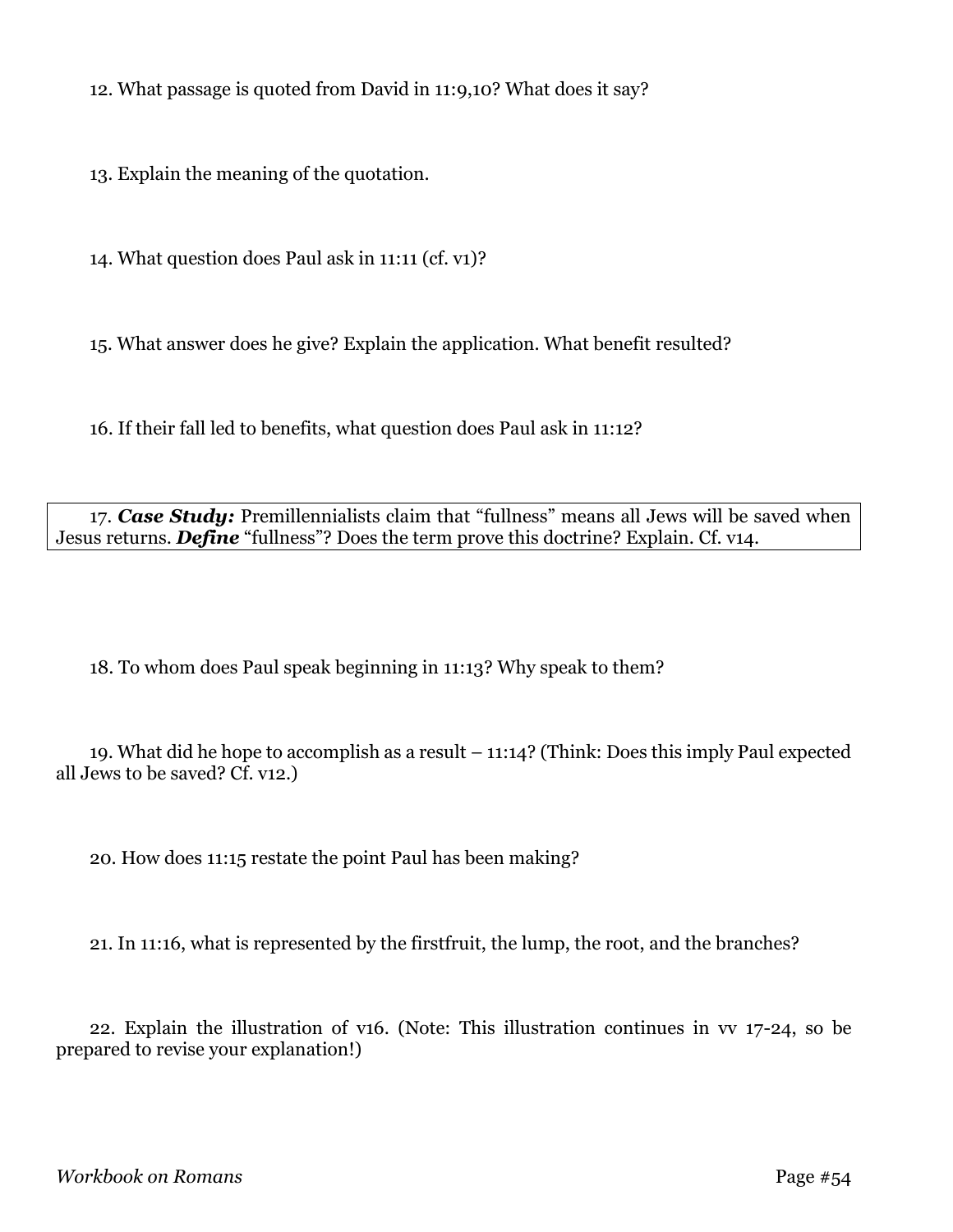23. What does 11:17 say happened? What is represented by the branches broken off and the wild olive tree grafted in?

24. What warning is given in 11:18?

25. What reply might branches give – 11:19? Explain.

26. Why were branches broken off and others grafted in – 11:20,21? Explain.

27. So what is the lesson to learn?

28. What two characteristics of God are illustrated – 11:22? How is each illustrated?

29. *Application:* List other ways God demonstrates these characteristics. Give *book/chapter/verse*.

30. What possibility is raised in 11:23? Explain.

31. What reason is given in 11:24 why this could occur?

32. *Application:* What application does the context have to once saved, always saved?

33. *Case Study:* On what condition are people grafted in or cut off? What does this prove regarding the idea that all Jews will be saved?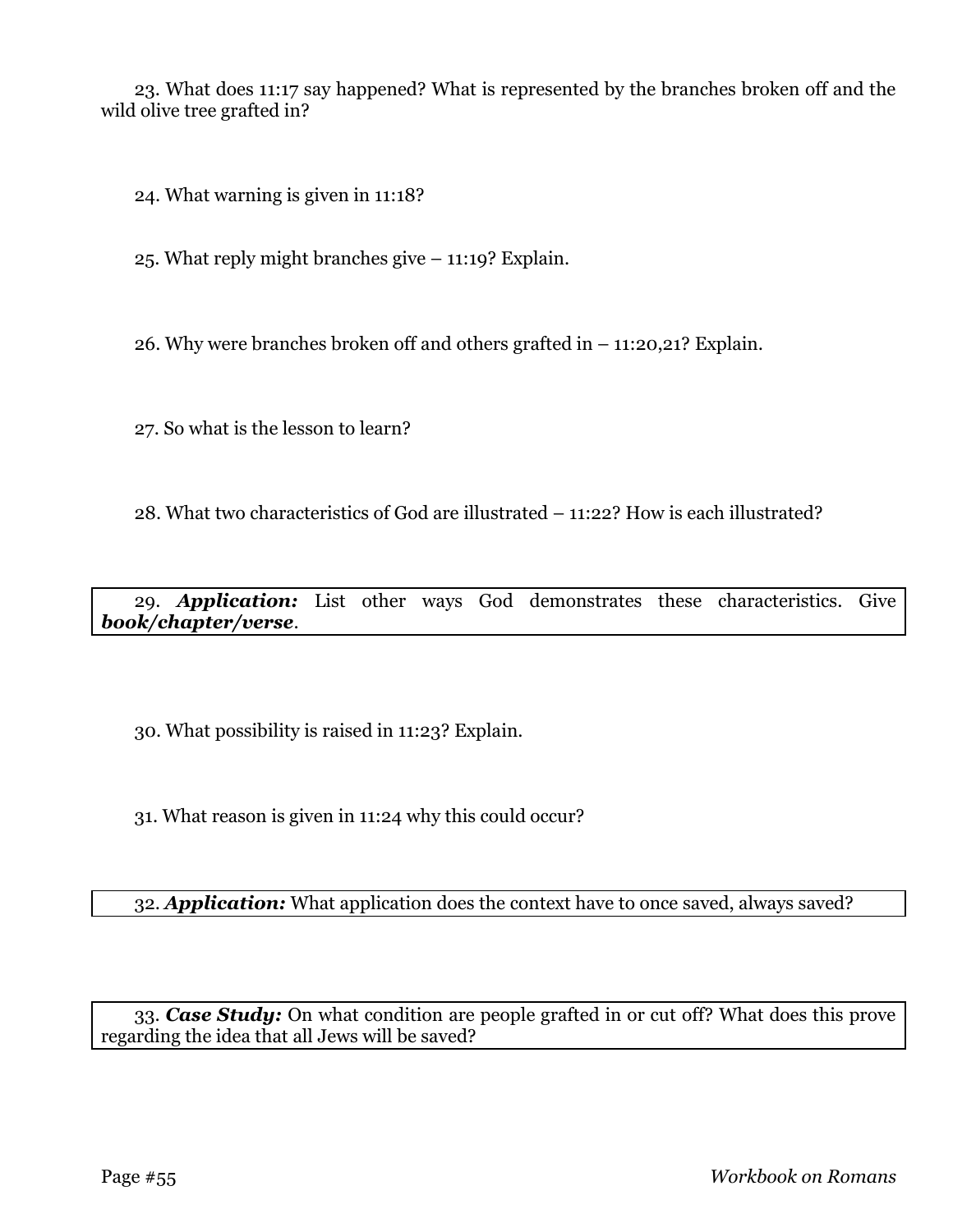34. What does 11:25 say happened to Israel? What resulted to Gentiles?

35. Why should Gentiles not be ignorant of this?

36. *Define* "fullness" (cf. v12). Does this prove all Gentiles will be saved? Would such a view harmonize with other passages? Explain the meaning.

37. What passage is quoted in 11:26,27? What does it say about Israel?

38. Who is the deliverer, and what covenant would take away sin? Explain the meaning.

39. Does "so" in v26 refer to *when* or *how* (in what manner) Israel would be saved? (Note the explanation in the last part of the verse.)

40. *Case Study:* Premillennialists say v26 proves all Israelites will ultimately be saved. Does this fit v14? List other *passages* that show whether or not all Israelites will be saved. What does the passage mean? (Cf. an illustration: "This is how all people tie their shoes.")

41. So what is Paul's conclusion regarding Israel – 11:28?

42. In what way were they enemies and in what way were they beloved regarding election?

43. What is irrevocable – 11:29? Does this mean all Jews will be saved (see context)? What does it mean?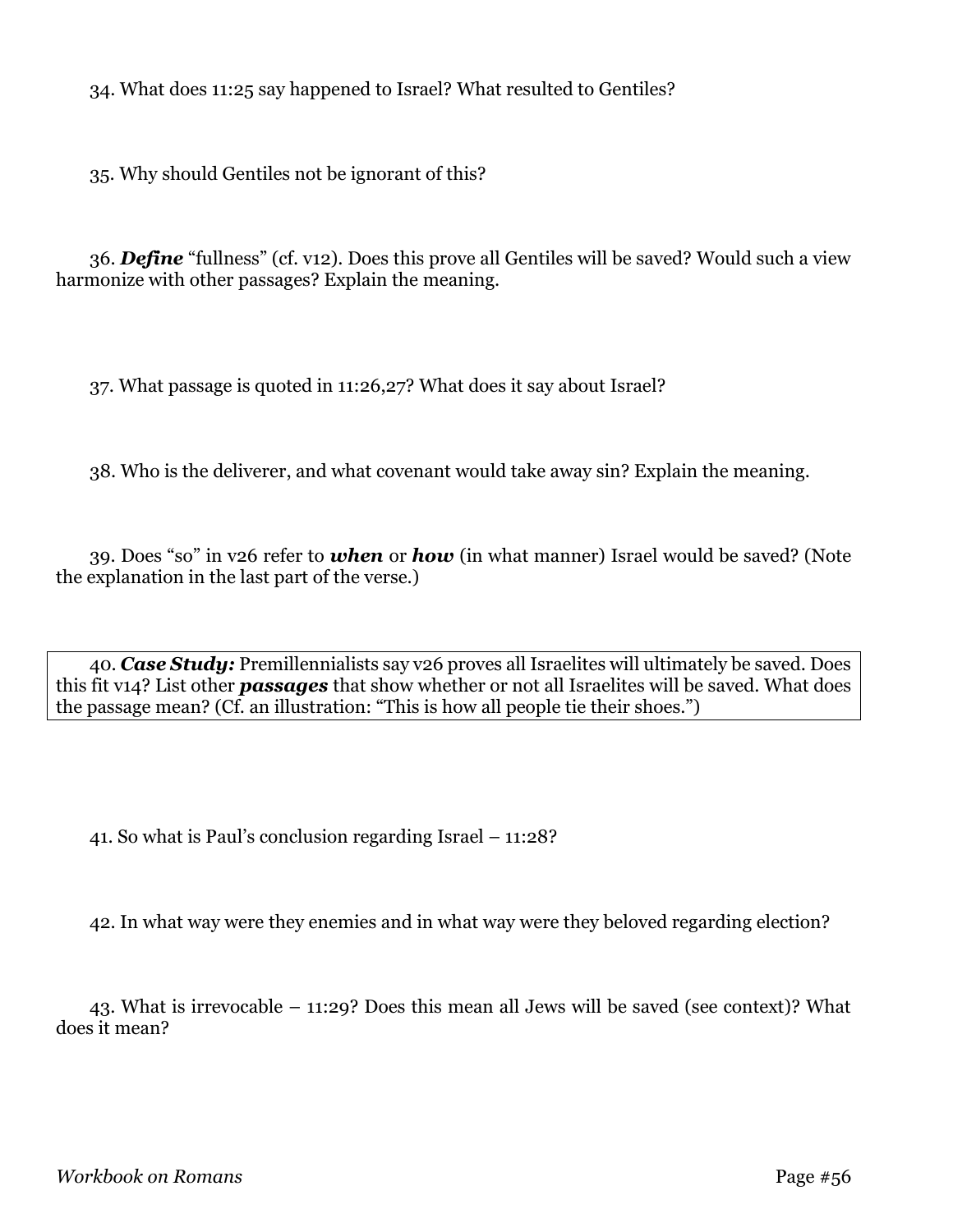44. Who are the "you" and who are the "they"/"these" in 11:30,31? How do you know?

45. What had happened to the "you"?

46 What had happened to the "they"? (Think: Again, is Paul saying all of them will obtain mercy?)

47. How does Paul summarize his point in 11:32? Where else has Paul said this?

48. What does Paul conclude regarding God's wisdom and knowledge – 11:33?

49. *Application:* What does v33 prove regarding human inability to devise a plan for our own salvation? What should we learn about following human doctrine about salvation?

50. What passage (*book/chapter/verse*) is quoted in 11:34? Explain the meaning.

51. What application should we make of v34?

52. What passage (*book/chapter/verse*) is quoted in 11:35? Explain the meaning.

53. What application should we make of v35?

54. What is Paul's conclusion in 11:36? Explain.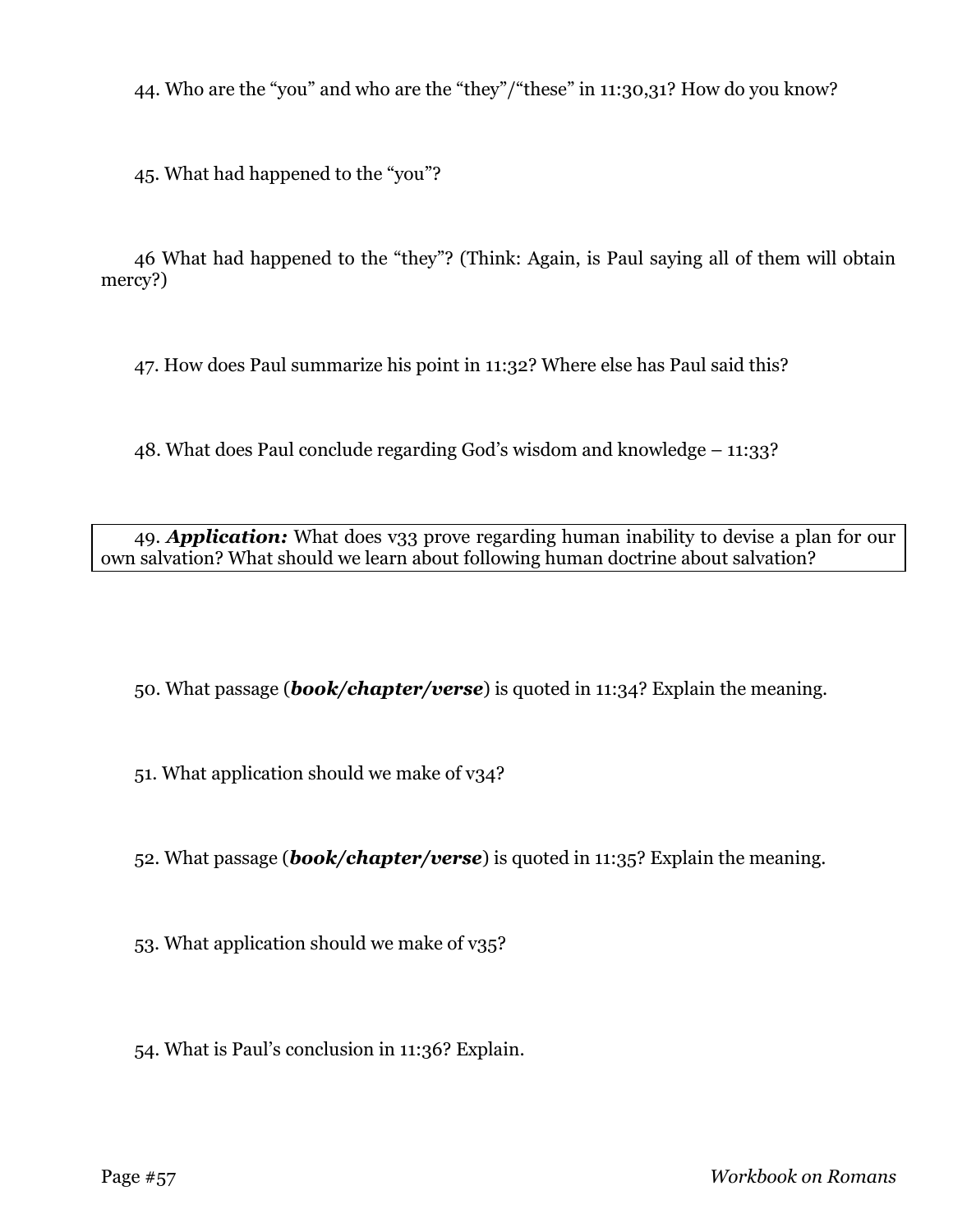Please read Romans 12 and answer the following questions: 1. What should God's mercies lead us to  $do - 12:1?$  Explain the concept of a sacrifice.

2. What is the significance of a "living" sacrifice? How does this differ from Old Testament sacrifices?

3. *Application:* What lessons can we learn about the use of our bodies? In what sense are our bodies "holy"?

4. What should and should not be the standard that determines our conduct – 12:2? *Define* "transform." What must we do to be transformed? (Think: How does this relate to other Bible doctrines?)

5. *Application:* Give some examples of lessons we should learn in order to be transformed, not conformed to the world.

6. In order to serve God, how should we think and how should we not think – 12:3?

7. List other *passages* regarding pride, humility, etc.

8. *Application:* List some ways people may demonstrate pride in their lives? How will sober thinking overcome this?

9. Explain the illustration of 12:4,5. Where else are similar illustrations used?

10. What lessons should we learn?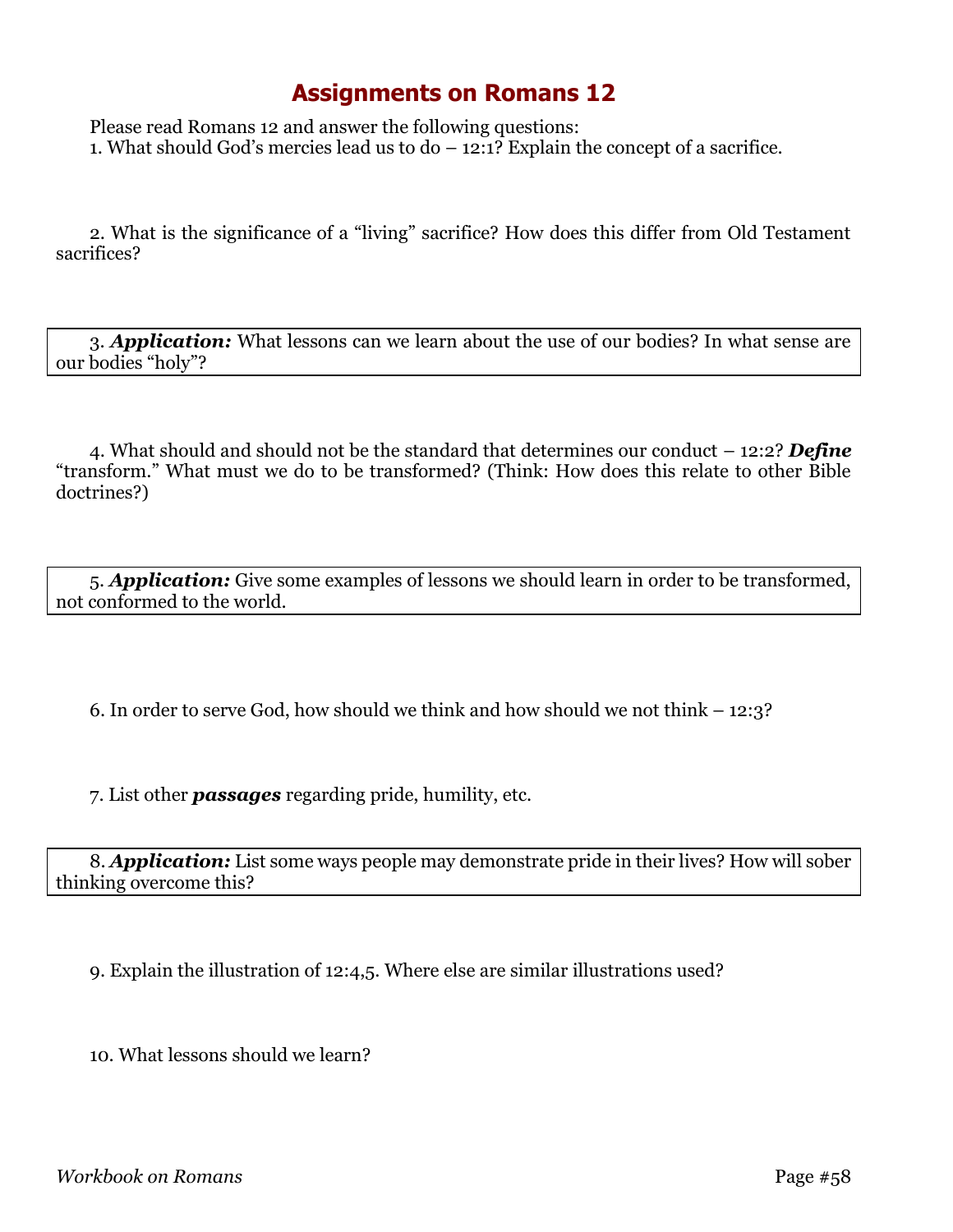11. How many bodies are we in Christ? List other similar *passages*. What application can be made to denominations?

12. How does the discussion of unity (vv 4,5) relate to the differing gifts of 12:6-8? (Think: Are these gifts miraculous gifts of the Spirit or natural abilities?)

13. For each of the gifts listed in 12:6-8, define it, list other *passages* regarding it, and discuss how it should properly be used:

prophecy -

ministry -

teaching -

exhortation -

giving -

leading -

mercy

14. What kind of love should we have – 12:9? Explain and illustrate how to do this.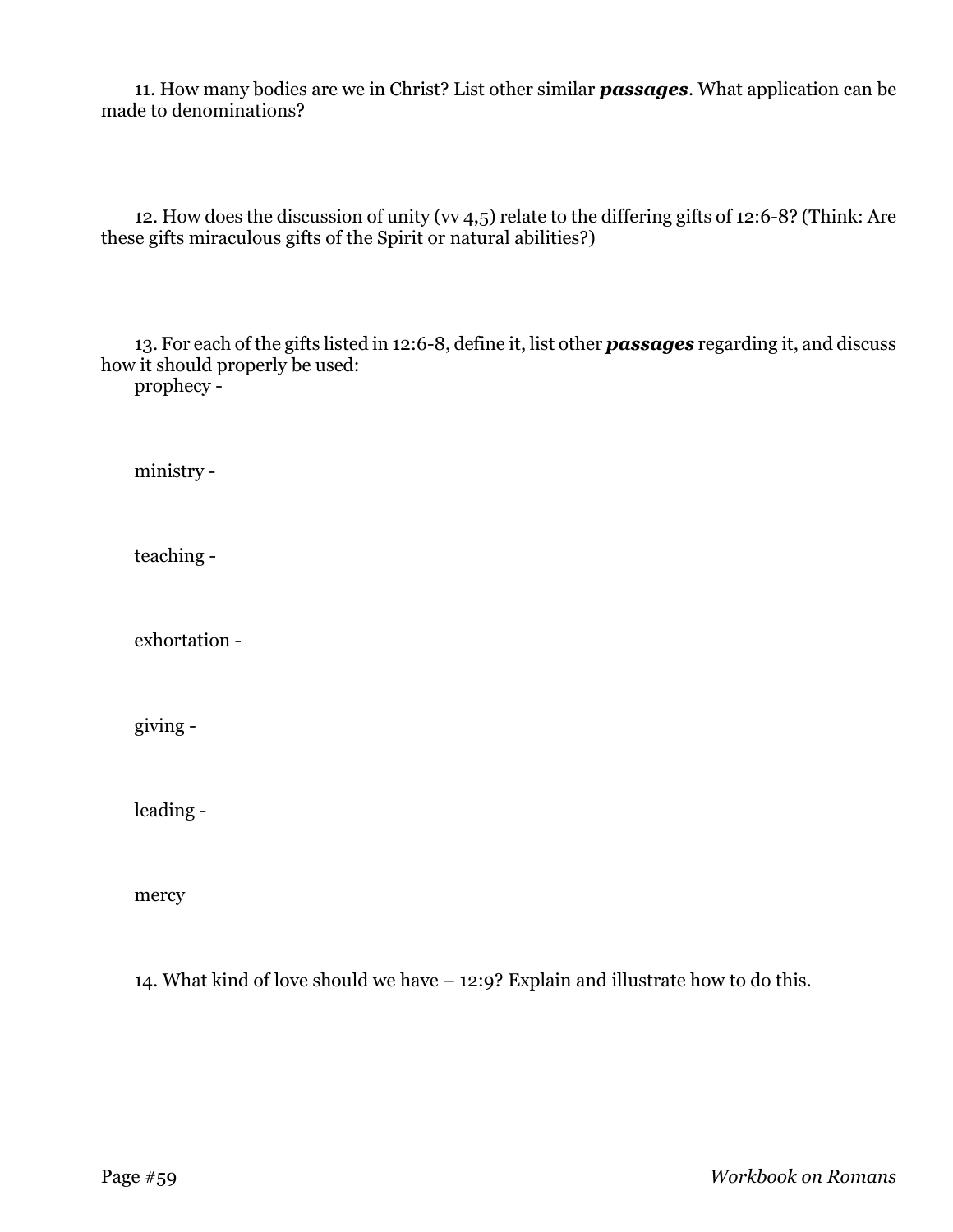15. Explain the contrast in our attitudes toward good and evil in 12:9.

16. *Case Study:* How would you respond to folks who say that Christians should always love and never hate? What are some proper applications of hatred in our lives?

17. Whom else should we love – 12:10? How should we show such love?

18. In what should we prefer one another (study various translations of v10)? Give examples of how we do this.

19. *Define* "diligence" and "fervent" – 12:11

20. List other *passages* about the need to be fervent or diligent or zealous in God's service.

21. *Application:* Give examples of the difference between people who are diligent/fervent and those who are not.

22. *Define* "hope" – 12:12. Why is it a source of joy?

23. *Define* "patient" and "tribulation."

24. *Define* "steadfast." List other *passages* regarding the importance of prayer.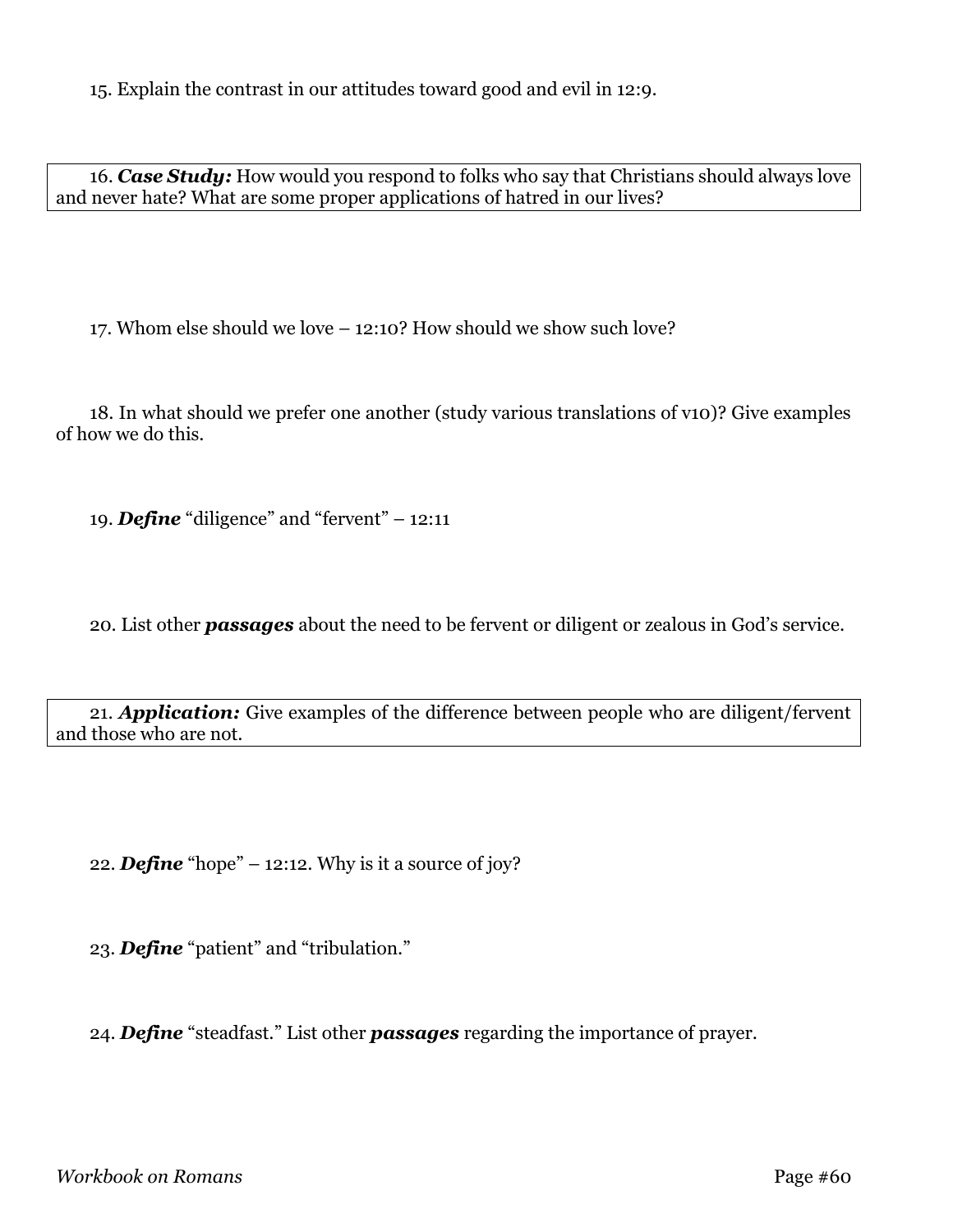25. *Application:* List some times Christians may be tempted not to pray but should be steadfast in prayer.

26. List other *passages* regarding Christians' caring for one another's needs – 12:13. What lessons should we learn.

27. *Define* "hospitality." List other *passages* regarding it.

28. *Application:* Give examples of ways Christians may exercise hospitality.

29. *Define* "bless" and "curse" – 12:14. List other *passages* regarding these.

30. *Application:* Describe situations in which people today often practice cursing. What should we do instead?

31. What should Christians share with one another according to 12:15? Give examples of situations where we should rejoice or weep together.

32. What kind of "mind" should we have according to 12:16? Give examples.

33. How will a person with a humble attitude act? Where else have we studied regarding overcoming pride?

34. Give examples of how humility will affect our associations.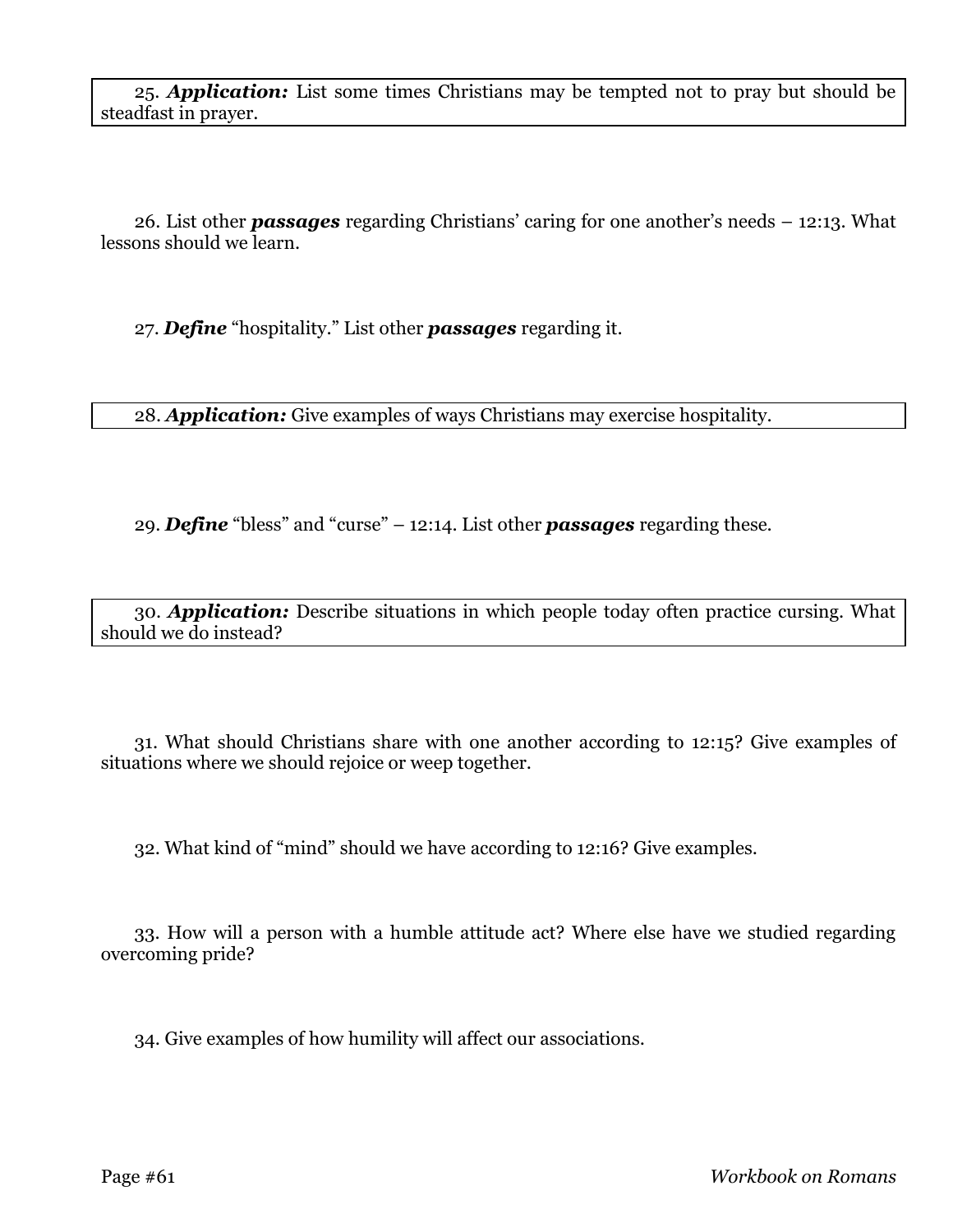35. How should we *not* treat people who do evil to us – 12:17? List other *passages* regarding vengeance.

36. *Application:* Give examples of situations in life in which people are tempted to seek vengeance.

37. What should concern us regarding how others view us (v17)? Explain. (Think: Are other people's opinions the standard of right or wrong?)

38. List other *passages* regarding influence and reputation.

39. *Define* "peace" regarding relationships with people – 12:18. List other *passages*.

40. Why does the verse say "if it is possible as much as depends on you..."?

41. *Define* "avenge." Instead of seeking personal vengeance, what should we do – 12:19?

42. How should we treat those who mistreat us – 12:20,21?

43. How might doing good overcome evil and heap coals of fire on enemies' heads?

44. *Special Assignment:* What recourse (if any) do Christians have when people abuse and harm us? Must we just allow it without seeking safety or protection? Explain.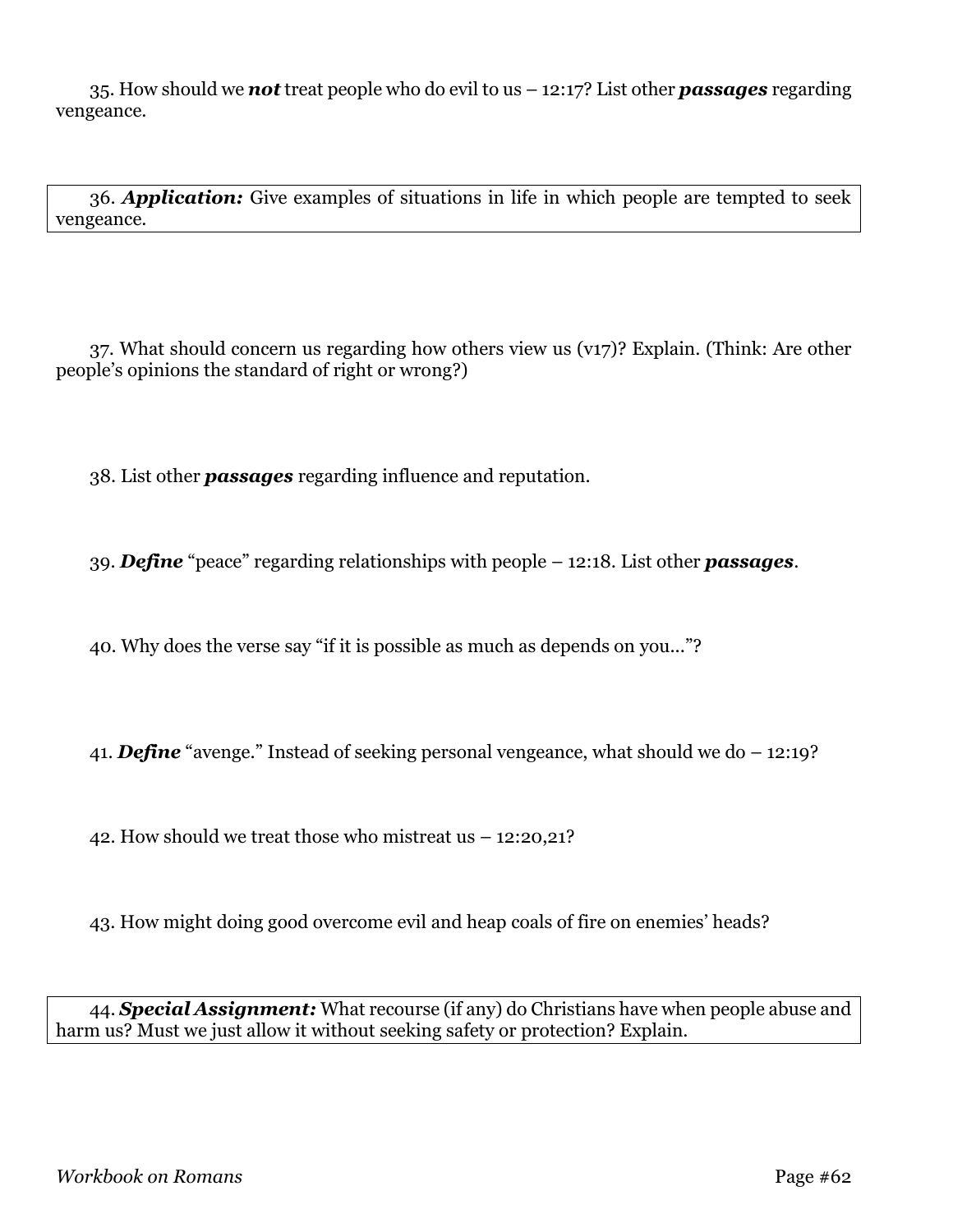Please read Romans 13 and answer the following questions.

*Note: Please study and understand the teaching of the entire passage through v7 before bringing up specific applications, especially controversial questions.*

Note: Consult the addendum for additional optional questions regarding more difficult applications of the Christian's relationship to civil government.

1. What subject is discussed beginning in 13:1? List other *passages* regarding this subject.

2. From what source do rulers get their authority? List other examples of relationships in which God gives some people authority over other people.

3. In this and similar relationships, does possessing authority mean a person is free to do as they please? Does it justify corruption, injustice, bribery, etc.?

4. May/should Christians teach/rebuke rulers when they misuse their authority? Give *book/chapter/verse*.

5. What does it mean to "resist" the authority, and what is the consequence – 13:2? Explain using other authority relationships to illustrate.

6. Under what circumstances are citizens justified in disobeying rulers? Give and explain *book/chapter/verse*.

7. *Application:* Why might people be tempted to disobey authorities? What conclusions should we reach?

8. What work did God appoint rulers to  $d_0 - 13:3,4$ ? Cf. other passages.

9. *Define* "avenger to execute wrath." What should we learn?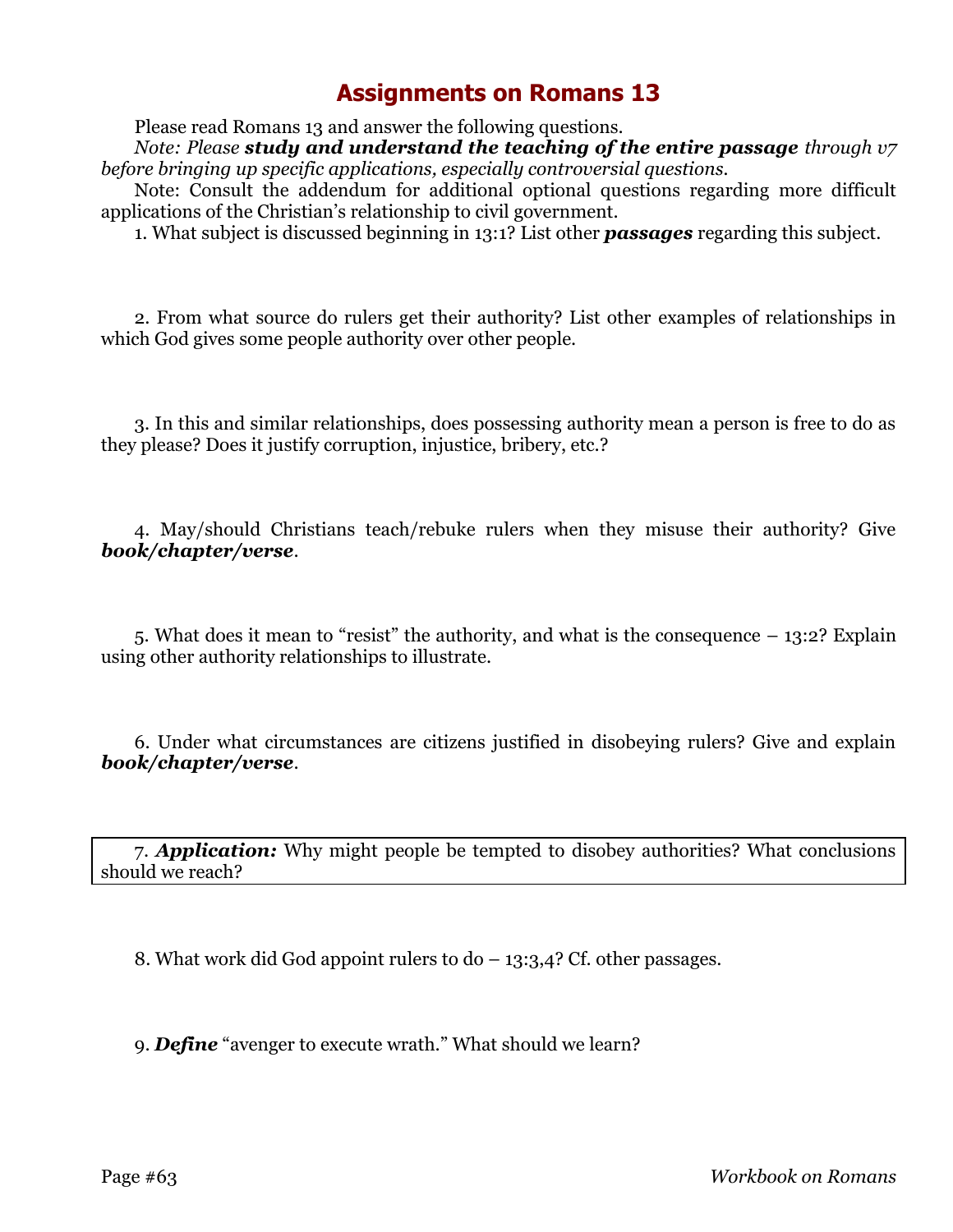10. List some ways rulers sometimes violate the duty God has given them.

11. If we understand the duty of rulers, how should we respond? Why?

12. In what sense do rulers act as ministers for the good of God's people, if they do their job properly (v4)?

13. What two reasons are given in 13:5 for submitting to rulers? Explain "wrath" and "conscience."

14. If we choose to disobey civil rulers, is the penalty administered by the government the only penalty we receive? Explain.

15. What duty is given in 13:6, and what reason is given for it?

16. List other *passages* regarding paying taxes.

17. What else should we render to others – 13:7?

18. To whom might we owe "fear"? How would we "render" what we owe – 13:8?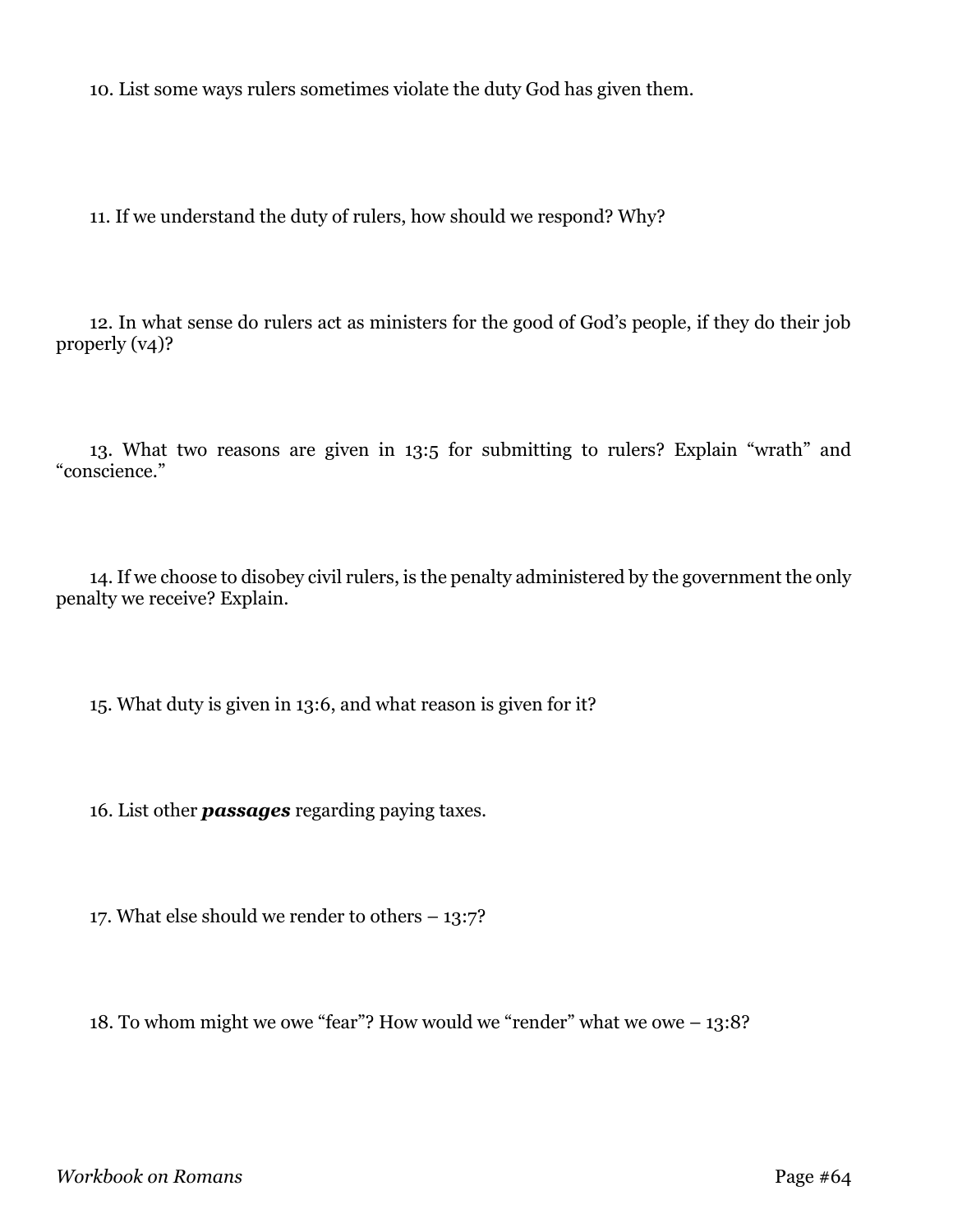19. To whom might we owe "honor"? How would we "render" what we owe?

20. *Case Study:* Suppose someone says Christians may refuse to pay taxes because government is corrupt and allows abortion, homosexuality, gambling, etc. How would you respond?

21. Give Bible examples of people using civil government for their good or protection.

22. *Application:* May a Christian vote, write his congressman, or take a case to court? Explain and give proof.

23. May a Christian salute, pledge allegiance, or bow to the flag or a civil ruler? Would it depend on the significance of the act? If so, what significance should be considered?

24. Does God ordain each specific form of government (monarchy, democracy, communism, Nazism) or just the principle of government?

#### **Note: Consult the addendum for additional optional questions regarding more difficult applications of the Christian's relationship to civil government.**

25. *Define* "owe" – 13:8. What debt will we continue to owe, despite the instruction of v7?

26. *Special Assignment:* List other *passages* regarding entering into debt. Is this passage an absolute prohibition against borrowing money? Explain.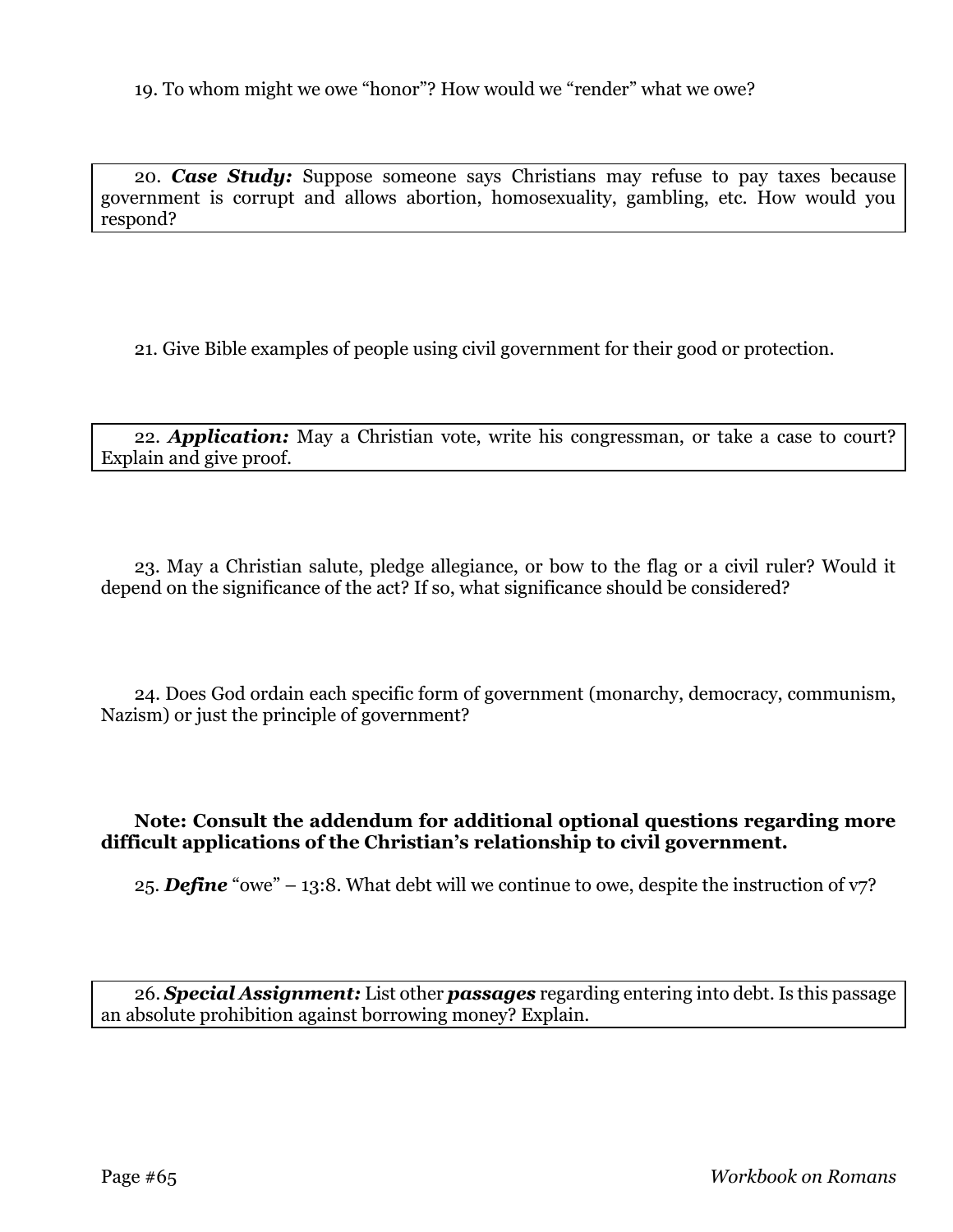27. Explain each command listed in 13:9. Where are these found in the Old Testament?

28. *Case Study:* People often ask, "If the 10 Commands have been removed, does that mean we are free to commit murder, adultery, etc.?" How would you respond?

29. How does love relate to these commands in  $v9 - 13:9,10$ ? What lessons should we learn?

30. Explain the words "awake" and "sleep" as used in  $-13:11$ . What reason is given why we should awake? Explain.

31. How are "night" and "day" used in 13:12? What should we do as a result? Explain.

32. *Define* each term in – 13:13. List other *passages* regarding each.

33. Give modern application or lessons we should learn from the terms in v13.

34. How do people sometimes make provision to fulfill fleshly lusts – 13:14? How do we avoid this? (Think: Are we wrong just to commit overtly sinful acts, or is it also wrong to do things that encourage or enable sinful acts?)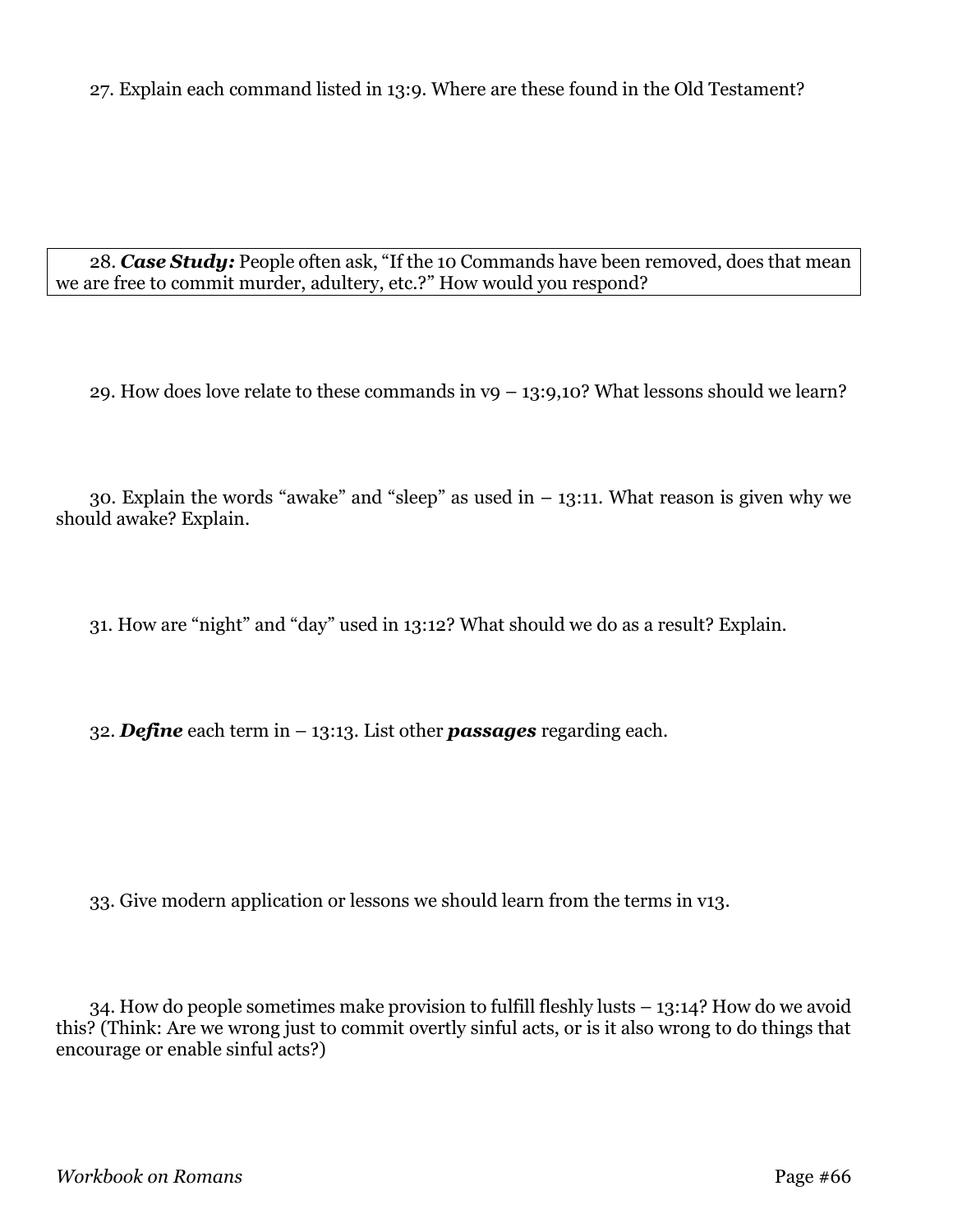Please read Romans 14 and answer the following questions. *Note: Please study and understand the teaching of the entire chapter before bringing up additional difficult applications, especially controversial questions.* 1. Read all of chap. 14 and state the theme of the chapter in your own words.

2. As we proceed to study the chapter, make a list of statements or expressions that help show what kind of activities Paul is discussing.

3. Explain "weak in faith" as used in 14:1.

4. How should this weak brother be treated? *Define* "receive."

5. What example does Paul use in 14:2 to illustrate his point?

6. *Special Assignment:* Explain how this example illustrates the lessons Paul is teaching. Why might someone have a spiritual objection to eating meat?

7. How do the things Paul discusses relate to practices that are Scripturally required or practices that are Scripturally sinful? (Think: What may cause people to differ regarding the questions Paul is discussing?)

8. How should people of different views treat one another – 14:3?

9. Explain how v3 helps us understand the kind of practices being discussed. (Think: Are the practices Paul discusses here individual practices or church practices?)

10. What does 14:4 teach about how to treat one another regarding these matters? Explain.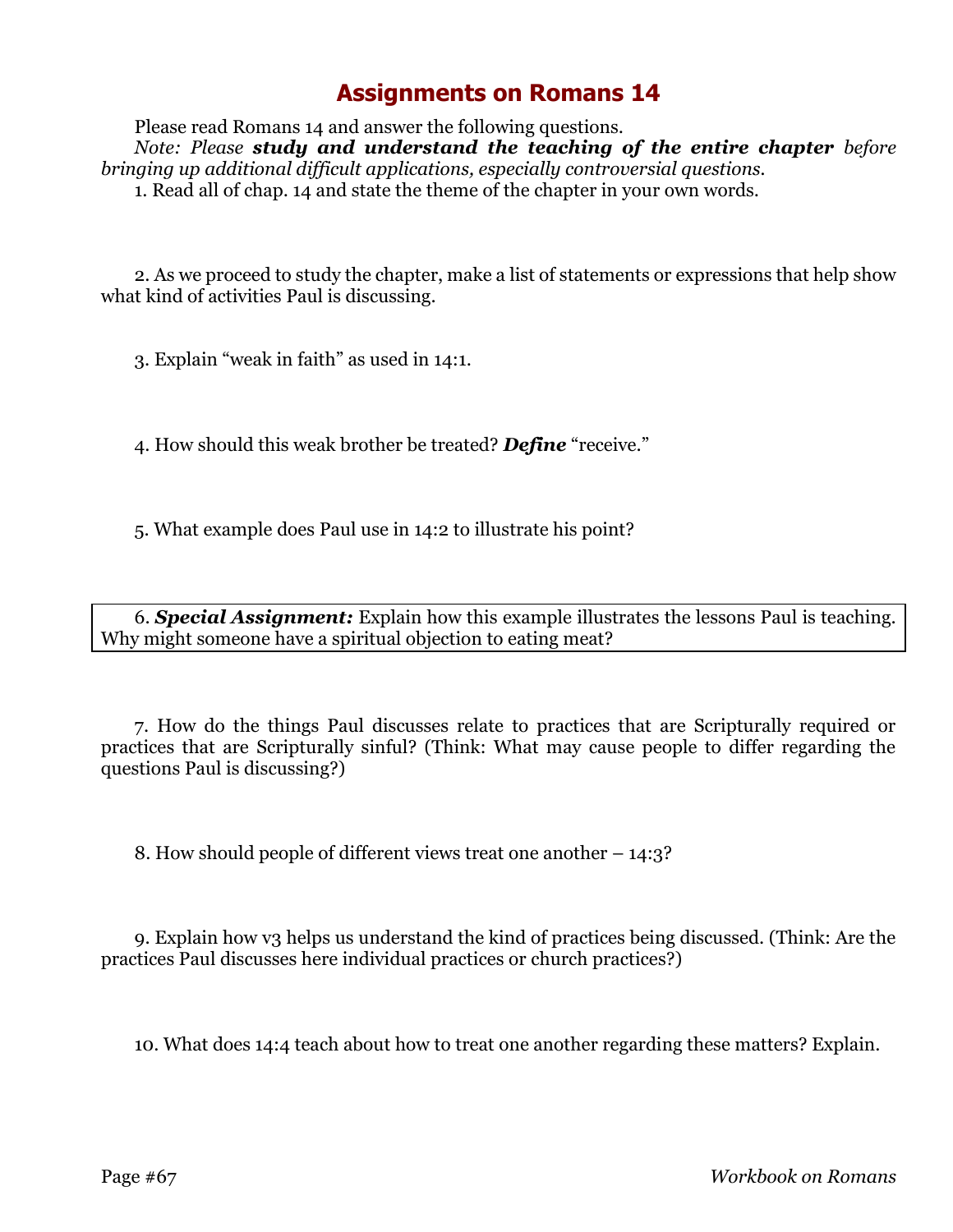11. What issue is raised in 14:5,6?

12. Note that v6 makes an exact parallel between eating meats and observing days, so what is true of one must be true of the other. Specifically, one eats "to the Lord" or does not eat "to the Lord," just as one observes/esteems days "to the Lord" or does not observe/esteem days "to the Lord." Note also "to the Lord" in v8. What does "to the Lord" mean in this context?

13. *Special Assignment:* What kind of observing of days is being discussed in vv 5,6? Explain and give evidence for your answer.

14. List other Scriptures similar to 14:7,8. What is the point?

15. For what purpose did Jesus live and die – 14:9? What should we learn?

16. What reason does 14:10 give why we should not judge or show contempt for one another in these matters?

17. What Old Testament passage (*book/chapter/verse*) is quoted in 14:11?

18. List other *passages* regarding the Judgment Day.

19. What do we learn regarding the Judgment Day in 14:11,12?

20. Do vv 10-12 mean we must never speak out against sin or rebuke sin? Give other **book/chapter/verse** to answer. What does this prove regarding "matters of Romans 14"?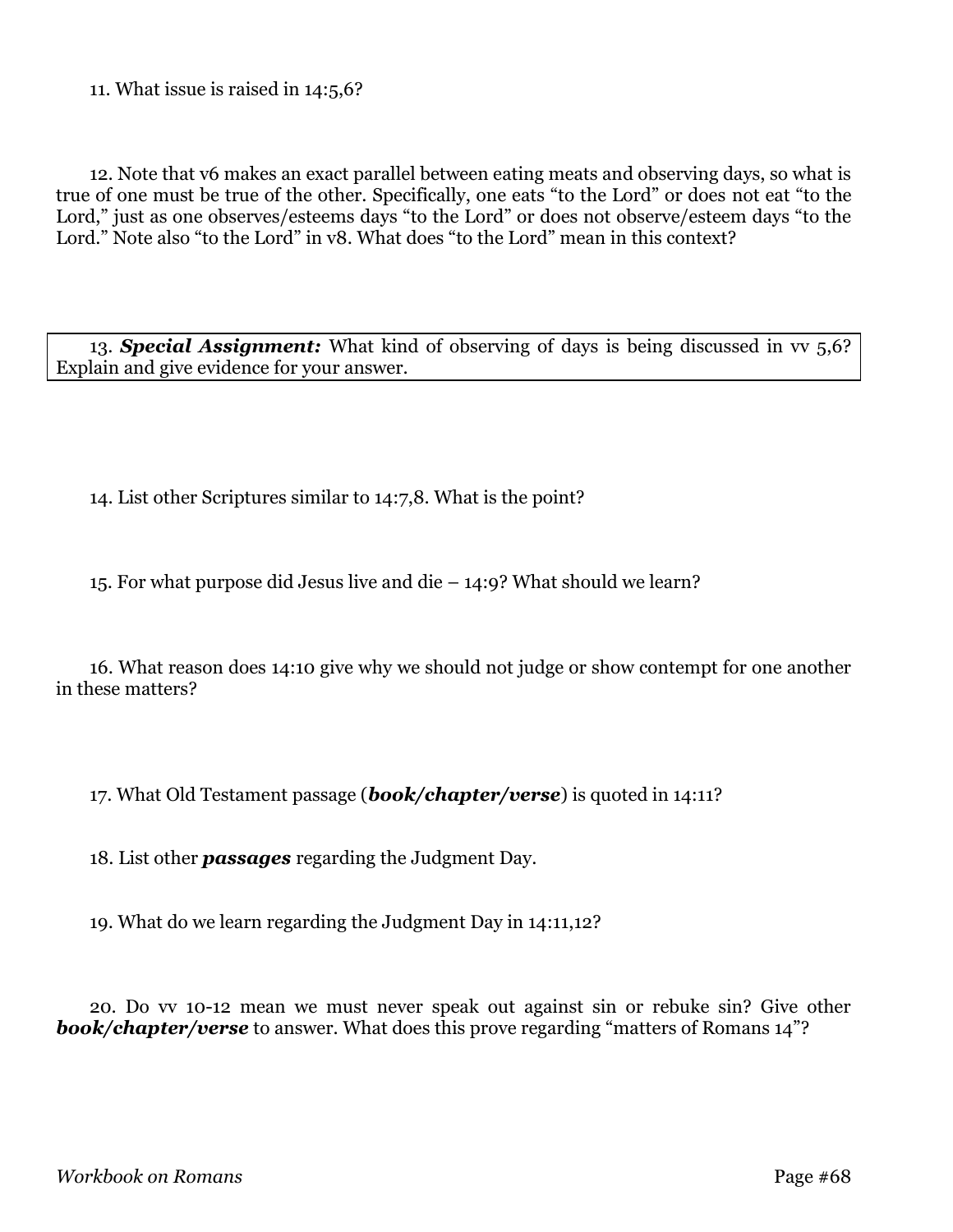21. What should we resolve to do according to  $-14:13$ ?

22. *Define* stumbling block, and list other *passages* regarding the concept.

23. *Special Assignment:* Describe ways brethren might be guilty of causing stumbling blocks. Specifically, is a person guilty just because other people do not like what he does or are upset by it? (Keep it in context.)

24. Note the word "unclean" in 14:14 and references to food in 14:15ff. How does the reference to "unclean" fit the discussion in the context?

25. Is Paul saying that no act of any kind is sinful unless you believe it to be sinful? Prove and explain your answer. What is the point? (Cf. v20.)

26. How is "grieved" used in v15? (Read the rest of the verse and keep it in context.)

27. According to the verse, what might happen if we do not handle this matter properly? Why is this important? (Cf. v20.)

28. What may result if we do not follow the principles taught here – 14:16?

29. Of what does the kingdom consist – 14:17? Explain each term used. (Think: What does this prove regarding the nature of matters of Romans 14?)

30. Of what does the kingdom *not* consist? What is the point?

31. What really matters according to 14:18?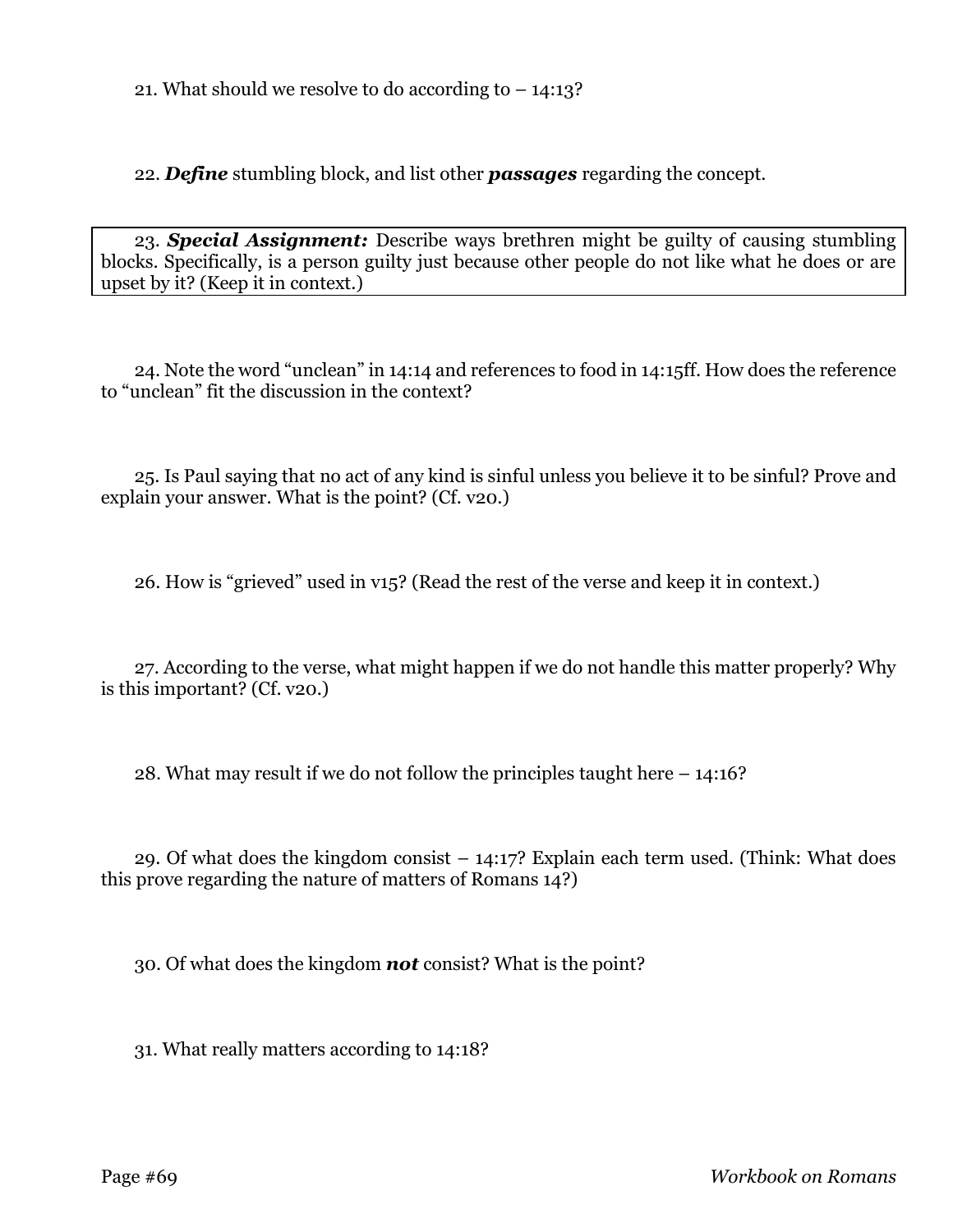32. What two things should we pursue – 14:19? Give other *passages* regarding each.

33. Why are these two things important? How do they relate to the theme of the chapter?

34. What is more important that food/meats – 14:20? How might food cause God's work to be destroyed (cf. v15)?

35. In what sense are all things pure (cf. v14)? What is the real problem Paul is concerned about?

36. What conclusion does Paul reach in 14:21?

37. Is all wine drinking a matter of indifference? Are modern "wines" and alcoholic beverages always the same as in Bible times?

38. *Special Assignment:* In what sense may wine drinking be similar to eating meat or other issues in context? If a Christian practices modern social drinking, will he be a stumbling block? Defend your answer.

39. How does 14:22 relate to the theme of the chapter?

40. What conclusion should be reached about one who doubts a practice – 14:23? Why is this true?

41. *Application:* What application may be made to cases in which people justify getting as close as they can to sin thinking "unless people can 100% prove this is sin, I'm going to do it"?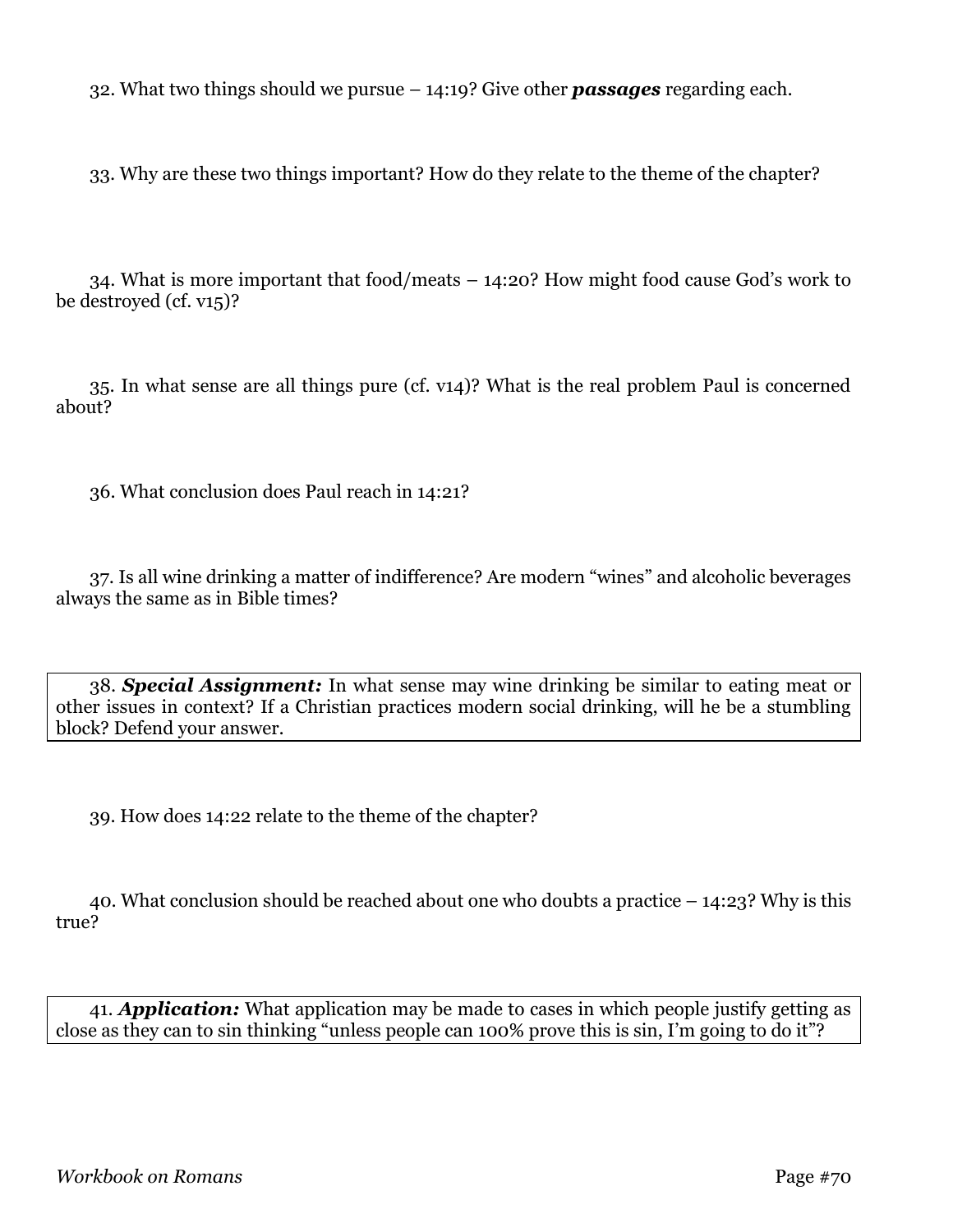42. Review Romans 14 and list the broad principles Paul uses as the basis of his conclusions. How do these principles help us make the proper application in various cases?

43. State as clearly as you can the kinds of issues and situations to which the principles of Romans 14 apply. I.e., what constitutes a "matter of Romans 14"?

44. Do these principles apply to matters that God's word forbids and/or to matters that it requires? I.e., are forbidden or required practices "matters of Romans 14"? Proof?

45. Is a practice or issue a "matter of Romans 14" simply because it is controversial or disputed? Proof?

46. Do unauthorized practices – i.e., practices that differ from or do not fit the teaching of the gospel – constitute "matters of Romans 14"? Should we treat instrumental music in worship, infant baptism, Lord's Supper on weekdays, etc., as "matters of Romans 14"?

47. Are the examples that Paul discusses in Romans 14 individual activities or church activities? May the principles of Romans 14 be applied to church activities? If so, how? How would applications to such matters differ from the examples Paul discusses?

48. Should Romans 14 be used to argue the church should give up acts that may not be specifically commanded but fit the duties of the church and significantly help accomplish its work? Examples: owning a church building, supporting a local preacher, Bible classes, etc.

49. What limits may exist in cases where a brother repeatedly tries to apply Romans 14 to insist the church and others give in to his views on issue after issue?

50. How does Romans 14 apply to a brother who insists others give in to his conscience even when he clearly will not participate in the disputed practice regardless of what others do?

51. How should Romans 14 be applied in cases in which people have consciences that directly contradict one another? I.e., What do we do when one brother says his conscience will be offended if we do an act, but another says he will be offended if we do not?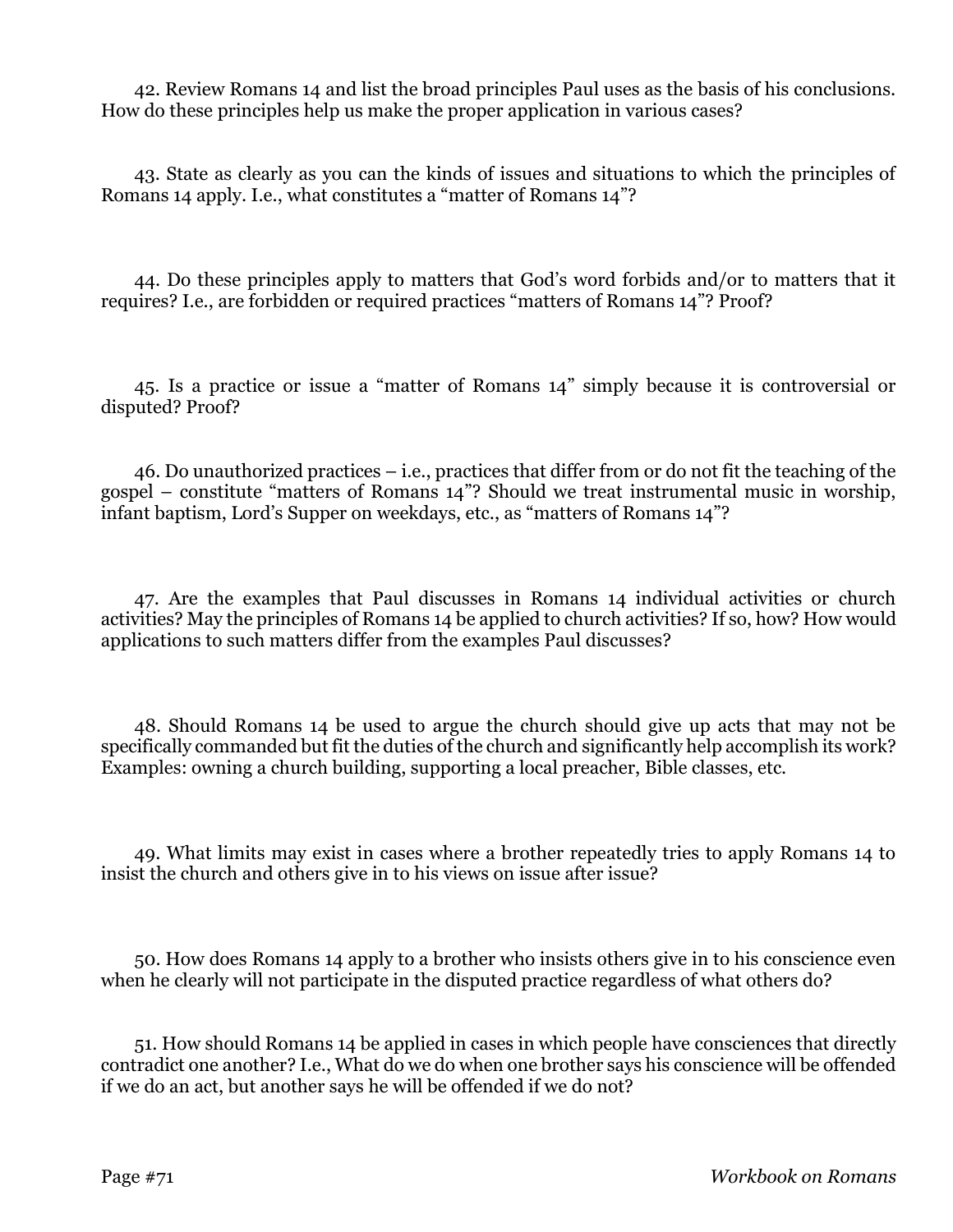Please read Romans 15 and answer the following questions. 1. Explain the principle stated in 15:1. How does this relate to chap. 14?

2. Whom should we please and for what purpose – 15:2? (Think: Does this mean we should do whatever other people want? Explain.)

3. Who set the example in pleasing others – 15:3? Explain how He did so.

4. What Old Testament passage does this fulfill (give *book/chapter/verse*)? Explain how this passage fits Paul's point.

5. What purpose does the Old Testament serve now – 15:4?

6. *Case Study:* Some believe there is no value in studying the Old Testament since it is no longer in effect as law today. Make a list of proper uses of the Old Testament today.

7. What goal does 15:5,6 urge us to pursue?

8. List other *passages* regarding this goal.

9. Does this teach unity on the basis of compromise or overlooking doctrine? Explain.

10. *Application:* List some lessons we could teach regarding unity from these verses.

11. On what basis should we receive one another – 15:7? Explain.

*Workbook on Romans* Page #72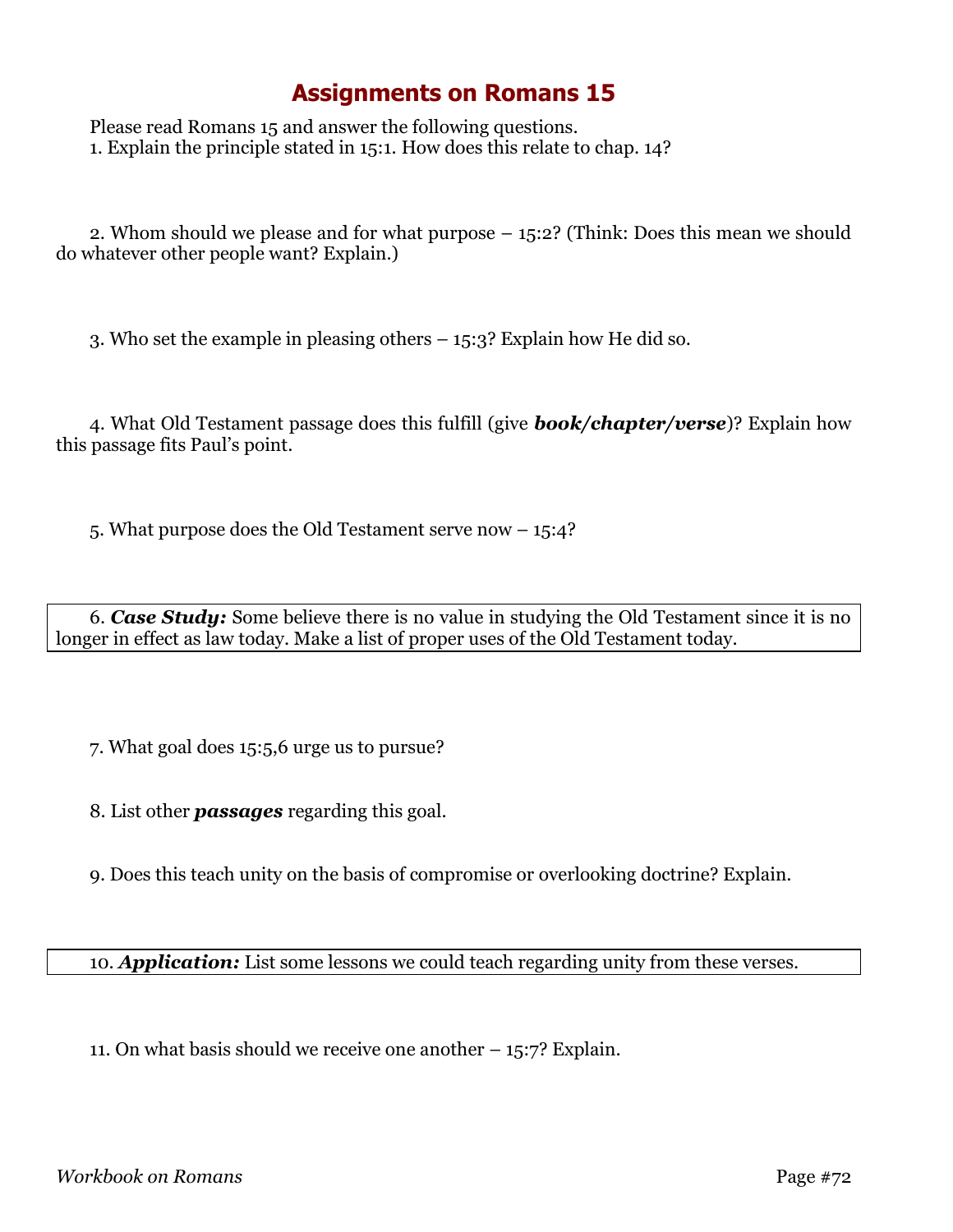12. What did Jesus do for the circumcision – 15:8? Explain how He did that.

13. What did He enable Gentiles to do – 15:9?

14. For each of the following verses, tell what Old Testament Scripture is quoted (*book/chapter/verse*) and explain what it says regarding Gentiles:  $VQ -$ 

V10 -

V11 -

V12 -

15. Summarize Paul's point in 15:9-12.

16. What kind of music does v9 say will be used when Gentiles praise God in the New Testament? What can we learn?

17. What blessings did God give Christians – 15:13? What condition must be met?

18. What was Paul convinced they could do for one another – 15:14? What is required to be able to do this?

19. *Application:* What can we learn regarding our duty as Christians from v14? Who should learn to do this?

20. What specific purpose(s) did Paul hope his writing would serve – 15:15,16?

21. *Define* "minister," "offering," and "sanctified" as used in v16. Explain Paul's point.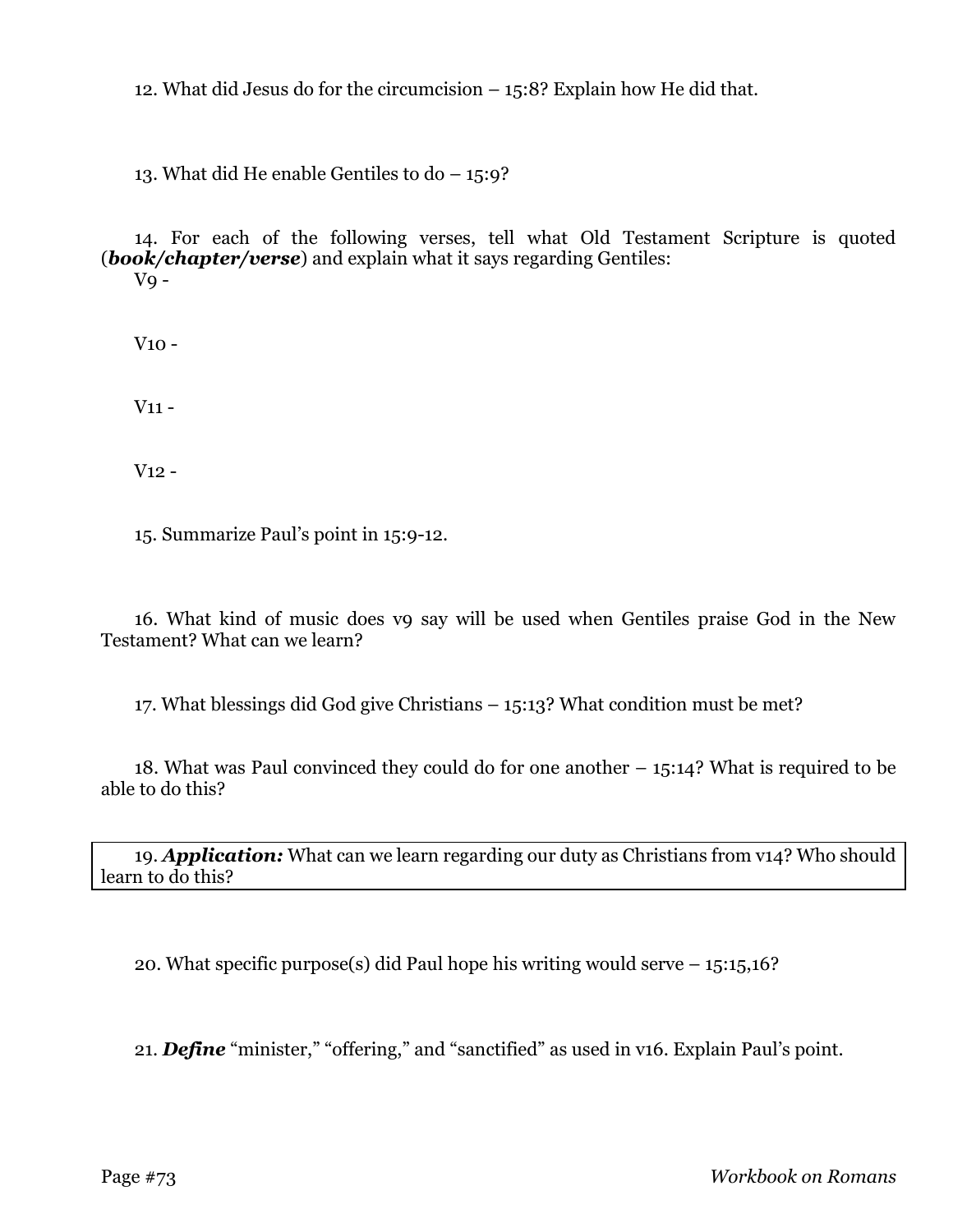22. In what did Paul glory  $-15:17$ ?

23. About what did he choose not to speak – 15:18? (Think: Explain.)

24. What does he speak of in 15:19? Why was this important regarding Paul's work among Gentiles (cf. Acts 15:12)?

25. What does it mean to fully preach the gospel? What should we learn?

26. What special aim did Paul have regarding his preaching – 15:20? (Think: Does this mean it is wrong to do otherwise?)

27. What *passage* (*book/chapter/verse*) described this need – 15:21? Explain it.

28. How did this relate to Paul's plan to visit Rome – 15:22? Where else had he spoken about visiting Rome?

29. What circumstance affected his plans now – 15:23?

30. What did he now hope to  $do - 15:24$ ? Why?

31. According to the book of Acts, did Paul's plans work out as he described here? Explain and give proof.

32. Where did Paul intend to go before his trip to Spain and Rome? Why did he intend to go there  $-15:25$ ?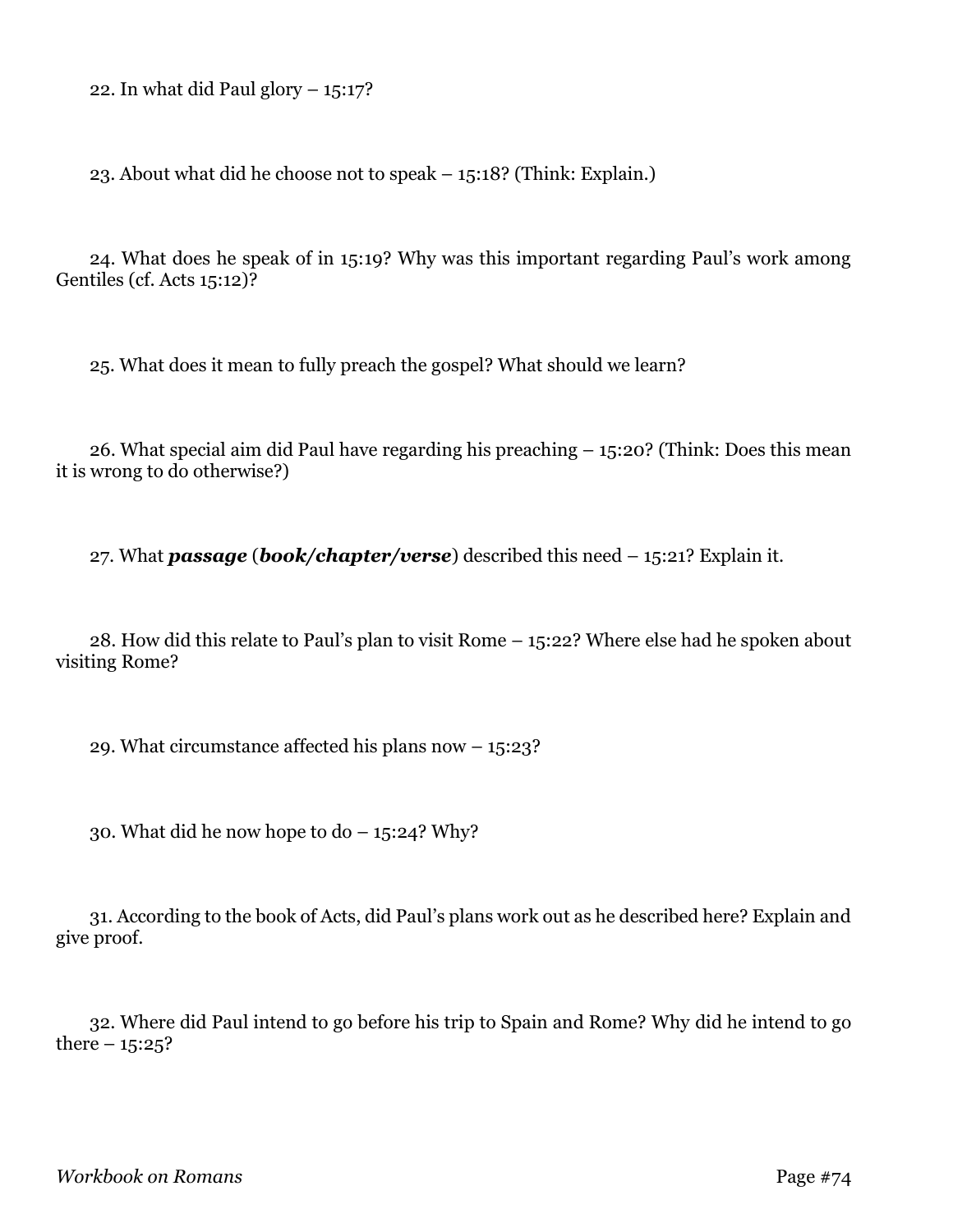33. Specifically, what event occasioned Paul's desire to go to Jerusalem – 15:26?

34. List other *passages* that refer to this same event.

35. List principles we can learn from these passages about churches sending gifts to other churches. In particular, answer these questions and give *book/chapter/verse:*

a. Was the gift to help needy people or to support evangelism?

b. Were those who were assisted saints or non-saints?

c. Was the gift sent to the church where the needy people were or to a central organization to be distributed to people elsewhere as the organization saw fit?

d. Was the intent to continue sending endlessly, or was there a limit to how long the sending would continue?

36. *Case Study:* Many churches contribute funds to the board of a central human institution or to the elders of a sponsoring church to oversee a work on behalf of the sending churches. How does this differ from what happened in this case in the Bible?

37. Why did Paul believe it was good for these Christians to send to Jerusalem – 15:27?

38. When did Paul intend to go to Rome? What did he hope would result – 15:28,29?

39. What request did he make of the Romans – 15:30?

40. What problem in particular concerned him – 15:31? List other *passages* showing he had cause for concern.

41. How and why did he hope to go to Rome – 15:32?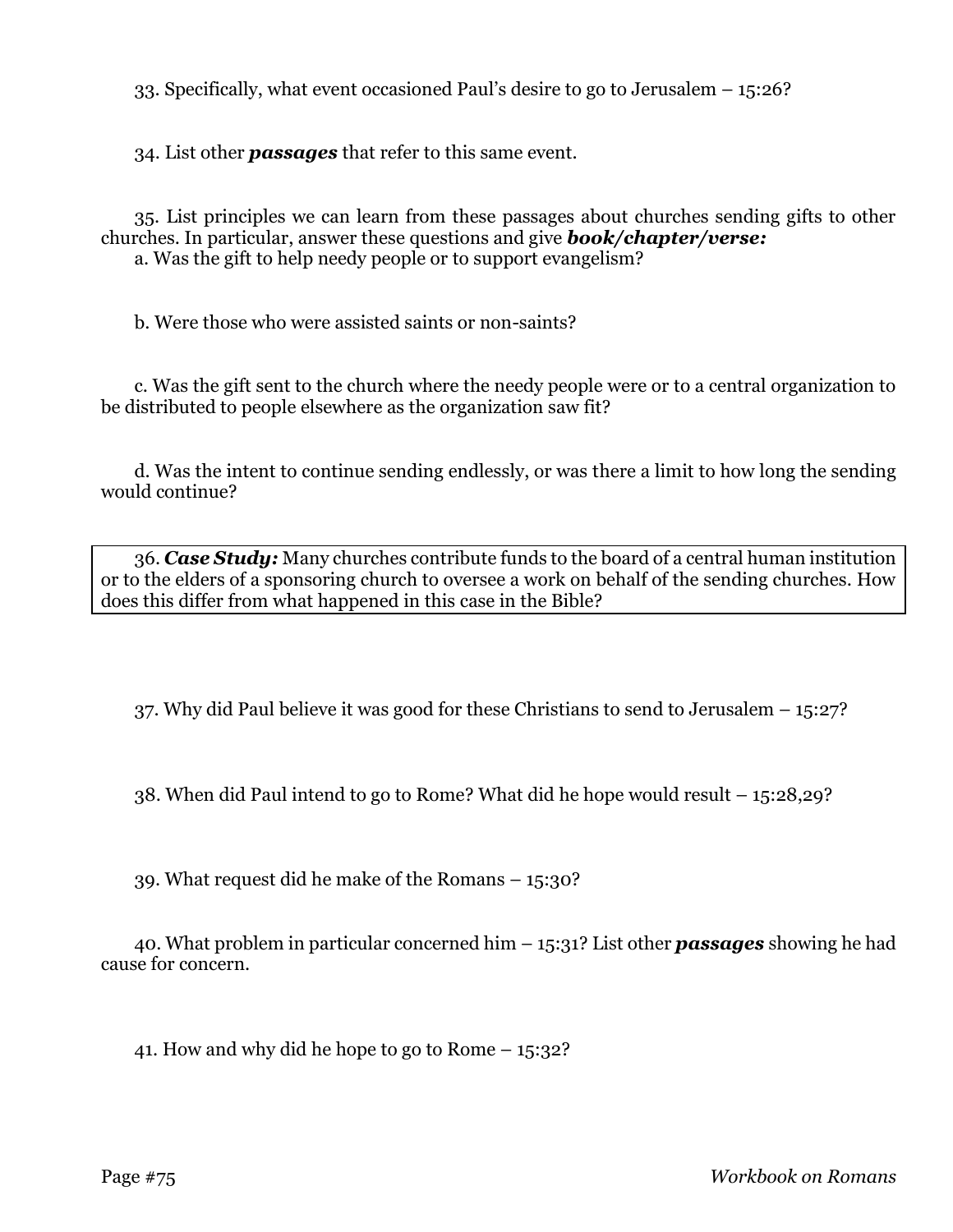## **Assignments on Romans 16**

Please read Romans 16 and answer the following questions. 1. Whom did Paul commend in 16:1? Whom had she served (see *map*)?

2. What did Paul ask the Romans to do for her, and what reason did he give – 16:2?

3. What can we learn regarding the role of women in God's work? (Think: What can we learn about letters of commendation for Christians who travel to other localities?)

4. *Case Study:* Some believe this passage authorizes women to serve in an office of deaconess. Does the word "servant" generally refer to an office? Are there qualifications and examples of people being appointed to this office, like elders and deacons? Explain.

5. To whom did Paul send greetings in 16:3? What else do we know about these people?

6. What did Paul say they had done – 16:4?

7. Where else do we read of churches meeting in homes? Is this the only place churches may meet? Proof?

8. 16:5-15 lists many other people whom Paul greets. List them and, for each one, tell what he said about them and tell what else we learn about them elsewhere.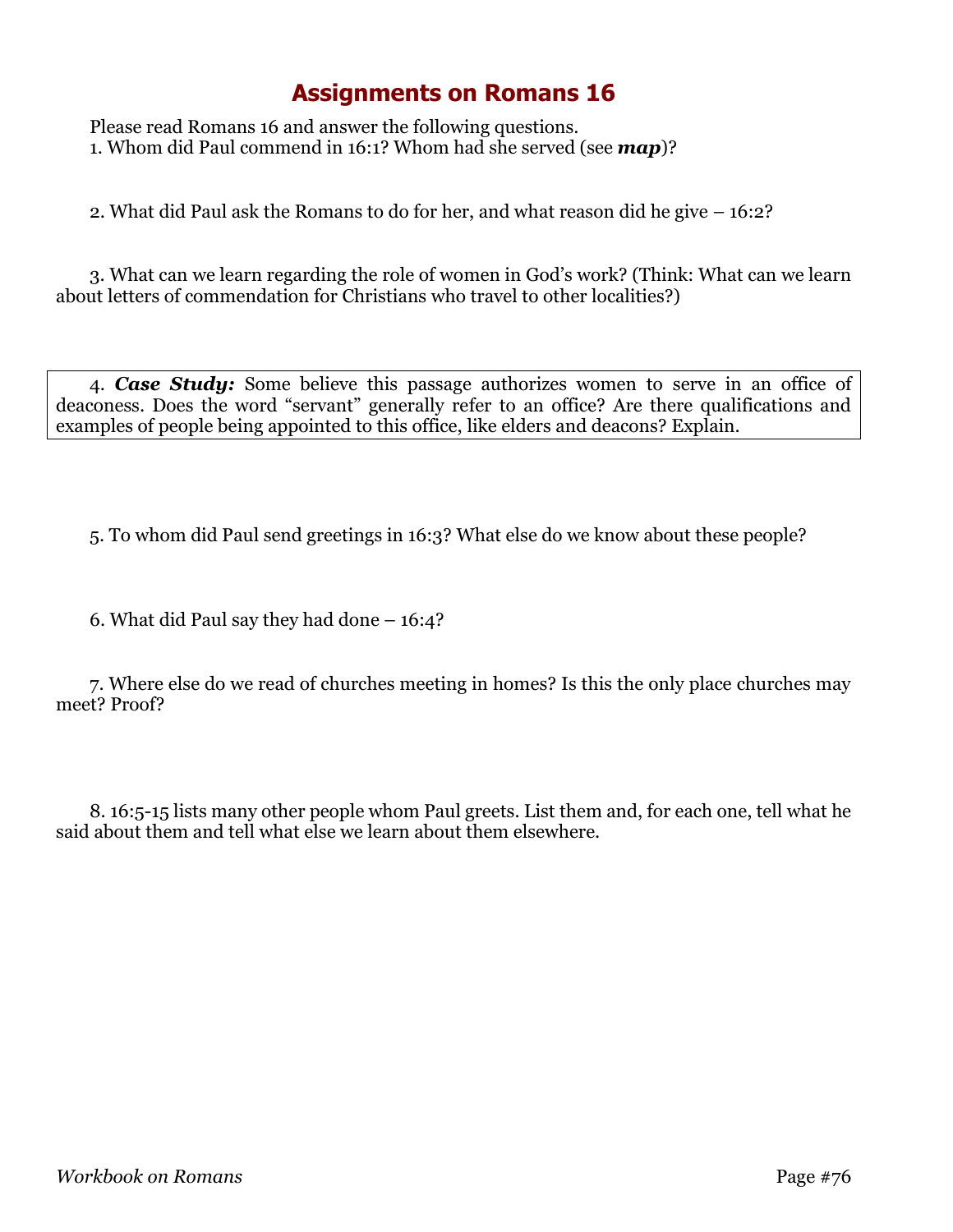9. What did Paul say about their manner of greeting – 16:16? Where else is this mentioned?

10. List other *passages* about kissing. What can you learn in these passages?

11. In what part of Paul's letters do you find the "holy kiss" mentioned: doctrine or greetings? Are other greetings (such as in Romans 16) divine commands?

12. *Case Study:* Some believe the holy kiss is a Scriptural requirement in greeting. Is this true, or is Paul simply regulating an existing custom? Give evidence for your view.

13. How are Jesus' disciples described in 16:16? Why is this plural?

14. Explain the meaning of "of Christ" in this description. In what sense is this accurate?

15. List other terms the Bible uses to refer to the church.

16. *Application:* Is "church of Christ" the only Scriptural phrase we can use to refer to God's people? Is it Scripturally acceptable to use this term in advertising, etc.?

17. What problem is discussed in 16:17? List other similar *passages*.

18. *Define* "divisions" and "offenses" (NKJV). What kind of conduct is here described?

19. *Define* "note" and "avoid." What should be done regarding such people?

20. What further information is given in 16:18? (Think: Must we judge people's motives in order to discipline them, or is this God's evaluation of how He views such people?)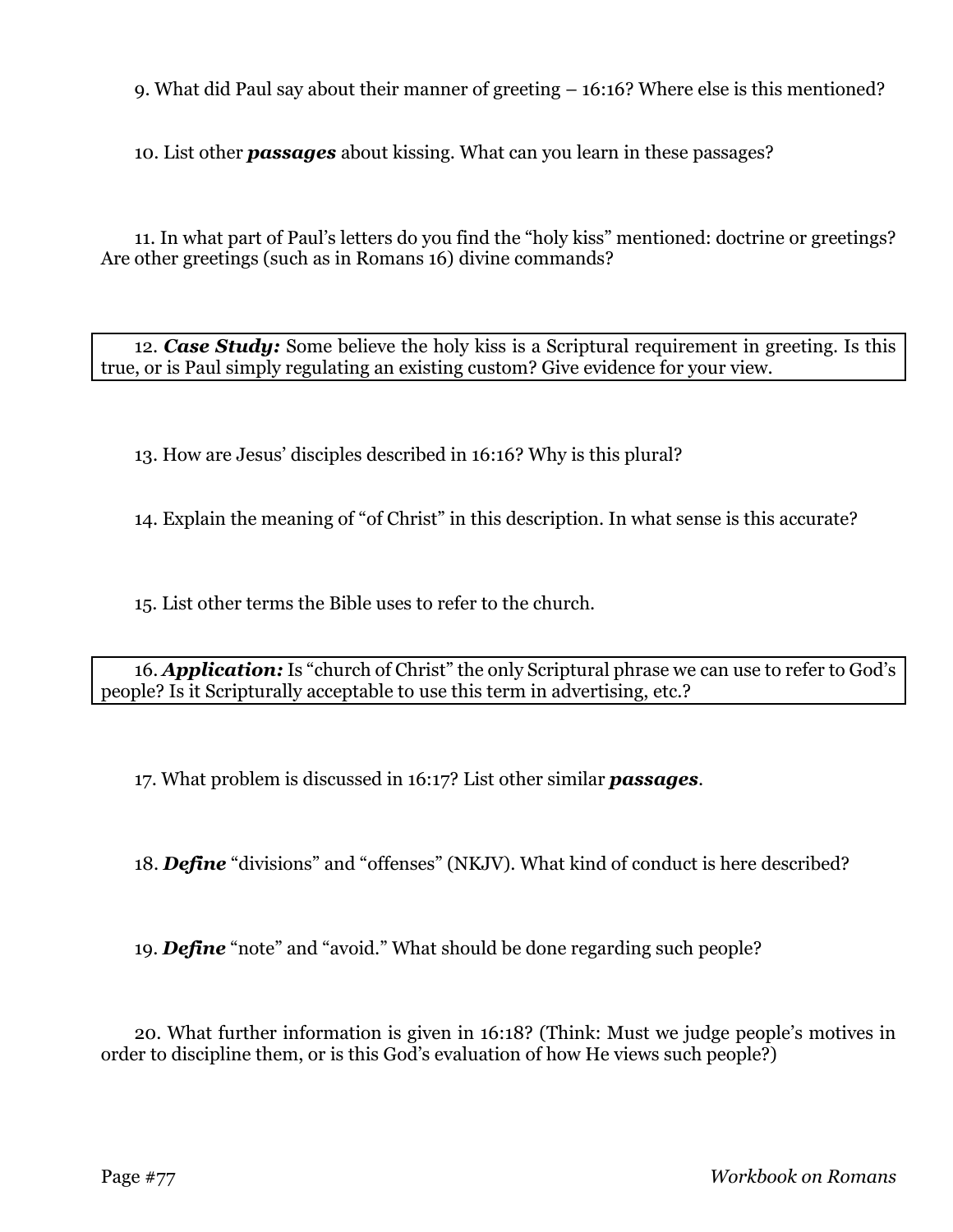21. What good does Paul praise the Romans for – 16:19?

22. In what should they be wise? Explain and give applications.

23. In what should they be "simple" (NKJV)? Find other translations for "simple." Explain and give applications.

24. How is God's related to Satan – 16:20? What will the outcome be?

25. List the people in 16:21-23 who sent greetings to the Romans. For each one tell something you know (if anything) about him.

26. In what sense did Tertius write the epistle – 16:22?

27. What can God do for them – 16:25? How?

28. In what sense is the gospel a mystery? Give other similar *passages*.

29. Is this mystery still unknown – 16:26? Explain.

30. How does Paul again emphasize that we are not saved by faith without obedience?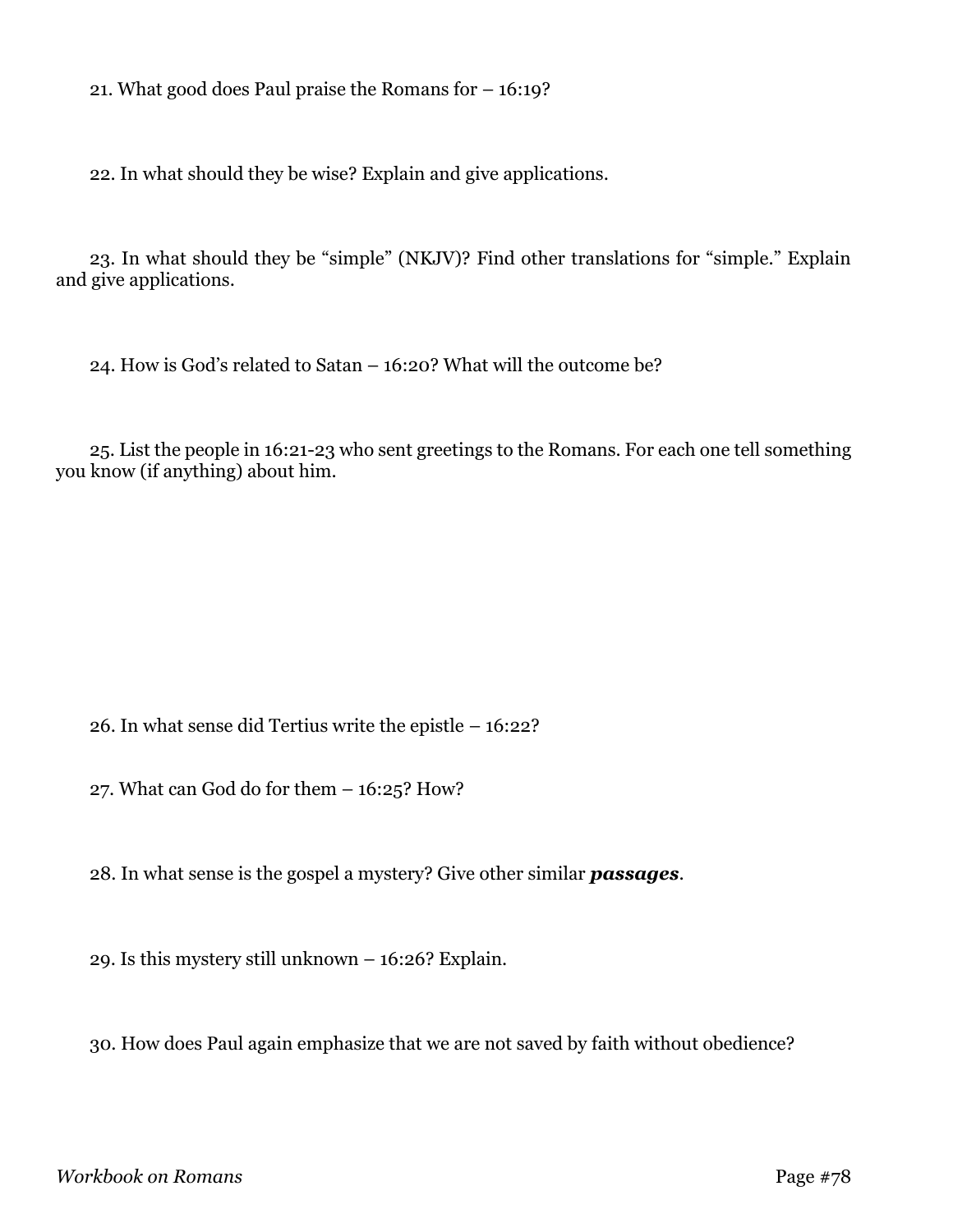## **Addendum: Additional Assignments on Romans 13**

Please read Romans 13:1-7 (again) and discuss the following *specific applications*. Give *Bible* evidence for your answers.

1. Has God used evil people/rulers for His purposes knowing they were sinners? Proof? If all people were Christians would we need rulers to execute justice? Should differences between Christians be taken before civil authorities? Could civil government be a necessary evil to do a work God wants done to control evil men but would not be needed if men were righteous?

2. May a Christian run for office in government? Would it depend on the nature of the office? Does the Old Testament differ from the New Testament in this? If government does a good work and is ordained by God, why could a Christian not participate?

3. Does government have power of capital punishment to execute criminals? Is this ordained in the Old Testament and the New Testament (list and discuss specific *passages*). What is the significance of the "sword" in Romans 13:4? Do passages forbidding vengeance apply? If so, would those passages also forbid fining, whipping, or imprisoning criminals?

4. May a Christian serve as a policeman?

5. Are there differences between war and punishment of specific individual evildoers (as described in Romans 13) If so, what are the differences?

6. List Old Testament examples in which God approved of wars Israel fought. Were all wars justified – i.e., could they fight against just anyone they wanted to fight against? Were both sides justified in fighting? How did Israel know when to fight and when not to fight? Proof?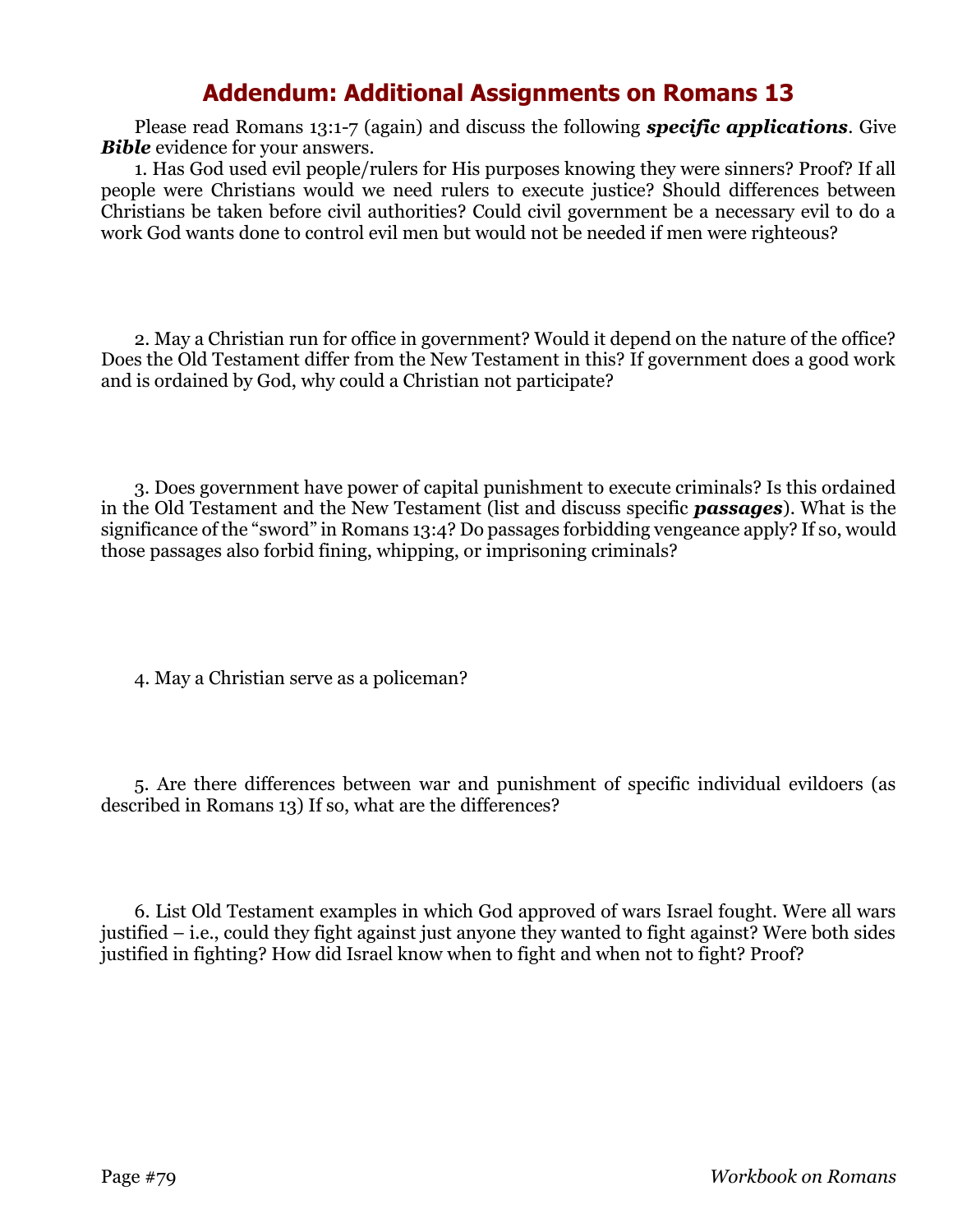7. Do the principles Israel followed in fighting wars apply universally to nations today? Do we have the same way today of knowing when and against whom we should fight, like Israel did? Has God chosen a specific earthly nation as His special nation today?

8. Are all nations today justified in all wars they fight? If not, how can citizens know which are justified and which are not? Do governments always speak the truth in wartime and reveal all the information people need to evaluate the justice of the war, or do they issue propaganda? On what basis can we prove any specific modern nation to be justified in a specific war?

9. Whenever a nation goes to war, does it follow that Christians in that nation may serve in **combat** roles? Note: Is this the same as asking if a Christian may "join the military"? Are there jobs in the military that Christians could fill without fighting?

10. Do patriotism, love of country, or the need for a job automatically justify every citizen in fighting for his country? If countries sometimes fight unjustified wars, should a Christian just join the military in a combat role and commit himself to fight anytime his country fights?

11. Suppose two nations go to war, and there are Christians in both countries. May Christians in both countries fight, so Christians are trying to kill other Christians? If I just join the military in a combat role, how do I make sure I will avoid this problem?

12. What can be learned from Bible examples of soldiers, such as Cornelius? Does the Bible say these soldiers fought in war after becoming Christians? Did soldiers in the New Testament fight against foreign nations, or were they more like policemen enforcing civil law?

13. Could it be that war is an example in which God uses sinners to do a needed work (like He used Babylon to punish Israel or the Romans and Jews to crucify Jesus), but Christians should not participate?

14. What other issues should Christian men/women consider before joining the military?